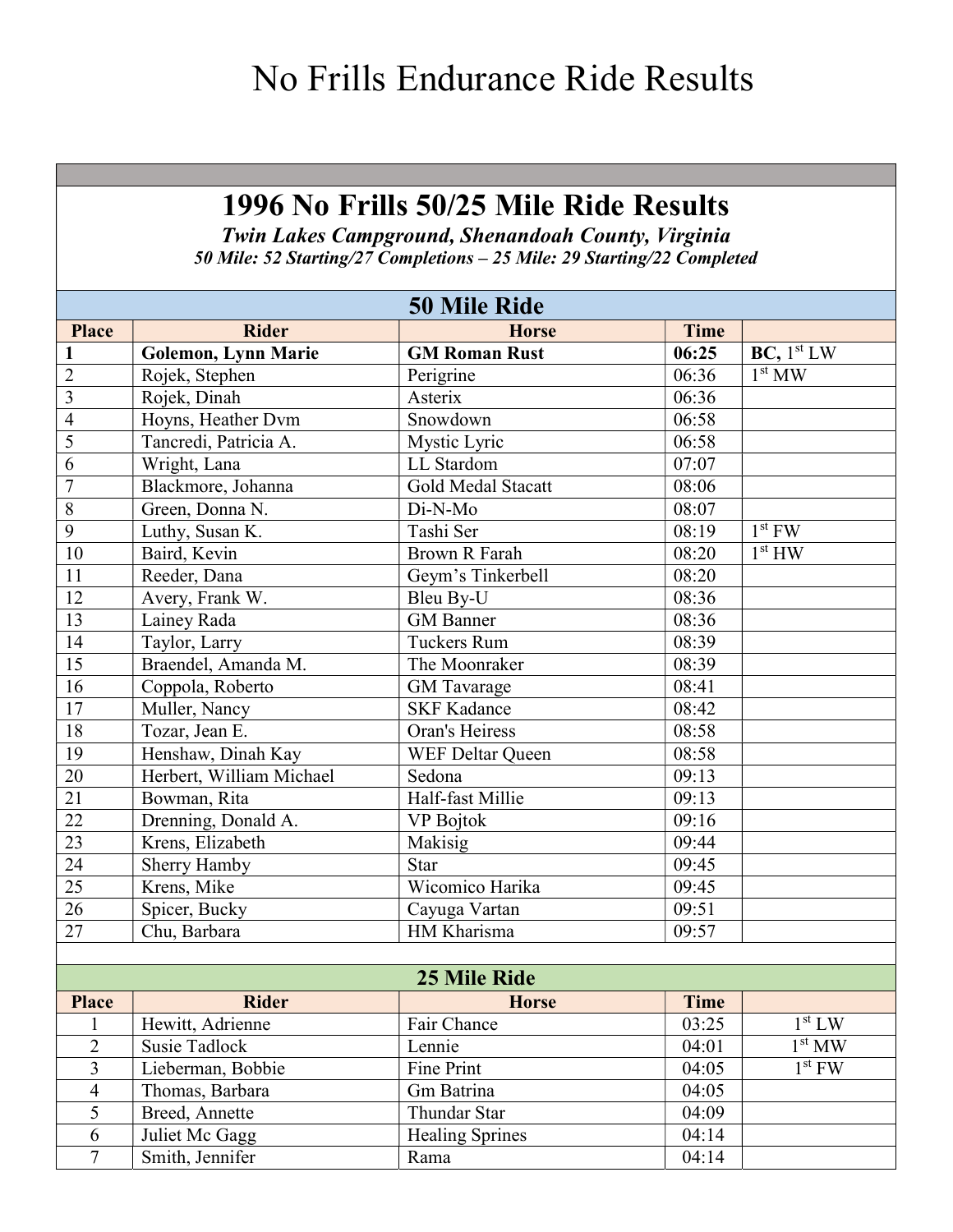| 8  | Sheehy, Mary B.        | Bey Falcon          | 04:23 |                    |
|----|------------------------|---------------------|-------|--------------------|
| 9  | O'Daniel, Sarah        | Jericho             | 04:27 | $1st$ Junior       |
| 10 | O'Daniel, Michael      | Appearing Nightly   | 04:27 |                    |
| 11 | Mackay-Smith, Winkie   | Mandaza             | 04:28 |                    |
| 12 | Mackay-Smith, Matthew  | Count Be Fast       | 04:28 |                    |
| 13 | Lichtenberger, Jean M. | Timber              | 04:40 |                    |
| 14 | Chu, Willy             | Mc Bamf             | 04:47 |                    |
| 15 | Chu, Lauren            | Charrald            | 04:47 |                    |
| 16 | Gabriele, Sally        | Imperial Sadaad     | 04:47 |                    |
| 17 | Thompson, Peggy        | Sunn-bey            | 04:47 |                    |
| 18 | Lochary, Catherine     | Beechtree Starlight | 04:50 |                    |
| 19 | Beer, Carey            | Angel Fire          | 05:13 | 1 <sup>st</sup> HW |
| 20 | Virginia La Rocque     | Jason               | 05:13 |                    |
| 21 | Lichtenstein, Annie L. | Gingersnap          | 05:30 |                    |
| 22 | Humphry, Elizabeth     | Witch Duck Bay      | 05:30 |                    |

Shenandoah County, Virginia

50 Mile: 51 Starting/43 Completions – 25 Mile: 32 Starting/27 Completed

|                | <b>50 Mile Ride</b>      |                          |             |                    |  |
|----------------|--------------------------|--------------------------|-------------|--------------------|--|
| <b>Place</b>   | <b>Rider</b>             | <b>Horse</b>             | <b>Time</b> |                    |  |
|                | Gordon, Debi             | Saizahra                 | 05:54       | 1 <sup>st</sup> LW |  |
| $\overline{2}$ | Snowden, Brenda          | Prairie Rascal           | 05:55       | $1st$ FW           |  |
| 3              | Hewitt, Adrienne         | Fair Chance              | 06:00       |                    |  |
| $\overline{4}$ | Oliva, Pat               | Fara Mr                  | 06:01       |                    |  |
| $\overline{5}$ | Godwin, Claire R.        | GA Khalifah              | 06:01       |                    |  |
| 6              | Gilbert, Debra Lynne     | GM Chegall               | 06:04       |                    |  |
| $\overline{7}$ | Bullock, Julie A. Dvm    | Tashi Ashara             | 06:04       |                    |  |
| 8              | Golemon, Lynn Marie      | <b>GM Roman Rust</b>     | 06:04       | <b>BC</b>          |  |
| 9              | Coppola, Roberto         | Watson                   | 06:05       | 1 <sup>st</sup> MW |  |
| 10             | Muncy, Stephanie         | Stoneybrook Lyric        | 06:05       |                    |  |
| 11             | Kuest, Ann               | <b>Chopmist Daleelah</b> | 06:19       |                    |  |
| 12             | Senseney, Brenda         | Part Time Angel          | 06:19       |                    |  |
| 13             | Hayward, Lori A.         | Curundu Tabriz           | 06:52       |                    |  |
| 14             | Herbert, William Michael | Sedonna                  | 06:52       | 1 <sup>st</sup> HW |  |
| 15             | Burgess, Peggy           | Genrl Electric           | 06:58       |                    |  |
| 16             | Adrian, Barbara          | Ah Matisse               | 06:58       |                    |  |
| 17             | Henshaw, Dinah Kay       | Hans Solo                | 06:59       |                    |  |
| 18             | Walsh, Bob               | Curundu Aries            | 07:04       |                    |  |
| 19             | Taylor, Pat              | <b>Sham's Ameer</b>      | 07:05       |                    |  |
| 20             | Newcomb, Lani            | Kermes Khan              | 07:07       |                    |  |
| 21             | Broaddus, Kathy          | H.C. Fleet               | 07:07       |                    |  |
| 22             | Smart, Nancy E.          | FR Zara Zara             | 07:09       |                    |  |
| 23             | Muller, Nancy            | <b>SKF Kadance</b>       | 07:16       |                    |  |
| 24             | Drenning, Donald A.      | VP Bojtok                | 07:22       |                    |  |
| 25             | Kanavy, Danielle         | TK Firengold             | 07:25       |                    |  |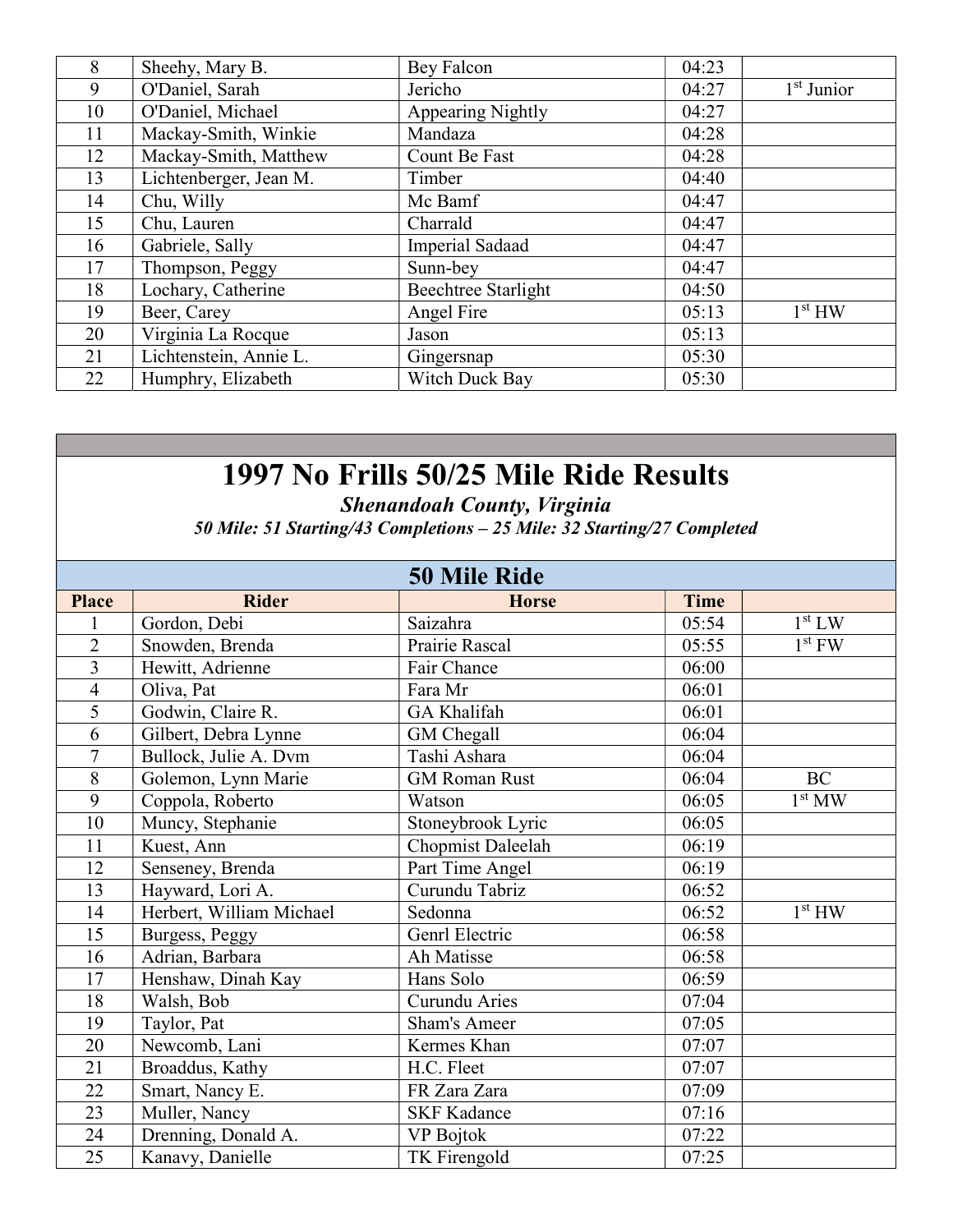| 26           | Booker, Tricia        | Yhaf Grey Reflexun        | 07:25       |  |
|--------------|-----------------------|---------------------------|-------------|--|
| 27           | Mattingley, Wendy     | Mx Tio Vio                | 07:25       |  |
| 28           | Thompson, Glenn R     | Chargette                 | 07:25       |  |
| 29           | Gordon, Diann         | Shahdorable               | 07:25       |  |
| 30           | Ashenfelter, Susan    | Isaac                     | 08:00       |  |
| 31           | Van Meter, Judy       | Diamond Rifazar           | 08:00       |  |
| 32           | Mac Gregor, Judith    | Ramegwa Shandy            | 08:02       |  |
| 33           | Mancia, Bonnie        | Country's Casey           | 08:05       |  |
| 34           | Thomas, Barbara       | <b>GM</b> Batrina         | 08:27       |  |
| 35           | Parshall, Lisa        | <b>CRR Cinnamon Rose</b>  | 08:28       |  |
| 36           | Wells, Betsy          | <b>STF Salute Phoenix</b> | 08:35       |  |
| 37           | Adams, Nancy L.       | Tashi Samr                | 08:35       |  |
| 38           | Reeder, Dana          | Brown R Sashaa            | 08:47       |  |
| 39           | Green, Donna N.       | Di-N-Mo                   | 08:47       |  |
| 40           | Baird, Brenda         | Shabazzy Flagstaf         | 08:47       |  |
| 41           | Baird, Kevin          | Fakaries Sharona          | 08:47       |  |
| 42           | Hutchinson, Thomas C. | O'Malley                  | 08:56       |  |
| 43           | De Shon, Deborah A.   | Jahya Jamlin              | 08:56       |  |
|              |                       |                           |             |  |
|              |                       | <b>25 Mile Ride</b>       |             |  |
| <b>Place</b> | <b>Rider</b>          | <b>Horse</b>              | <b>Time</b> |  |
|              | Vicky L Brown         | Razzmatazz                | 02:40       |  |

| <b>Place</b>    | Rider                  | <b>Horse</b>         | Time  |                    |
|-----------------|------------------------|----------------------|-------|--------------------|
|                 | Vicky L Brown          | Razzmatazz           | 02:40 |                    |
| $\overline{2}$  | Smith, Jennifer        | Ramar Sulejman       | 02:42 | $1st$ FW           |
| $\overline{3}$  | Kristin Noggle         | Pearly Shells        | 02:59 |                    |
| $\overline{4}$  | Dick Johnson           | M&m                  | 03:21 |                    |
| $\overline{5}$  | Sowa, Joanne           | Woodhouse Jupiter    | 03:22 |                    |
| $\overline{6}$  | Mahler, Joy            | M.H. Orion           | 03:30 | 1 <sup>st</sup> LW |
| $\overline{7}$  | Michael M Mahler, Jr   | Moon                 | 03:33 |                    |
| $\overline{8}$  | Luthy, Susan K.        | Taashi Ser           | 03:33 |                    |
| $\overline{9}$  | Borger, Joan L.        | Gm Vanguard          | 03:34 |                    |
| 10              | Crandell, Linda        | LR Forgeym           | 03:44 |                    |
| 11              | Kathleen Crandell      | <b>Bold Soldier</b>  | 03:44 |                    |
| 12              | Crandell Jr., John     | Al Bey Sheik         | 03:49 | 1 <sup>st</sup> MW |
| 13              | Lichtenberger, Jean M. | Rf Tabriz            | 03:49 |                    |
| 14              | Snodgrass, Bonnie L.   | Quest                | 03:56 |                    |
| 15              | Bargmann, Eve          | El Shane Bey         | 04:02 |                    |
| 16              | Pete Wilson            | Symphony             | 04:06 |                    |
| 17              | Jean Tozar             | Carrozann            | 04:09 |                    |
| 18              | Sherry Guynn           | Lorien Pherdino      | 04:09 |                    |
| 19              | Zoe Sollenberger       | Boz                  | 04:10 |                    |
| 20              | Brown, Paula           | Rameez Ibn Borak     | 04:10 |                    |
| 21              | <b>Sharon Renken</b>   | Wild Bill Cody       | 04:11 |                    |
| $\overline{22}$ | Teresa Coppola         | Princer              | 04:11 |                    |
| $\overline{23}$ | Duffy, Danielle        | <b>Brown R Ramiz</b> | 04:35 | $1st$ Jr           |
| 24              | Denise Bramhall        | Chance               | 05:24 |                    |
| $\overline{25}$ | Paige Bramhall         | Dakota               | 05:24 |                    |
| 26              | <b>Ashley Anderson</b> | Arrowhead My Girl    | 05:25 |                    |
| $\overline{27}$ | Martina E Kidd         | Sassatiki            | 05:26 |                    |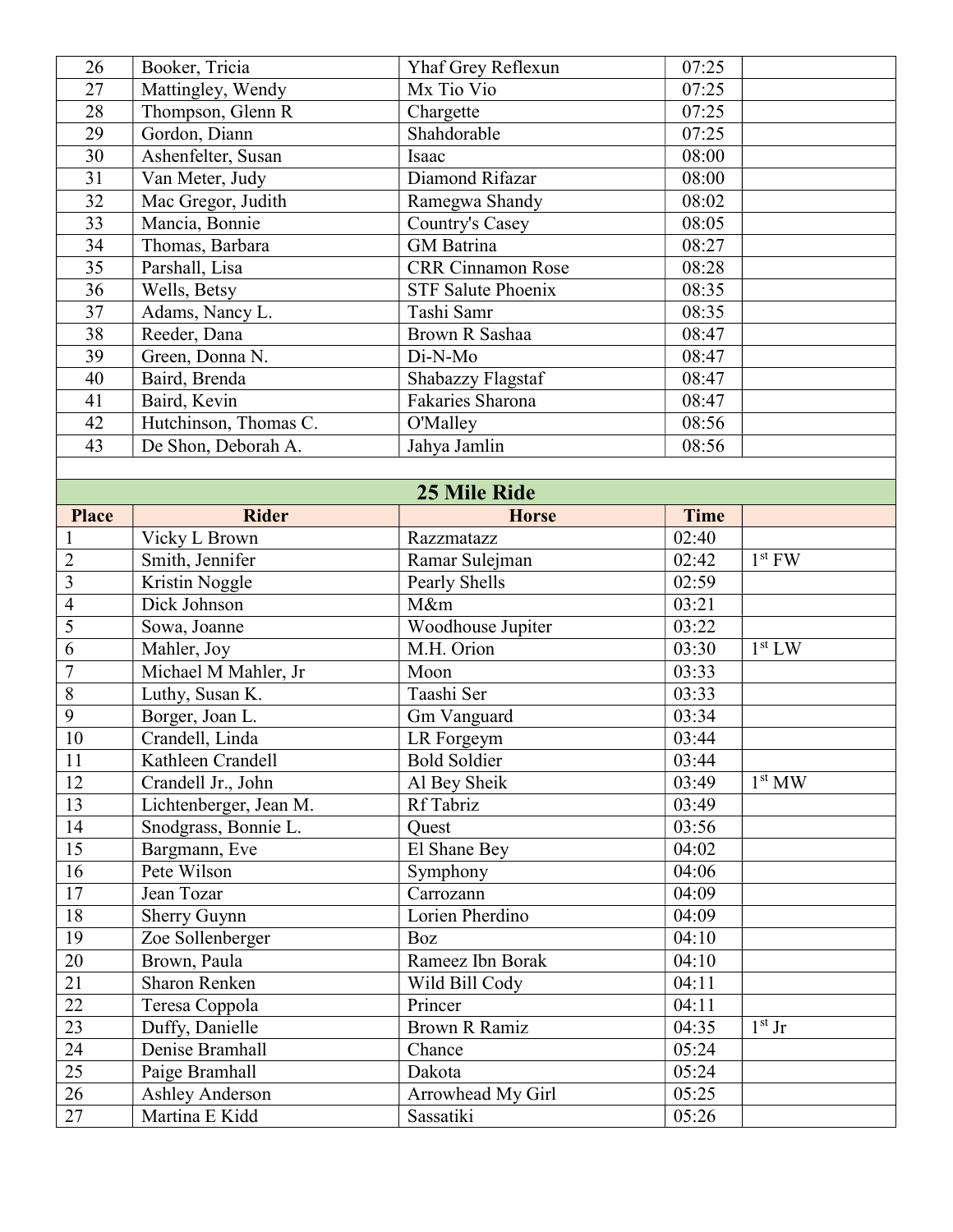Shenandoah County, Virginia

50 Mile: 68 Starting/ 53 Completions – 25 Mile: 32 Starting/31 Completed

| <b>50 Mile Ride</b> |                          |                          |             |                        |
|---------------------|--------------------------|--------------------------|-------------|------------------------|
| <b>Place</b>        | <b>Rider</b>             | <b>Horse</b>             | <b>Time</b> |                        |
| $\mathbf{1}$        | Mahler, Joy              | MH Orion                 | 05:26       | 1 <sup>st</sup> LW     |
| $\overline{2}$      | Gordon, Debi             | Saizahra                 | 05:27       |                        |
| $\overline{3}$      | Drenning, Donald A.      | VP Bojtok                | 05:37       | 1 <sup>st</sup> HW     |
| 4                   | Walsh, Bob               | Sagamore-houdini         | 05:45       | BC, 1 <sup>st</sup> MW |
| $\overline{5}$      | Baird, Kevin             | <b>Brown R Farah</b>     | 05:45       |                        |
| 6                   | Omar Strckley            | Dano                     | 05:57       |                        |
| $\overline{7}$      | Hayward, Lori A.         | Curundu Tabriz           | 06:02       |                        |
| 8                   | Bullis, Deborah E.       | Carmen Clasix            | 06:03       | $1st$ FW               |
| $\overline{9}$      | Harris, Becky            | Gatafa Mynte             | 06:06       |                        |
| 10                  | Franklin, Bill           | Fantaj El Khala          | 06:14       |                        |
| 11                  | De Shon, Deborah A.      | Pentagon Ii              | 06:22       |                        |
| 12                  | Hoyns, Heather Dvm       | Snowdown                 | 06:25       |                        |
| $\overline{13}$     | Brewer, Marion           | That Boy                 | 06:25       |                        |
| $\overline{14}$     | Johnson, Richard F.      | M&M                      | 06:25       |                        |
| 15                  | Godwin, Claire R. Dvm    | <b>SKF Kadance</b>       | 06:31       |                        |
| 16                  | Muller, Nancy            | Fixed Tempo              | 06:31       |                        |
| 17                  | Russell, Richard         | <b>Shadow's Success</b>  | 06:36       |                        |
| $18\,$              | Taylor, Amanda M.        | <b>Tuckers Rum</b>       | 06:37       |                        |
| $\overline{19}$     | Hutchinson, Thomas C.    | O'malley                 | 06:41       |                        |
| $\overline{20}$     | Brunjes, Katherine J.    | Ali Darkness             | 06:41       |                        |
| 21                  | Brewer, Claude           | King Ztar Warrior        | 06:42       |                        |
| $\overline{22}$     | Katrina Lange            | Wyle-a-way Iris          | 06:42       |                        |
| 23                  | Schimel, Louise          | <b>WW Risky Business</b> | 06:53       |                        |
| 24                  | Herbert, William Michael | Sedonna                  | 06:55       |                        |
| $\overline{25}$     | Parshall, Lisa           | <b>CRR</b> Cinnamon Rose | 06:59       |                        |
| $\overline{26}$     | Peters, James Douglas    | El Alarib                | 06:59       |                        |
| $\overline{27}$     | Reeder, Dana             | <b>SF Naiffur</b>        | 07:00       |                        |
| 28                  | Bullock, Julie A. Dvm    | Tashi Ashara             | 07:04       |                        |
| 29                  | Anne Fisher              | Tashi Samr               | 07:04       |                        |
| 30                  | Walker, Melissa          | Idaho Thunder            | 07:06       | $1st$ Junior           |
| 31                  | Walker, Constance        | <b>DML</b> Smoke Silver  | 07:07       |                        |
| 32                  | Senn, Nancy              | Amyr Candyman            | 07:07       |                        |
| $\overline{33}$     | Renken, Sharon           | Porky                    | 07:13       |                        |
| 34                  | Gordon, Diann            | Shahdorable              | 07:13       |                        |
| $\overline{35}$     | Thompson, Glenn R        | Bear Cat O'reilly        | 07:13       |                        |
| 36                  | Murphy, Mary C.          | Princess Layla           | 07:43       |                        |
| 37                  | Vinton, Yvette           | Jashman                  | 07:48       |                        |
| 38                  | Shotton, Pat             | Free Spirit              | 07:48       |                        |
| 39                  | Baker, Steven J.         | <b>BHR</b> Ansyl         | 07:49       |                        |
| 40                  | Corine De Witt           | Magic Miracle            | 07:55       |                        |
| 41                  | Maxwell, Richard         | Aris Dusty Shadow        | 07:56       |                        |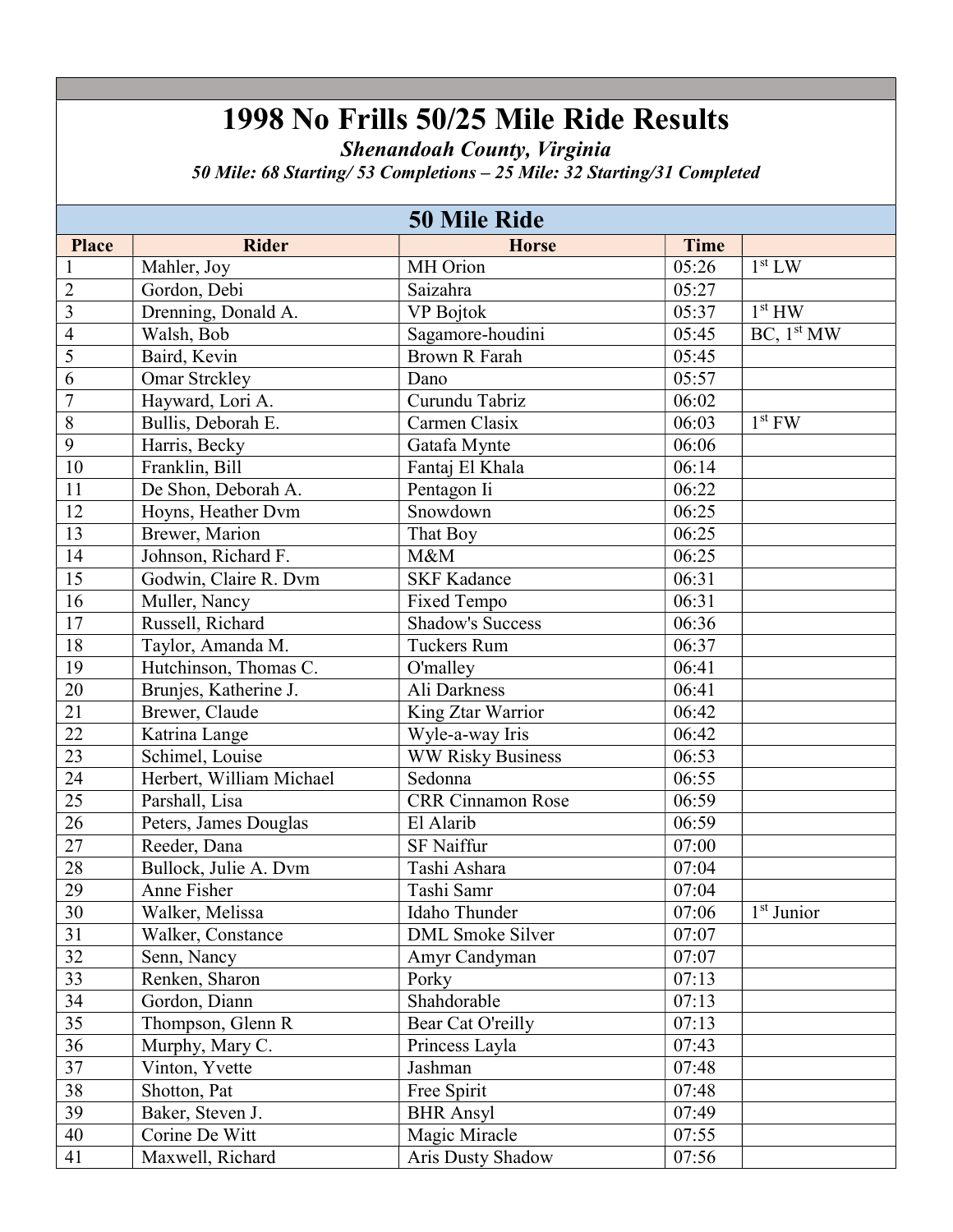| 42                       | Lea Pitkanen           | Shama Myabra            | 07:57       |                    |
|--------------------------|------------------------|-------------------------|-------------|--------------------|
| $\overline{43}$          | Tully, Ellen           | Ramegwa Drubin          | 08:20       |                    |
| 44                       | Newman, Cheryl         | <b>Smoke Rise Strut</b> | 08:20       |                    |
| 45                       | Newman, Stagg          | Jayel Super             | 08:20       |                    |
| 46                       | Blackmore, Johanna     | Gold Medal Stacatto     | 08:39       |                    |
| 47                       | Van Meter, Judy        | Diamond Rifazar         | 08:39       |                    |
| 48                       | Corr, Sue              | Briwds Mardi Gras       | 08:44       |                    |
| 49                       | Tia Keen               | <b>BA Princess</b>      | 08:44       |                    |
| $\overline{50}$          | Lieberman, Bobbie      | <b>Fine Print</b>       | 09:12       |                    |
| $\overline{51}$          | Williams, Frances E.   | <b>SAS</b> Sultan       | 09:39       |                    |
| $\overline{52}$          | Sollenberger, Zoe      | <b>Bozley</b>           | 09:39       |                    |
| $\overline{53}$          | Mc Naughton, Irving    | V.H. Phazon             | 09:52       |                    |
|                          |                        |                         |             |                    |
|                          |                        | <b>25 Mile Ride</b>     |             |                    |
| <b>Place</b>             | <b>Rider</b>           | <b>Horse</b>            | <b>Time</b> |                    |
|                          | Stacy, Johnathan       | <b>Curunian Aries</b>   | 03:09       | 1 <sup>st</sup> HW |
| $\overline{2}$           | Kay Russell            | Reggie                  | 03:21       |                    |
| $\overline{3}$           | Wayne Avery            | Olf Baks                | 03:25       |                    |
| $\overline{\mathcal{L}}$ | Smart, Nancy E.        | Fr Zara Zara            | 03:44       | $1st$ FW           |
| 5                        | Beer, Alexander        | Tf Top Red              | 03:45       | $1st$ Junior       |
| 6                        | Hewitt, Adrienne       | Umbi's Shyner           | 03:45       | 1 <sup>st</sup> LW |
| $\overline{7}$           | Beer, Adrianna         | Land's End Windswept    | 03:45       |                    |
| $\overline{8}$           | Pape, L. Karen         | Sparky                  | 03:59       |                    |
| $\overline{9}$           | Paige Bramhall         | Dakota                  | 04:01       | Junior             |
| 10                       | Kelly Mansfield        | Katie Mulhaney          | 04:03       |                    |
| 11                       | Prowell, dvm, Mary M.  | Kahn Dbar               | 04:16       |                    |
| $\overline{12}$          | Angela Jones           | Fairwinds Cougarah      | 04:18       |                    |
| 13                       | Robbins, Deborah       | Gamvzeer                | 04:19       |                    |
| 14                       | Fields, Pete           | <b>Brown R Ferron</b>   | 04:22       |                    |
| 15                       | Lori Kaiser            | Rf Tabriz               | 04:26       |                    |
| 16                       | Janice Haug            | Gm Bay Mar              | 04:26       |                    |
| 17                       | Gwynn, Sherry D. Hamby | Lady Oran               | 04:27       |                    |
| 18                       | Sheridan, Catherine M. | Aristoitle              | 04:29       | 1 <sup>st</sup> MW |
| 19                       | Denise Bramhall        | Chance                  | 04:29       |                    |
| 20                       | Sarah Bramhall         | Snowflake               | 04:30       | Junior             |
| 21                       | Wick, Katie            | Lillie                  | 04:33       |                    |
| 22                       | Wenger, Jessica L.     | <b>Assigned Risk</b>    | 04:35       |                    |
| $\overline{23}$          | Wenger, Patricia R.    | <b>Nisa</b>             | 04:35       |                    |
| 24                       | Blackmore, Barbara     | Flipper                 | 04:36       | Junior             |
| 25                       | Farmer Jr, Frank A     | Carrot Cake             | 04:40       |                    |
| 26                       | Christina Huebner      | Cossondra Nikor         | 04:44       |                    |
| 27                       | Croney, Vickie L.      | Razzle                  | 04:45       |                    |
| 28                       | Richardson, Emily      | Tattetale               | 04:47       |                    |
| 29                       | Kozak, Patricia A.     | Dreams In Motion        | 04:50       |                    |
| 30                       | Weber, Marie           | Count Radazio           | 04:51       |                    |
| 31                       | Tillmann, Donna J.     | Hydaways Jasintam       | 04:56       |                    |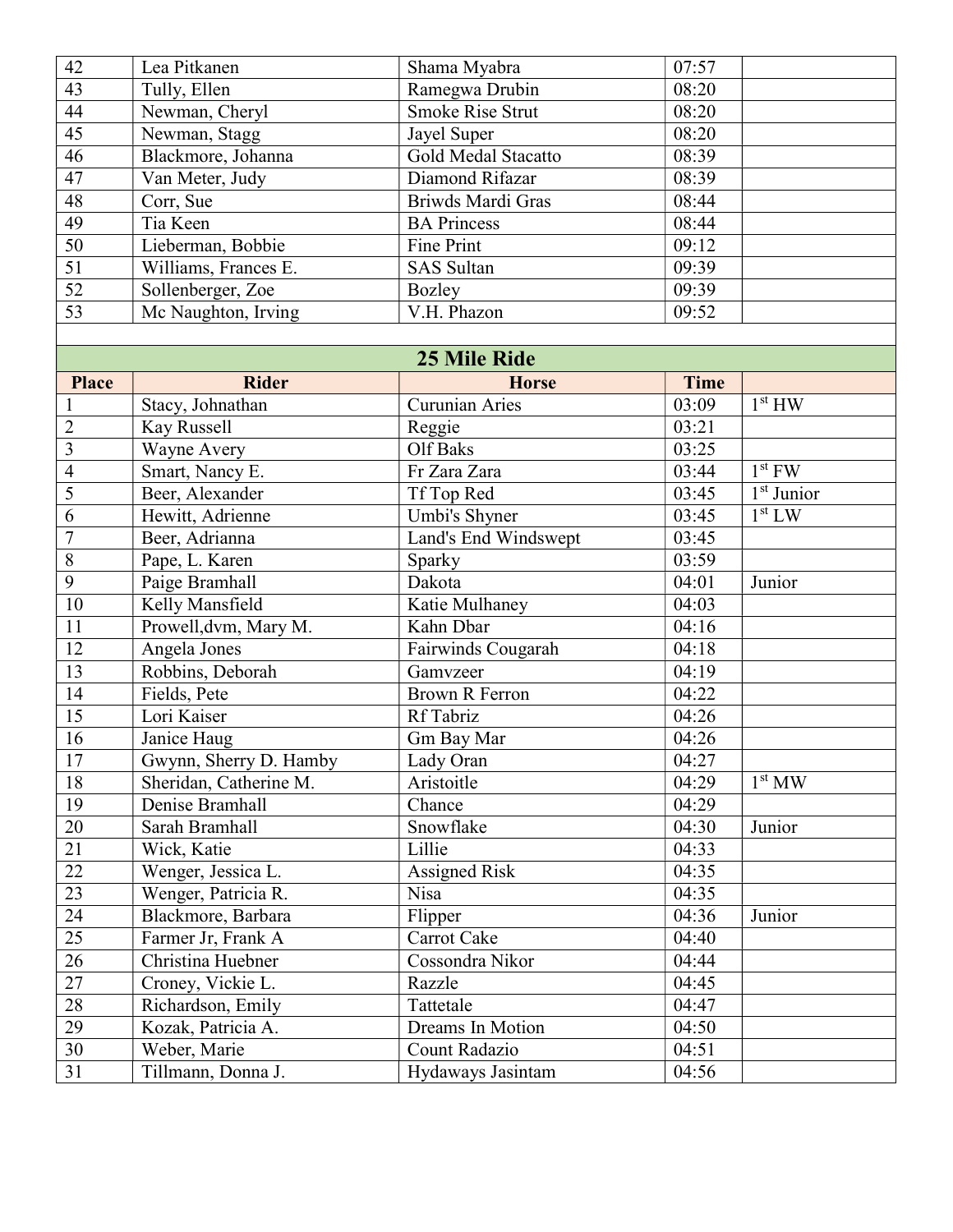Shenandoah County, Virginia

50 Mile: 66 Starting/ 53 Completions – 25 Mile: 36 Starting/27 Completed

|                 | <b>50 Mile Ride</b>      |                         |             |                        |
|-----------------|--------------------------|-------------------------|-------------|------------------------|
| <b>Place</b>    | <b>Rider</b>             | <b>Horse</b>            | <b>Time</b> |                        |
| 1               | Bullock, Julie A.        | Tashi Ashara            | 05:06       | BC, 1 <sup>st</sup> LW |
| $\overline{2}$  | Mattingley, Wendy        | Shuma Ibn Aziz          | 05:07       | $1st$ FW               |
| 3               | Gordon, Debi             | Saizahra                | 05:07       |                        |
| $\overline{4}$  | Mahler, Joy              | M.H. Orion              | 05:16       |                        |
| 5               | Kornwolf, Mary           | Shiloh                  | 05:25       |                        |
| 6               | Bullis, Deborah E.       | Carmen Clasix           | 05:25       |                        |
| $\overline{7}$  | Gilbert, Lynne           | <b>GM</b> Chagall       | 05:26       |                        |
| 8               | Baker, Betty Kane        | Corkey                  | 06:03       |                        |
| 9               | Baker, Steven J.         | <b>BHR</b> Ansyl        | 06:03       |                        |
| 10              | Muller, Nancy            | Fixed Tempo             | 06:03       |                        |
| 11              | Godwin, Claire R.        | GA Khalifah             | 06:04       |                        |
| 12              | Forester Gabriela        | Nonsuch Zaim            | 06:09       |                        |
| 13              | Reis, Cia                | R.B. Arion              | 06:22       |                        |
| 14              | Herbert, William Michael | Sedonna                 | 06:22       | 1 <sup>st</sup> HW     |
| 15              | Vinton, Yvette           | WW Due Me               | 06:28       |                        |
| 16              | Waters, Vanessa          | <b>Absolute Charmer</b> | 06:28       |                        |
| 17              | Andre Ciampiaglia        | Bear Cat O'reilly       | 06:31       |                        |
| 17              | Kanavy, Valerie          | Ohadi Las Tradd         | 06:31       |                        |
| 19              | Sullivan, Sallie S.      | <b>KS</b> Mateef        | 06:32       | 1 <sup>st</sup> MW     |
| 20              | Simcox, Cindy            | Heart Of Fire           | 06:33       |                        |
| 21              | Coleman, Mary            | Hawks Neopolitan        | 06:33       |                        |
| 22              | Snook, Kristen L         | Pico Nightrider         | 06:35       |                        |
| 23              | Williams, Shellace A.    | Zanzibar Zahd           | 06:40       |                        |
| 24              | Kamer, Lyn               | Sailor's Dream          | 06:40       |                        |
| 25              | Taylor, Amanda M.        | <b>Tuckers Rum</b>      | 06:41       |                        |
| 26              | Stewart, Loreley         | Karahty's Rocket        | 06:41       |                        |
| $\overline{27}$ | Pape, L. Karen           | Ramegwa Drubin          | 06:42       |                        |
| 28              | Newman, Stagg            | Jayel Super             | 06:42       |                        |
| 29              | Reeder, Dana             | Diamondback Rattler     | 06:50       |                        |
| 30              | Twardowski, Ed           | Saratoga Sam            | 07:00       |                        |
| 31              | Corr, Sue                | Briwds Mardi Gras       | 07:06       |                        |
| 32              | Lieberman, Bobbie        | Fine Print              | 07:20       |                        |
| 33              | Greenall, Susan          | Tda Lannerette          | 07:20       |                        |
| 34              | Goodman, Mary            | <b>Starlit Harbor</b>   | 07:21       |                        |
| 35              | Devouassoux, Sheri       | <b>EZ Season Ticket</b> | 07:27       |                        |
| 36              | Stepler, Don             | Mta Lara Bey            | 07:27       |                        |
| 37              | Stepler, Lisa            | Nonsuch Padron          | 07:32       |                        |
| 38              | Oliva, Pat               | Swf Battle Hymn         | 07:37       |                        |
| 39              | Clark, Karen             | General Jeb Stuart      | 07:39       |                        |
| 39              | Isaacs, Thomas           | Chief                   | 07:39       |                        |
| 41              | Hayward, Lori A.         | RF Latchkey Kid         | 08:17       |                        |
| 42              | Adams, Nancy L.          | Tashi Samr              | 08:17       |                        |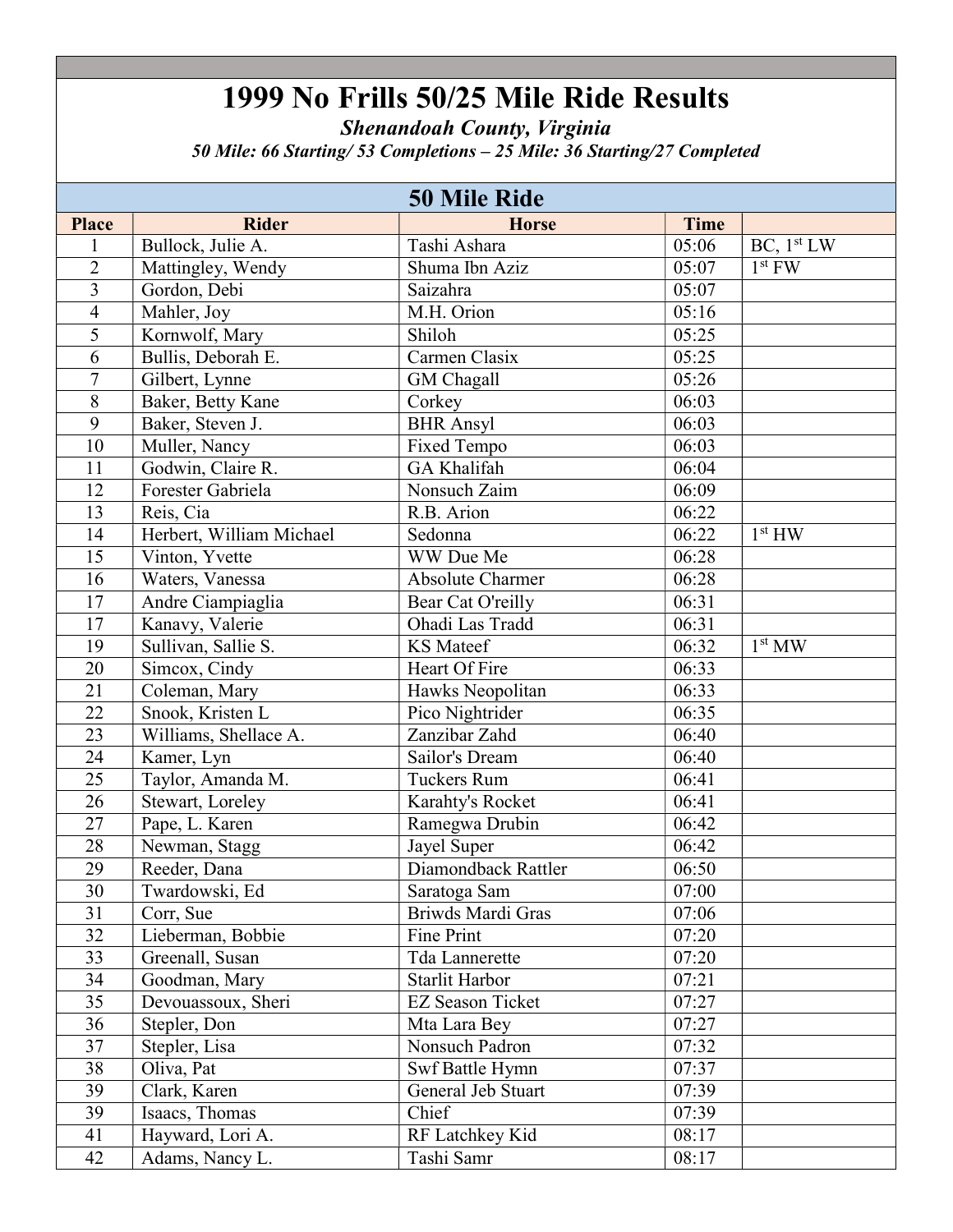| 42             | Prowell, Mary M.       | Kahn Dbar                | 08:17          |                                     |
|----------------|------------------------|--------------------------|----------------|-------------------------------------|
| 44             | Gabriele, Sally        | <b>BG</b> Aanazeh        | 08:17          |                                     |
| 45             | Romoser, Martha Ann    | Azu Farwa                | 08:21          |                                     |
| 46             | Evers, Jack            | Canyonlands Jasper       | 08:21          |                                     |
| 47             | Brown, Tracy           | <b>BFAris Pride</b>      | 08:21          |                                     |
| 48             | Williams, Frances E.   | <b>SAS</b> Sultan        | 09:08          |                                     |
| 49             | Constantin, Linda      | Uncle Bee                | 09:08          |                                     |
| 50             | Fisher, Franklin       | <b>Benny Blue</b>        | $\sqrt{09:08}$ |                                     |
| 51             | Blackmore, Megan       | Chance                   | 09:37          | $1st$ Junior                        |
| 52             | Blackmore, Johanna     | Gold Medal Stacatto      | 09:37          |                                     |
| 53             | Parshall, Lisa         | <b>CRR Cinnamon Rose</b> | 09:47          |                                     |
|                |                        |                          |                |                                     |
|                |                        | <b>25 Mile Ride</b>      |                |                                     |
| <b>Place</b>   | <b>Rider</b>           | <b>Horse</b>             | <b>Time</b>    |                                     |
|                | Smith, Jennifer        | Ramar Sulejman           | 02:24          | $1st$ FW                            |
| $\overline{2}$ | Bargmann, Eve          | El Shane Bey             | 02:25          |                                     |
| $\overline{3}$ | Dick Johnson           | M&M                      | 02:35          | 1 <sup>st</sup> LW                  |
| $\overline{4}$ | Llop, Jesse R.         | <b>Tingle Tsketer</b>    | 02:44          |                                     |
| 5              | Llop, Libby            | <b>Tingle Bits</b>       | 02:44          | 1 <sup>st</sup> MW                  |
| 6              | Llop, Q. Peter         | Kayak                    | 02:47          | $\overline{1}$ <sup>st</sup> Junior |
| $\overline{7}$ | Spinelli, Paul J.      | <b>EC Sir Gambit</b>     | 03:07          |                                     |
| 8              | Lochary, Catherine     | Yellow Iris Comet        | 03:13          |                                     |
| 9              | Llop, Niko H.          | Racqueter                | 03:26          | 1 <sup>st</sup> HW                  |
| 10             | Llop, Quentin          | Tingle Tern              | 03:26          |                                     |
| 11             | O'rawe, Sharon G       | CP Blitzen               | 03:29          |                                     |
| 12             | Beer, Alexander        | TF Top Red               | 03:29          | Junior                              |
| 13             | Beer, Adrianna         | Land's End Windswept     | 03:30          | Junior                              |
| 14             | Huebner, Christina     | Cossondra Nikor          | 03:37          |                                     |
| 15             | Croney, Vickie L.      | Razzle                   | 03:39          |                                     |
| 16             | Williams, Scott        | Frisky                   | 03:39          |                                     |
| 17             | Bramhall, Paige        | R.H. Nikita              | 04:00          |                                     |
| 17             | Bramhall, Denise       | Arrowhead My Girl        | 04:01          |                                     |
| 19             | Kelly Jarrell          | Dakota                   | 04:01          | Junior                              |
| 20             | Bramhall, Sarah        | Sparky                   | 04:01          | Junior                              |
| 21             | Hughs, Millicent       | <b>Big Sky Chance</b>    | 04:08          |                                     |
| 22             | Richardson, Emily      | Beauregard               | 04:24          |                                     |
| 23             | <b>Elizabeth Roane</b> | <b>Tazmaars Billie</b>   | 04:25          |                                     |
| 24             | Supinger, Rebecca      | Lu-nor Dynamotion        | 04:34          |                                     |
| 25             | Ciuzio, Gina           | Dakota Sun               | 04:37          |                                     |
| 26             | Osmun, Sam             | Rebellious Sam           | 04:42          |                                     |
| 27             | Jackson, Randi         | KS Mackenzie             | 04:58          |                                     |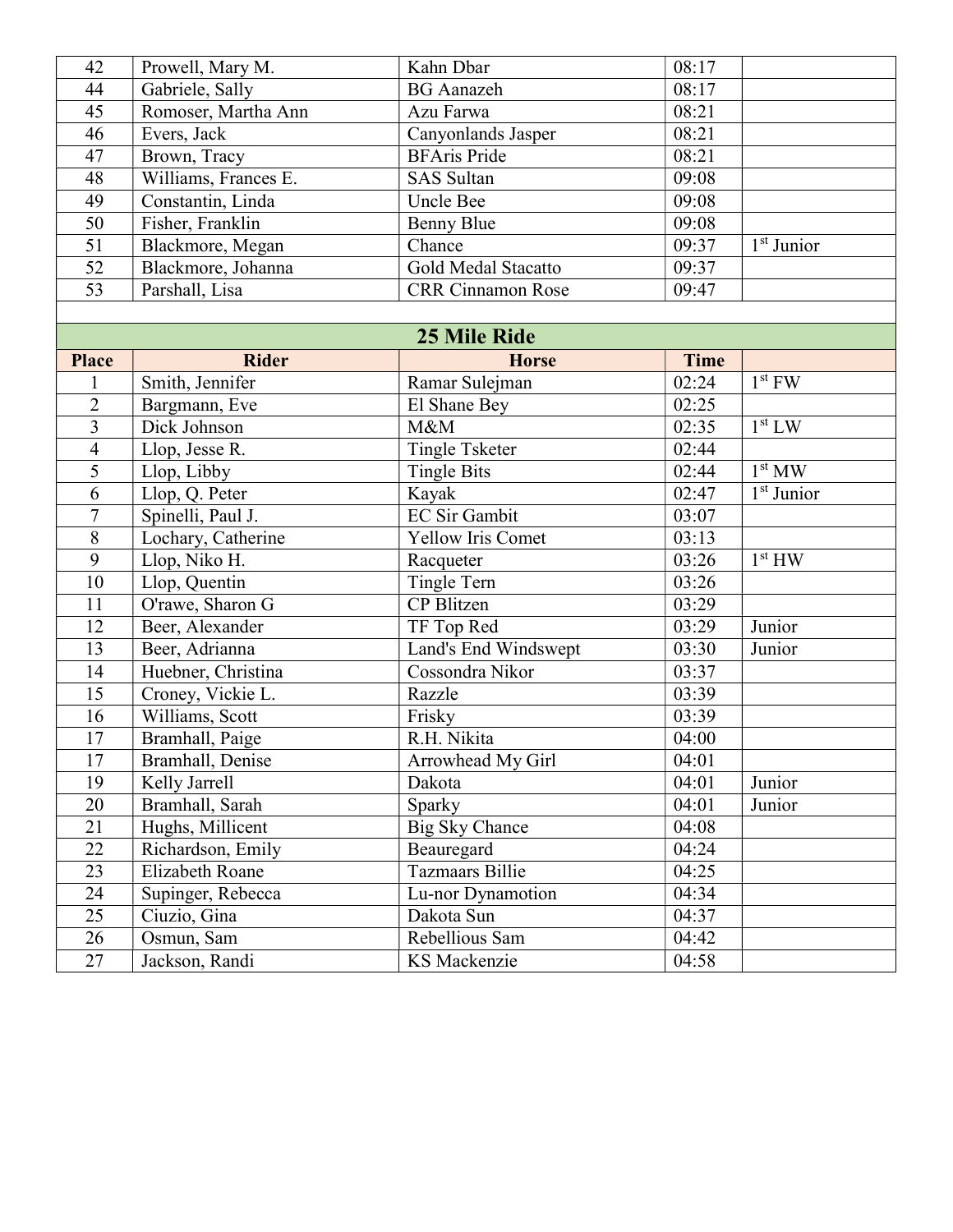Shenandoah County, Virginia

50 Mile: 67 Starting/47 Completions – 30 Mile: 48 Starting/37 Completed

|                 |                     | <b>50 Mile Ride</b>     |                    |                            |
|-----------------|---------------------|-------------------------|--------------------|----------------------------|
| <b>Place</b>    | <b>Rider</b>        | <b>Horse</b>            | <b>Time</b>        |                            |
| $\mathbf{1}$    | Hutchinson, Tom     | O'Malley                | 06:02              | $\overline{1}^{\rm st}$ MW |
| $\overline{2}$  | Sowa, Joanne        | Sagamore-houdini        | 06:02              | $1st$ FW                   |
| $\overline{3}$  | Crandell, Jeffrey   | Gm Iron Mike            | 06:35              |                            |
| $\overline{4}$  | Baird, Brenda       | Brown R Sashaa          | 06:41              |                            |
| 5               | Mattingley, Wendy   | <b>Brown R Timothy</b>  | 06:41              |                            |
| 6               | Bargmann, Eve       | El Shane Bey            | 06:41              |                            |
| $\overline{7}$  | Kornwolf, Mary      | Shiloh                  | 06:41              | 1 <sup>st</sup> LW         |
| 8               | Waldron, Jeannie    | None Such Amira         | 06:41              | BC                         |
| $\overline{9}$  | Goodman, Mary       | Lahab                   | 07:05              |                            |
| $\overline{10}$ | House, Norma        | Eowyn Elan Song         | 07:22              |                            |
| 11              | Julien Allo         | Indian Outlaw           | 07:22              |                            |
| 12              | Walker, Constance   | <b>DML</b> Smoke Silver | 07:23              |                            |
| 13              | Stewart, Loreley    | Karahty's Rocket        | 07:33              |                            |
| 14              | De Shon, Deborah A. | Samurai Wind Chaser     | 07:33              |                            |
| 15              | Baird, Betty F.     | <b>WAW Irish Rose</b>   | 07:48              | 1 <sup>st</sup> HW         |
| 16              | Nash, Shelley       | Czaarr                  | 07:48              |                            |
| $\overline{17}$ | Sullivan, Sallie S. | <b>KS</b> Mateef        | 07:50              |                            |
| $\overline{18}$ | Simcox, Cindy       | The Moonraker           | 07:50              |                            |
| 19              | Godwin, Claire R.   | <b>SKF Kadance</b>      | 07:50              |                            |
| 20              | Borger, Joan L.     | Clipper                 | 07:50              |                            |
| 21              | Green, Donna N.     | Di-N-Mo                 | 07:58              |                            |
| $\overline{22}$ | Reis, Alex          | E.h. Reuel              | 08:01              |                            |
| 23              | Brigid Faiman       | Bear Cat O'reilly       | 08:01              |                            |
| 24              | Reis, Cia           | Catch A Wave            | 08:04              |                            |
| $\overline{25}$ | Smith, Jennifer     | Ramar Sulejman          | 08:13              |                            |
| $\overline{26}$ | Wall, Charles M.    | Protykhal               | 08:16              |                            |
| $\overline{27}$ | Marie Ortiz         | <b>Big Sky Chance</b>   | 08:21              |                            |
| 28              | Richardson, Emily   | Beauregard              | $\overline{08:}21$ |                            |
| $29\,$          | Murphy, Mary C.     | <b>Gm Mystical</b>      | 08:31              |                            |
| 30              | Roeber-Moyer, Nancy | Ramegwa Papstrax        | 08:54              |                            |
| $\overline{31}$ | Romoser, Martha Ann | Azu Farwa               | 08:54              |                            |
| 32              | Smart, Nancy E.     | FR Zara Zara            | 09:12              |                            |
| $\overline{33}$ | Arnold, Ileana      | Khemone                 | 09:12              |                            |
| 34              | Deskins, Karen      | Future Flight           | 09:12              |                            |
| $\overline{35}$ | Vinton, Yvette      | WW Due Me               | 09:13              |                            |
| 36              | Hayward, Lori A.    | RF Latchkey Kid         | 09:13              |                            |
| 37              | Tully, Ellen        | Ramegwa Bahrain         | 09:25              |                            |
| 38              | Cieri, Amy          | <b>Silver Aparition</b> | 09:25              |                            |
| 39              | Blackmore, Johanna  | Bedouin                 | 09:25              |                            |
| 40              | Popp, Lisa          | Rococco Saffron         | 10:05              |                            |
| 41              | Devouassoux, Sheri  | <b>EZ Season Ticket</b> | 10:11              |                            |
| 42              | Sollenberger, Zoe   | Bozley                  | 10:11              |                            |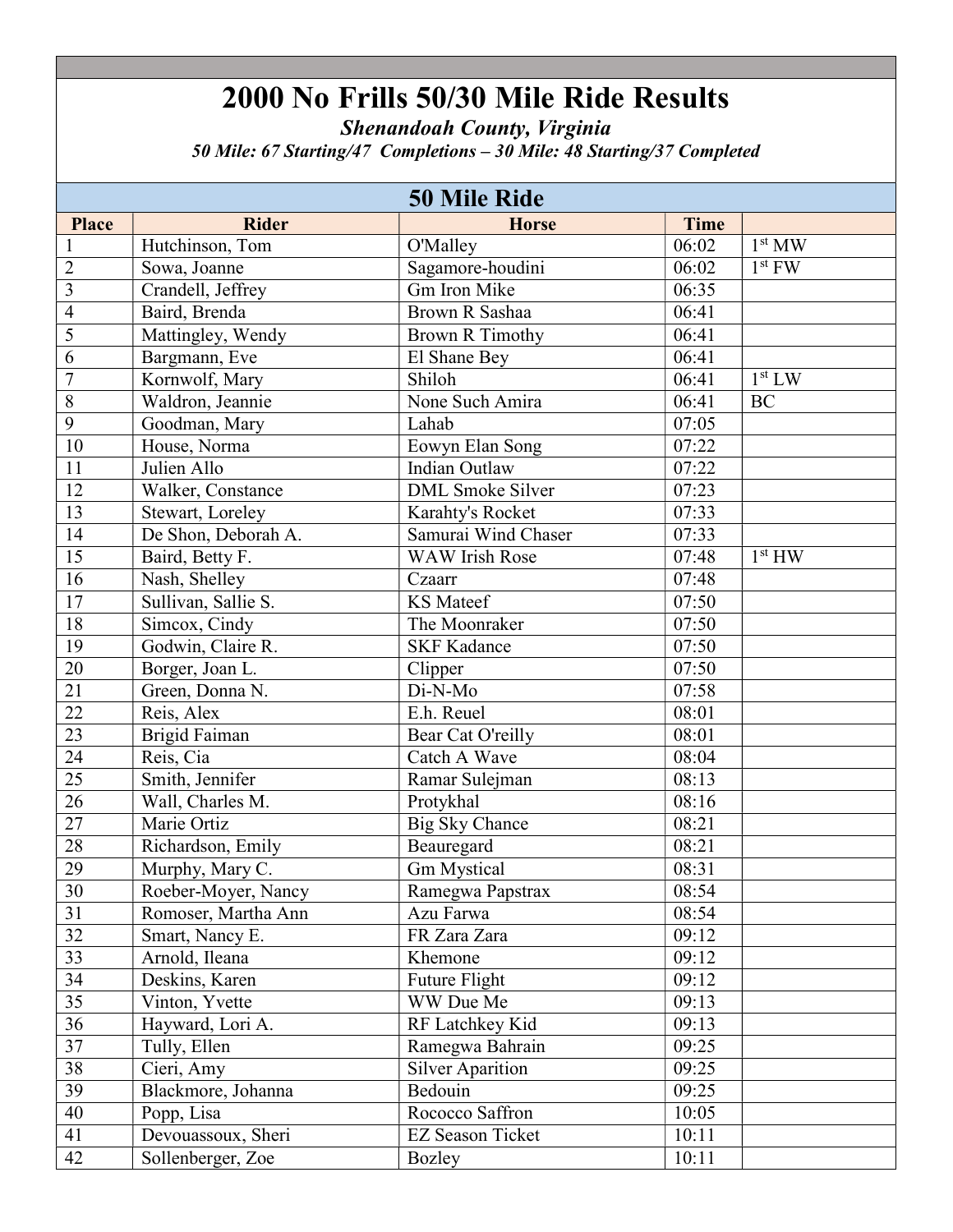| 43 | Brucker, Jonie  | Ravenwood Sarmone  | 10:26 |
|----|-----------------|--------------------|-------|
| 44 | Smoot, Amy      | Al Marah Selima    | 10:30 |
| 45 | Mc Alpine, John | Merry Cashmera     | 10:40 |
| 46 | Ressler, Jane   | E.Z. D's Challenge | 10:40 |
| 47 | Karen Parret    | Sister Te          | 10:40 |

| <b>30 Mile Ride</b>     |                          |                            |       |                    |
|-------------------------|--------------------------|----------------------------|-------|--------------------|
| <b>Place</b>            | <b>Rider</b>             | <b>Horse</b>               | Time  |                    |
| 1                       | Sandler, Samantha        | Redhaven's Ezekial         | 04:16 | 1 <sup>st</sup> LW |
| $\overline{2}$          | Baker, Betty Kane        | Devine Dino                | 04:19 | $1st$ FW           |
| $\overline{\mathbf{3}}$ | Cottrell, Judith Anne    | <b>Grandeurs Pride</b>     | 04:20 |                    |
| $\overline{4}$          | Muncy, Stephanie         | Venis Flytrap              | 04:27 |                    |
| 5                       | Denisar, Katrina Mae     | MM Diablo                  | 04:31 |                    |
| $\overline{6}$          | Schultz, Debbie          | Taj Emir Naddoum           | 04:31 |                    |
| $\overline{7}$          | Newcomb, Lani Dvm        | Norm Van Meter             | 04:31 | 1 <sup>st</sup> HW |
| $\overline{8}$          | Broaddus, Kathy Dvm      | Hickory                    | 04:33 |                    |
| $\overline{9}$          | Simpson, Michelle A.     | <b>Dalias</b>              | 04:34 |                    |
| 10                      | Breland, Monica          | Patou                      | 04:34 |                    |
| 11                      | Samuel Baughman          | Subirnew                   | 04:35 |                    |
| 12                      | Sandra Nicolaisen        | Shanghai                   | 04:52 | 1 <sup>st</sup> MW |
| 13                      | Worthy, Sandra           | Waw Baileywick             | 05:05 |                    |
| 14                      | Broyles, Elizabeth       | Witch Duck Bay             | 05:05 |                    |
| $\overline{15}$         | Blangiforti, Anna Carner | Protto Call                | 05:06 |                    |
| 16                      | Christina Huebner        | Cossondra Niker            | 05:23 |                    |
| $\overline{17}$         | Croney, Vickie L.        | Razzle                     | 05:23 |                    |
| $\overline{17}$         | Lichtenberger, Jean M.   | Cei Emrys                  | 05:38 |                    |
| 19                      | <b>Bob Heitbridle</b>    | H.C. Fleet                 | 05:38 |                    |
| $20\,$                  | Kerr, Terry Aldred       | TDA Halcyon                | 05:44 |                    |
| $\overline{21}$         | Janice Haug              | Janet                      | 05:46 |                    |
| $\overline{22}$         | Olson, Teri C.           | <b>Blizzard</b>            | 05:49 |                    |
| 23                      | Ferguson, Scott D.       | Meritorious                | 05:51 |                    |
| $\overline{24}$         | Ferguson, Kevin          | Circles                    | 05:52 |                    |
| $\overline{25}$         | Wenger, Patricia R.      | Night Light                | 05:58 |                    |
| 26                      | Wenger, Jessica L.       | <b>Assigned Risk</b>       | 05:58 | $1st$ Junior       |
| 27                      | Bond, Kay                | Ramegwa Phoenix            | 05:59 |                    |
| 28                      | Llop, Quentin            | <b>Tingle Tern</b>         | 06:00 |                    |
| 29                      | Llop, Q. Peter           | TT's Best Yet              | 06:02 | Junior             |
| 30                      | Llop, Libby              | Carman Ishter              | 06:02 |                    |
| 31                      | Spinnler, Arlene R.      | Equidae's Zayda            | 06:07 |                    |
| $\overline{32}$         | Neimeier, Linda          | Nana                       | 06:11 |                    |
| 33                      | Tucker, Robin            | <b>BB</b> Baf Snamisitabid | 06:11 |                    |
| $\overline{34}$         | Beer, Alexander          | TF Top Red                 | 06:17 | Junior             |
| 35                      | David Thorndike          | Inaway Isabeau             | 06:18 |                    |
| 36                      | Jay Zeiler               | Mosby                      | 06:25 |                    |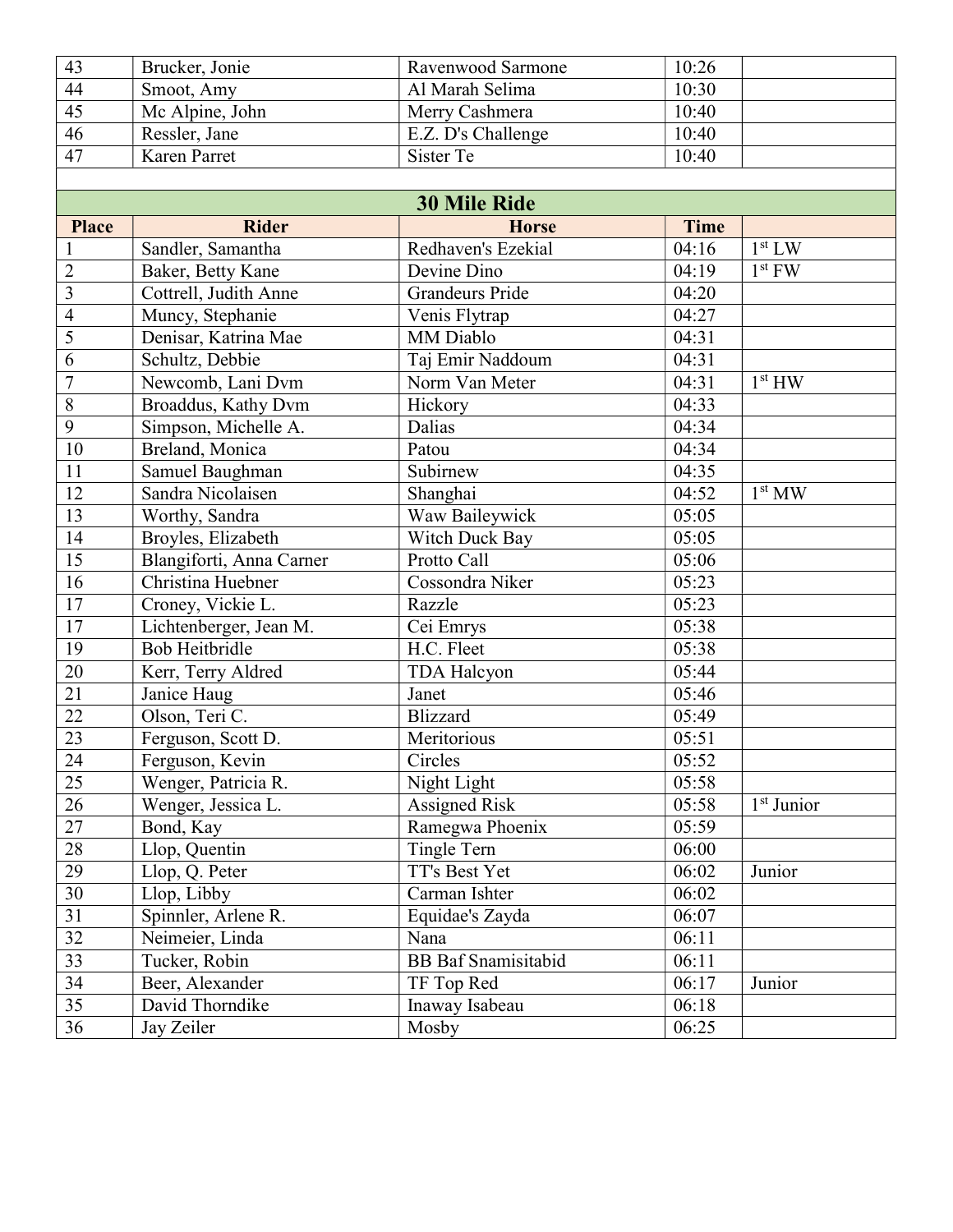Fort Valley, Shenandoah County, Virginia 55 Mile: 39 Starting/ 34 Completions – 35 Mile: 33 Starting/30 Completed (time missing)

|                 |                     | <b>55 Mile Ride</b>      |             |                    |
|-----------------|---------------------|--------------------------|-------------|--------------------|
| Place           | <b>Rider</b>        | <b>Horse</b>             | <b>Time</b> |                    |
|                 | Crandell, Jeffrey   | <b>HHF Pugnacious</b>    | 06:23       | 1 <sup>st</sup> MW |
| $\overline{2}$  | Baird, Brenda       | <b>Bell's Snitzel</b>    | 06:25       | $1st$ FW           |
| $\overline{3}$  | Russo, Rebecca      | Emphatic                 | 06:25       | <b>BC</b>          |
| $\overline{4}$  | Bargmann, Eve       | El Shane Bey             | 06:36       |                    |
| 5               | Becker, Sharon      | Twister                  | 06:40       | $1st$ . HW         |
| 6               | Muncy, Stephanie    | Venis Flytrap            | 06:41       | 1 <sup>st</sup> LW |
| $\overline{7}$  | Wilson, Waller      | Abu Bin Adhem            | 06:41       |                    |
| $\overline{8}$  | Baker, Betty Kane   | Devine Dino              | 06:48       |                    |
| $\overline{9}$  | Bullock, Megan      | AM Mr Gypsy              | 06:48       | $1st$ Junior       |
| 10              | Reeder, Dana        | Daisy                    | 07:20       |                    |
| 11              | Waldron, Jeannie    | None Such Amira          | 07:20       |                    |
| 12              | Smart, Nancy E.     | Khemono                  | 07:32       |                    |
| 13              | Murphy, Mary C.     | <b>GM</b> Mystical       | 07:33       |                    |
| 14              | Coleman, Mary       | Hawks Neopolitan         | 07:50       |                    |
| 15              | Schimel, Louise     | <b>WW Risky Business</b> | 07:50       |                    |
| 16              | Augustine, David A. | <b>Shyrocco Troilus</b>  | 08:00       |                    |
| 17              | Sleeper, Meg        | Syrocco Blair            | 08:01       |                    |
| 18              | Terp, Sandra        | Hydaway Tamsun Jas       | 08:01       |                    |
| 19              | Smith, Jennifer     | Sha Ka Ree               | 08:12       |                    |
| 20              | Brucker, Jonie      | Indian Tom Tom           | 08:18       |                    |
| $\overline{21}$ | Hoyns, Heather      | Just Bill                | 08:24       |                    |
| $\overline{22}$ | Walker, Courtney    | Halcyon Kestrel          | 08:24       |                    |
| $\overline{23}$ | Walker, Melissa     | Idaho Thunder            | 08:24       |                    |
| $\overline{24}$ | Drenning, Donald A. | VP Bojtok                | 09:02       |                    |
| $\overline{25}$ | Strand, Debbie      | Aaristocat               | 09:03       |                    |
| 26              | Moyer, Nancy Roeber | Ramegwa Papstrax         | 09:03       |                    |
| $\overline{27}$ | <b>Susan Hawes</b>  | <b>Hott Property</b>     | 09:15       |                    |
| 28              | Thomson, Sandra     | RW By Anose              | 09:15       |                    |
| 29              | Muller, Nancy       | Fixed Tempo              | 09:41       |                    |
| 30              | McAlpine, John      | Merry Cashmera           | 10:23       |                    |
| 31              | Devouassoux, Sheri  | <b>EZ Season Ticket</b>  | 10:35       |                    |
| $\overline{32}$ | Newcomb, Lani       | TF Red Mc Intosh         | 10:46       |                    |
| 33              | Mc Naughton, Irving | V.H. Phazon              | 10:46       |                    |
| 34              | House, Norma        | Eowyn Elan Song          | 10:46       |                    |
|                 |                     |                          |             |                    |
|                 |                     | <b>35 Mile Ride</b>      |             |                    |
| <b>Place</b>    | <b>Rider</b>        | <b>Horse</b>             | <b>Time</b> |                    |
|                 | Oates, Nancy        | Karis Conquest           | 05:35       | 1 <sup>st</sup> MW |
| $\overline{2}$  | Bramhall, Denise    | Arrowhead My Girl        |             | 1 <sup>st</sup> LW |
| $\overline{3}$  | Bramhall, Sarah     | Sparky                   |             | $1st$ Junior       |
| $\overline{4}$  | Heather Greer       | <b>High Note</b>         |             | $1st$ FW           |
| 5               | Marino, Michael     | SL Dynamic               |             | 1 <sup>st</sup> HW |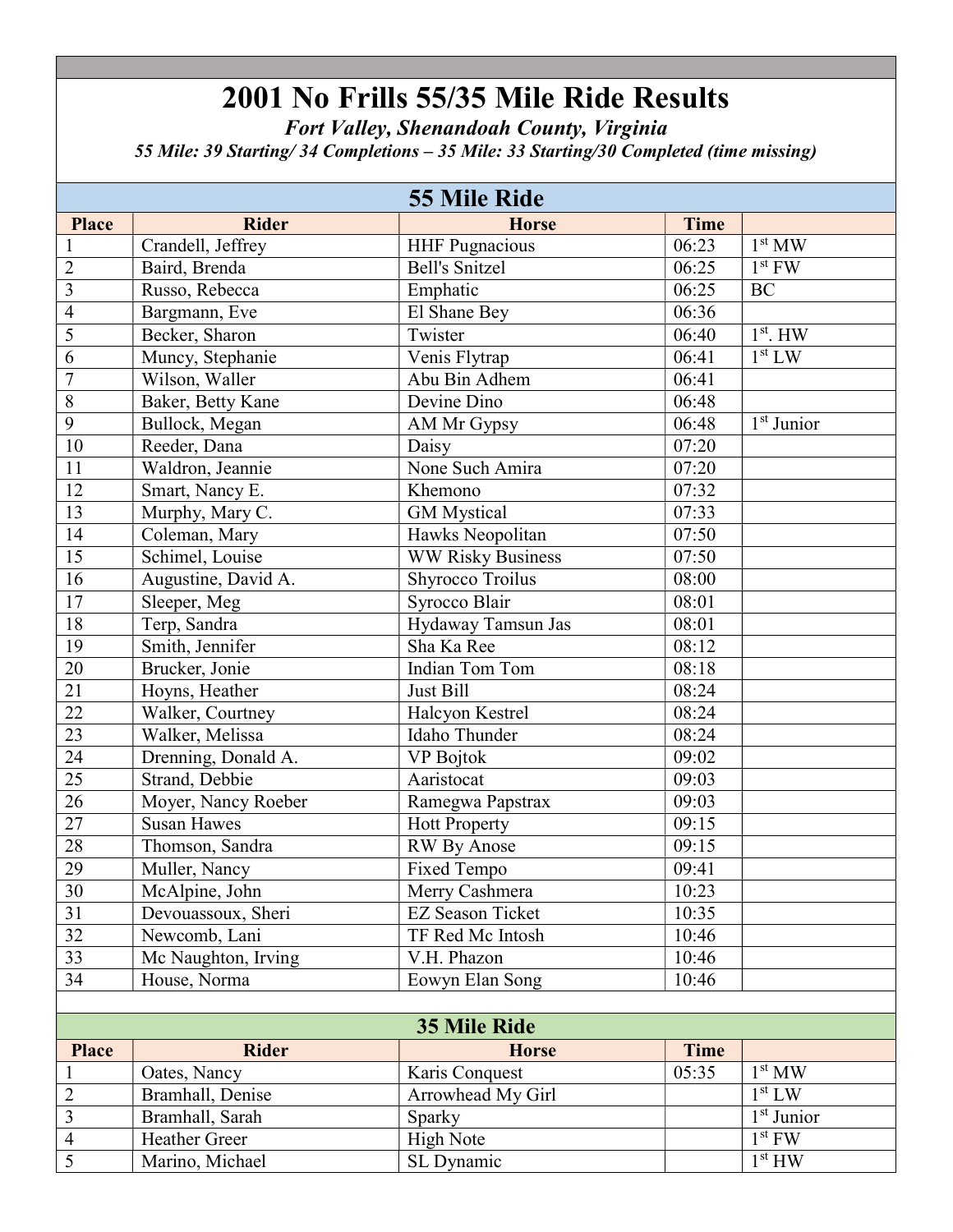| 6               | Baublitz, Lori A.    | Beetlejuice              |        |
|-----------------|----------------------|--------------------------|--------|
| $\overline{7}$  | Cottrell, Judy       | Grandeurs Pride          |        |
| 8               | Shifflet, Lori H     | RF Latchkey Kid          |        |
| 9               | Virginia Tromp       | Jedi                     |        |
| 10              | Constantine, Linda   | Uncle Bee                |        |
| 11              | Wade, Karen E.       | Madars Shawna Bay        |        |
| 12              | Irianni, Nicholas    | LL Rezbay                | Junior |
| $\overline{13}$ | Llop, Quentin        | Racqueteer               |        |
| 14              | Llop, Libby          | <b>Tingle Bits</b>       |        |
| 15              | Llop, Jesse R.       | Tronder                  | Junior |
| 16              | Hewitt, Adrienne     | Fair Chance              |        |
| 17              | Beer, Alexander      | TT Top Red               | Junior |
| 18              | Bates, Garrie        | Nowah Blue               |        |
| 19              | Kanavy, Valerie      | <b>Big Sky Chance</b>    |        |
| 20              | Latitia Grimsley     | <b>Desert Moondancer</b> |        |
| 21              | Tina Steele          | <b>RMF</b> Beausoleil    |        |
| 22              | Bernhart, Blanca     | Wide Meadows Beauty      |        |
| $\overline{23}$ | Tabitha Wilhelm      | KA Silver Fayamus        | Junior |
| 24              | Vicki Carliste       | Red                      |        |
| 25              | Fran Williams        | <b>SAS</b> Sultan        |        |
| 26              | Rollins, Rosie       | Randa                    |        |
| 27              | Crandell, Linda      | <b>Bold Soldier</b>      |        |
| 28              | Crandell Jr., John   | Brown R Jazzman          |        |
| 29              | Mark Lovecky         | Wahpeenah                |        |
| 30              | <b>Wendy Orrison</b> | Shabazzy Flagstaf+       |        |

Passage Creek, Shenandoah County, Virginia 50 Mile: 40 Starting/ 25 Completions – 30 Mile: 37 Starting/27 Completed (time missing)

|                | <b>50 Mile Ride</b>     |                          |             |                        |  |
|----------------|-------------------------|--------------------------|-------------|------------------------|--|
| <b>Place</b>   | <b>Rider</b>            | <b>Horse</b>             | <b>Time</b> |                        |  |
|                | Winburn, Lisa B.        | <b>Hott Property</b>     | 07:13       | $1st$ FW               |  |
| $\overline{2}$ | Renken, Sharon          | <b>Desert Moondancer</b> | 07:13       | BC, 1 <sup>st</sup> LW |  |
| 3              | Bargmann, Eve           | El Shane Bey             | 07:14       |                        |  |
| $\overline{4}$ | Walker, Constance       | <b>DML</b> Smoke Silver  | 07:42       |                        |  |
| 5              | Stewart, Loreley (Lori) | Karahty's Rocket         | 07:42       |                        |  |
| 6              | Muncy, Stephanie        | Venis Flytrap            | 07:54       |                        |  |
| $\overline{7}$ | Gabriele, Sally         | <b>BG</b> Aanazeh FA     | 07:54       |                        |  |
| 8              | Benns, Wendy            | Flirt With Ecstacy       | 07:54       |                        |  |
| 9              | Shifflet, Lori H        | The Big Picture          | 07:58       |                        |  |
| 10             | Nelson, Rowena          | Mc Royal Legkacy         | 08:04       | 1 <sup>st</sup> MW     |  |
| 11             | Coleman, Mary           | Hawks Neopolitan         | 08:04       | 1 <sup>st</sup> HW     |  |
| 12             | Walsh, Bob              | Lojic                    | 08:07       |                        |  |
| 13             | Simcox, Cindy           | Heart Of Fire            | 08:40       |                        |  |
| 14             | Weil, Valerie           | Marraigs Jondalar        | 08:40       |                        |  |
| 15             | Reeder, Dana            | Walter                   | 09:00       |                        |  |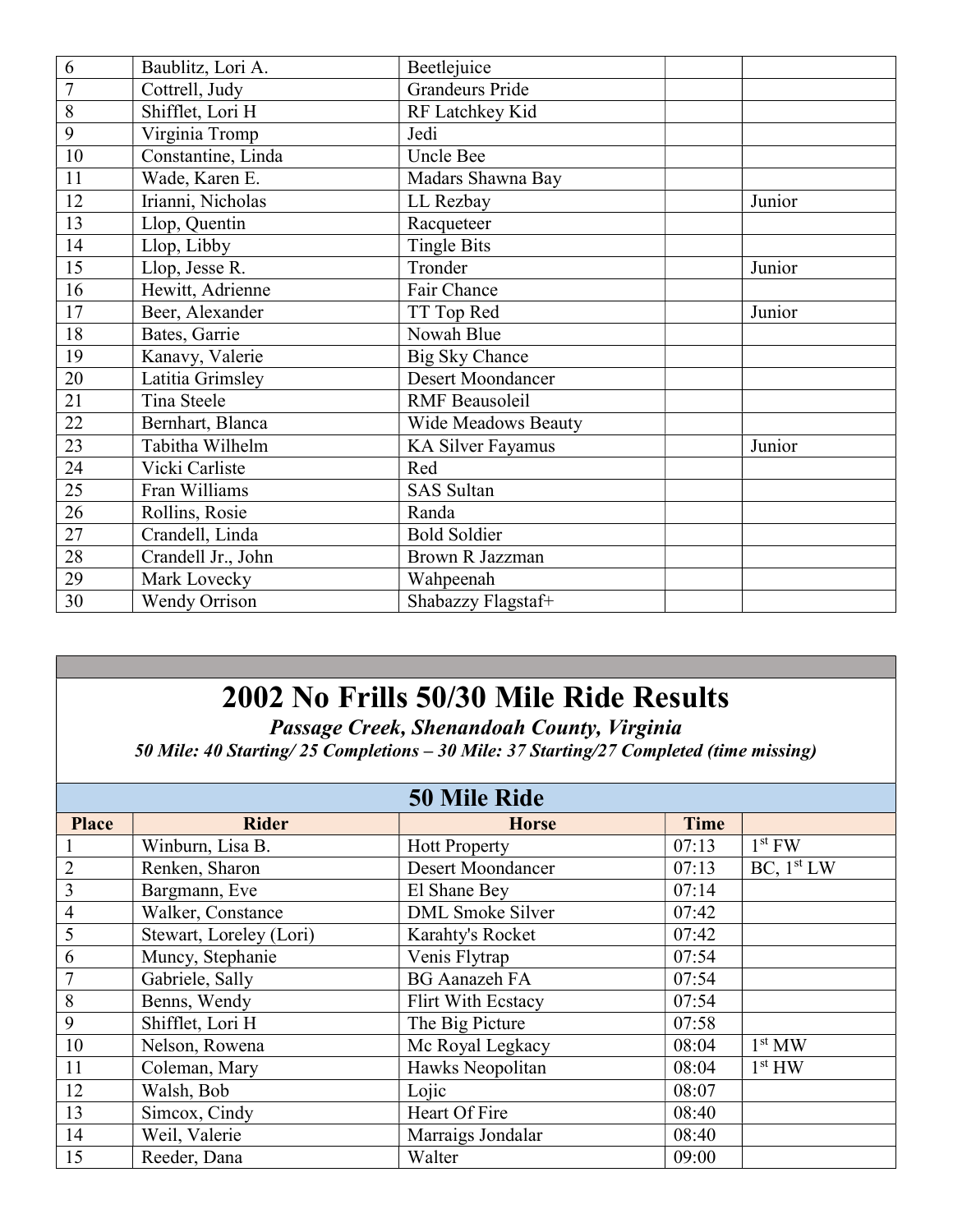| 16              | Bond, Kay           | Ramegwa Sullivan    | 09:10       |                    |
|-----------------|---------------------|---------------------|-------------|--------------------|
| $\overline{17}$ | Moyer, Nancy Roeber | Ramegwa Papstrax    | 09:10       |                    |
| $\overline{18}$ | Rowlands, Jodi      | Ramegwa Vilia       | 09:10       |                    |
| 19              | Schimel, Louise     | Equilar             | 09:10       |                    |
| 20              | Strand, Deborah     | Aaristocat          | 09:23       |                    |
| 21              | Parrett, Karen      | Sister Te           | 09:49       |                    |
| $\overline{22}$ | Ressler, Jane       | EZ D's Challenge    | 09:49       |                    |
| $\overline{23}$ | Pam Ruminski        | Falen               | 09:53       |                    |
| $\overline{24}$ | Krens, Elizabeth    | Makisig             | 09:53       |                    |
| $\overline{25}$ | Krens, Mike         | Wicomico Harika     | 09:53       |                    |
|                 |                     |                     |             |                    |
|                 |                     | <b>30 Mile Ride</b> |             |                    |
| <b>Place</b>    | <b>Rider</b>        | <b>Horse</b>        | <b>Time</b> |                    |
|                 | Farabee, Robin      | <b>Lunar Prince</b> |             | $1st$ FW           |
| $\overline{2}$  | Burgess, Peggy      | Champagne-N-Ice     |             | 1 <sup>st</sup> LW |
| 3               | Croney, Vickie L.   | Donavan             |             |                    |
| $\overline{4}$  | Fields, Pete        | Mr. Beythoven       |             | 1 <sup>st</sup> HW |
| 5               | Locklear, Birgit J. | Vegas               |             |                    |
| 6               | Guynn, Sherry D.    | Rose Oran           |             |                    |
| $\overline{7}$  | Farris, Mary        | Mo Jo               |             | 1 <sup>st</sup> MW |
| $\,8\,$         | Wright, Gary        | <b>JMT</b> Khansas  |             |                    |
| 9               | Taylor, Amanda M.   | Jubilee Ibn Zahr    |             |                    |
| $\overline{10}$ | Braendel, Eliza     | <b>Tuckers Rum</b>  |             | $1st$ Junior       |
| 11              | Charles Aschmann    | September Morn      |             |                    |
| 12              | Bates, Garrie       | Nowah Blue          |             |                    |
| 13              | Huebner, Christina  | Frisky              |             |                    |
| 14              | Marino, Michael     | Sl Dynamic          |             |                    |
| 15              | Mancini, Wendy M.   | Old Meadow Jim      |             |                    |
| 16              | Ival McDermott      | <b>Rusty</b>        |             |                    |
| $\overline{17}$ | Kain, Nancy         | Kimfadonis          |             |                    |
| 17              | Brehm, Susan        | Gaspacho            |             |                    |
| 19              | Hutt, Cornelia N.   | <b>ENF</b> Shades   |             |                    |
| 20              | Muzzio, Natalie     | Ranger              |             |                    |
| 21              | Edgell, Jenny       | KMF Saja            |             |                    |
| 22              | Oates, Nancy        | Karis Conquest      |             |                    |
| $\overline{23}$ | DeAngelo, Joseph    | Ramegwa Carolinus   |             |                    |
| 24              | Conner, Sandra E.   | Casino Royale       |             |                    |
| $\overline{25}$ | Baker, Betty Kane   | Emphatic            |             |                    |
| 26              | Baker, Steven J.    | RB Muffin Man       |             |                    |
| $\overline{27}$ | Smith, Jennifer     | Psycho Pony         |             |                    |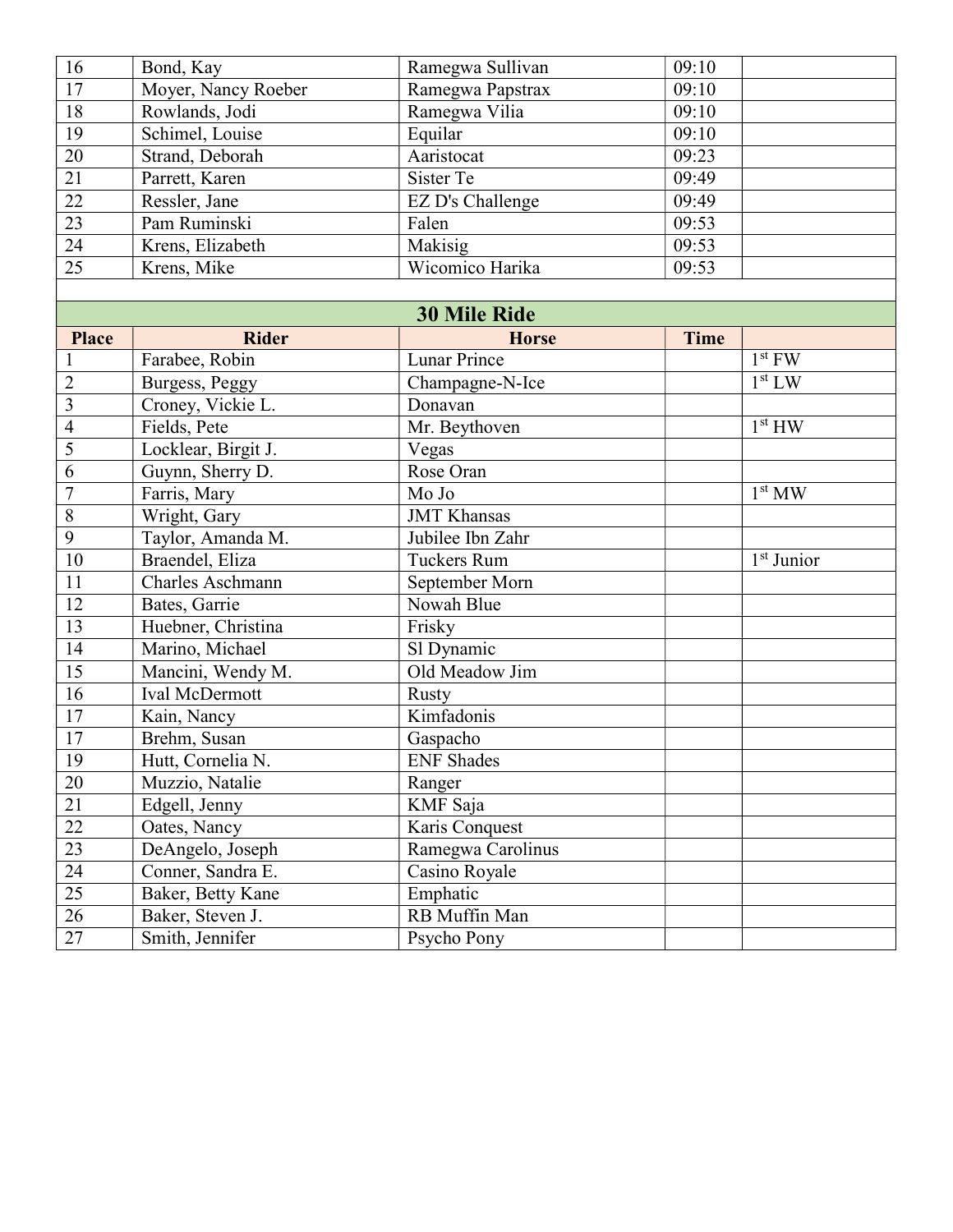Passage Creek, Shenandoah County, Virginia 50 Mile: 63 Starting/ 53 Completions – 30 Mile: 37 Starting/32 Completed

|                 | <b>50 Mile Ride</b>        |                            |       |                                     |  |
|-----------------|----------------------------|----------------------------|-------|-------------------------------------|--|
| <b>Place</b>    | <b>Rider</b>               | <b>Horse</b>               | Time  |                                     |  |
| $\mathbf{1}$    | McGunigal, Danielle Kanavy | In The Cards               | 05:13 | 1 <sup>st</sup> LW                  |  |
| $\overline{2}$  | Renken, Sharon             | Immerimage                 | 05:24 |                                     |  |
| $\overline{3}$  | Shifflet, Lori H           | The Big Picture            | 05:41 |                                     |  |
| $\overline{4}$  | Klingerman, Linda          | <b>Selket Vindicator</b>   | 05:41 | $1st$ FW                            |  |
| 5               | Bargmann, Eve              | El Shane Bey               | 05:48 |                                     |  |
| 6               | Chu, Barbara               | Notara Mesa                | 05:55 |                                     |  |
| $\overline{7}$  | Augustine, David A.        | <b>Shyrocco Troilus</b>    | 05:56 | BC, 1 <sup>st</sup> HW              |  |
| $\overline{8}$  | Hoyns, Heather             | Just Bill                  | 05:59 |                                     |  |
| $\overline{9}$  | Baker, Betty Kane          | Esthetika                  | 05:59 |                                     |  |
| $\overline{10}$ | Freer, Karen               | <b>KA Silver Fayamus</b>   | 05:59 | $\overline{1}^{\rm st}$ MW          |  |
| 11              | Hagis, Thomas              | Mocha                      | 06:05 |                                     |  |
| 12              | Williams, Frances E.       | <b>SAS Sultaun</b>         | 06:05 |                                     |  |
| 13              | Russo, Rebecca             | <b>Absolute Monarch</b>    | 06:07 |                                     |  |
| 14              | Smith, Jennifer            | Sha Ka Ree                 | 06:11 |                                     |  |
| 15              | Kornwolf, Mary             | Shiloh                     | 06:11 |                                     |  |
| 16              | Shaffer, Amie              | HV Ramma                   | 06:30 |                                     |  |
| 17              | Hayes, Laura               | <b>Equal Terms</b>         | 06:47 |                                     |  |
| 18              | DeMarez, Tine              | Lojic                      | 06:47 |                                     |  |
| 19              | Laux, Ralph                | <b>RR</b> Paradas Vision   | 06:48 |                                     |  |
| 20              | Laux, Beverly              | Gunsmokes Lacey Lady       | 06:48 |                                     |  |
| 21              | Mancini, Wendy M.          | Old Meadow Jim             | 06:48 |                                     |  |
| 22              | Shaffer, Curt C.           | HV Cool Woody              | 06:48 |                                     |  |
| $\overline{23}$ | Sowa, Joanne               | Sagamore-Houdini           | 06:52 |                                     |  |
| $\overline{24}$ | Bullock, Julie A.          | Iron Will                  | 06:57 |                                     |  |
| $\overline{25}$ | Brunjes, Kathy             | AM Mr Gypsy                | 06:57 |                                     |  |
| $\overline{26}$ | Baker, Steven J.           | <b>Sycamore Sam</b>        | 06:57 |                                     |  |
| $\overline{27}$ | Denisar, Katrina Mae       | Donovan                    | 06:57 |                                     |  |
| 28              | Pleszewski, Carla          | Miss Dee Baskstar          | 07:16 |                                     |  |
| 29              | Brehm, Susan               | Marine Forecast            | 07:16 |                                     |  |
| 30              | Gabriele, Sally            | <b>BG</b> Aanazeh FA       | 07:24 |                                     |  |
| 31              | Taylor, Amanda M.          | Jubilee Ibn Zahr           | 07:27 |                                     |  |
| $\overline{32}$ | Schultz, Debbie            | Bezant                     | 07:30 |                                     |  |
| $\overline{33}$ | DeVico, Jeanne             | <b>RMF</b> Beausoleil      | 07:30 |                                     |  |
| $\overline{34}$ | Hutchinson, Tom            | Prymtym                    | 07:38 |                                     |  |
| $\overline{35}$ | Llop, Q. Peter             | Cold Spring Harbor         | 07:57 | $\overline{1}$ <sup>st</sup> Junior |  |
| $\overline{36}$ | Llop, Libby                | Zanilla                    | 07:57 |                                     |  |
| 37              | Llop, Jesse R.             | Mitch                      | 07:57 |                                     |  |
| 38              | Llop, Quentin              | <b>Tingle Ternish</b>      | 07:58 |                                     |  |
| 39              | Pizzo, Patti               | Hot Spot                   | 08:07 |                                     |  |
| 40              | Andress, Ronald            | <b>Twenty Four Carrots</b> | 08:07 |                                     |  |
| 41              | Carangia, Linda            | <b>Quest Enchantor</b>     | 08:07 |                                     |  |
| 42              | Burgess, Peggy             | Champagne-N-Ice            | 08:15 |                                     |  |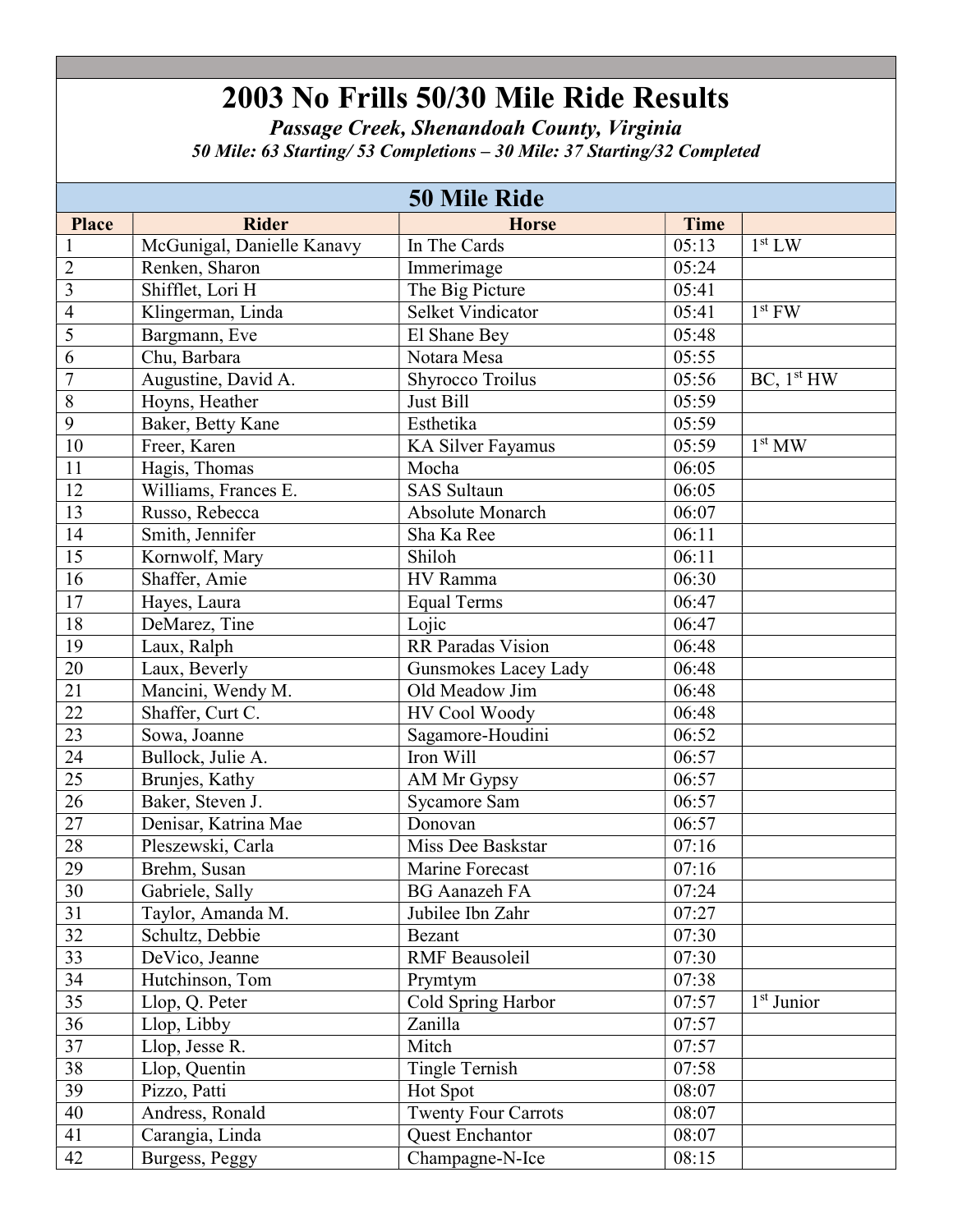| 43              | Wysocki, Jessica         | Tafeta Ribbons          | 08:49       |                        |
|-----------------|--------------------------|-------------------------|-------------|------------------------|
| $\overline{44}$ | Fletcher, Sarah S.       | <b>TDA Osprey</b>       | 08:55       |                        |
| 45              | Proudman, John           | <b>CR Silver Dancer</b> | 08:55       |                        |
| 46              | <b>Herbert Rouse</b>     | Bayarullah              | 09:08       |                        |
| 47              | McCain, Deck             | <b>Bayaref Cannel</b>   | 09:08       |                        |
| 48              | Williams, Shellace A.    | Moon Shadow             | 09:09       |                        |
| 49              | Banks, Charles E.        | <b>HCC Thunderstorm</b> | 09:27       |                        |
| $\overline{50}$ | Constantine, Linda       | Propel                  | 09:27       |                        |
| $\overline{51}$ | Green, Donna N.          | $Di$ -n-mo              | 09:27       |                        |
| $\overline{52}$ | Caryn Hargrave           | Ramegwa Bahrain         | 10:10       |                        |
| 53              | Tully, Ellen             | Hassta Rashaad          | 10:10       |                        |
|                 |                          |                         |             |                        |
|                 |                          | <b>30 Mile Ride</b>     |             |                        |
| <b>Place</b>    | <b>Rider</b>             | <b>Horse</b>            | <b>Time</b> |                        |
|                 | Sandler, Samantha        | Redhaven's Ezekial      | 03:58       | 1 <sup>st</sup> MW     |
| $\overline{2}$  | Drenning, Donald A.      | <b>Maliks Banner</b>    | 04:04       | 1 <sup>st</sup> HW     |
| $\overline{3}$  | Molly Reed               | Blacmagic Splash        | 04:06       | 1 <sup>st</sup> LW     |
| $\overline{4}$  | Croney, Holly            | Nikki                   | 04:14       | 1 <sup>st</sup> Junior |
| $\overline{5}$  | Baublitz, Lori A.        | Beetlejuice             | 04:17       |                        |
| 6               | Marshall, Carol S.       | Sundancer               | 04:18       |                        |
| $\overline{7}$  | Croney, Vickie L.        | Pride Copy              | 04:21       | $1st$ FW               |
| $\overline{8}$  | Mann, Sally              | Dora                    | 04:22       |                        |
| $\overline{9}$  | Chu, Lauren              | Eltekon Candidate       | 04:23       | Junior                 |
| $10\,$          | Mann, Larry              | Nartasha                | 04:23       |                        |
| 11              | Rose Borkey              | <b>Storms Sport</b>     | 04:25       |                        |
| 12              | Hedrick, Lisa            | <b>Buddha</b>           | 04:25       |                        |
| 13              | Pam Ruminski             | Falen                   | 04:26       |                        |
| 14              | O'Daniel, Michael        | High Fashahn            | 04:26       |                        |
| 15              | Chartier, Diana          | Fastdance Sam           | 04:28       |                        |
| 16              | Chenault, Amie           | The Promoter            | 04:32       |                        |
| 17              | Ireys, Priscilla         | Shamir                  | 04:33       |                        |
| 18              | Ireys, Alex              | Eden                    | 04:33       | Junior                 |
| 19              | <b>Alexandra Sheaves</b> | Little Big Man          | 04:38       |                        |
| 20              | Newcomb, Lani            | Norm Van Meter          | 04:44       |                        |
| 21              | Carroll, Theresa         | Tha Bay Hurricane       | 04:46       |                        |
| 22              | Abernethy, Cynthia       | <b>BF Lunas Wizjon</b>  | 04:47       |                        |
| 23              | Bates, Garrie            | Nowah Blue              | 04:49       |                        |
| 24              | Green, Lisa C.           | Spry                    | 04:51       |                        |
| $\overline{25}$ | Trader, Susan            | <b>Bruno</b>            | 04:52       |                        |
| 26              | Hagis, Gina              | Lumina                  | 04:52       |                        |
| 27              | Parrett, Karen           | Sister Te               | 04:57       |                        |
| 28              | Ressler, Jane            | Hydaways Jasunbam       | 04:57       |                        |
| 29              | Heishman, Jean M.        | Cei Emrys               | 05:08       |                        |
| 30              | Tara Whitman             | HC Fleet                | 05:08       |                        |
| 31              | Anna Fusco               | Carmen Clasix           | 05:42       | Junior                 |
| $\overline{32}$ | Bullis, Deborah E.       | Graphic                 | 05:42       |                        |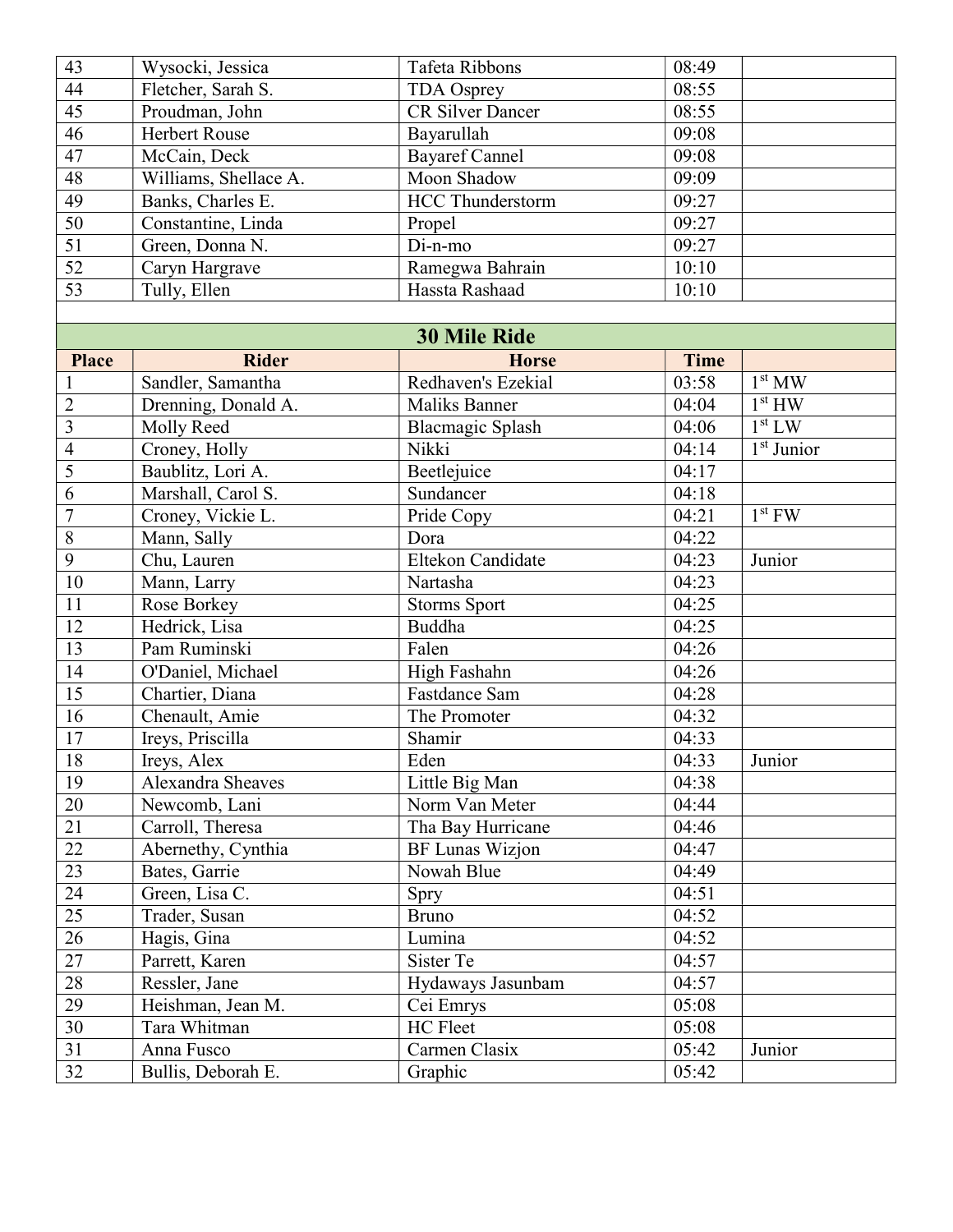Shenandoah County, Virginia

55 Mile: 35 Starting/ 23 Completions – 30 Mile: 25 Starting/22 Completed (time missing)

|                         |                       | <b>55 Mile Ride</b>     |             |                        |
|-------------------------|-----------------------|-------------------------|-------------|------------------------|
| <b>Place</b>            | <b>Rider</b>          | <b>Horse</b>            | <b>Time</b> |                        |
|                         | Kornwolf, Mary        | Shiloh                  | 07:22       | $1st$ FW               |
| $\overline{2}$          | Hagis, Gina           | Lumina                  | 07:26       |                        |
| $\overline{\mathbf{3}}$ | Hagis, Tom            | Mocha                   | 07:26       | BC, 1 <sup>st</sup> MW |
| $\overline{4}$          | Chu, Lauren           | Granite                 | 08:10       |                        |
| 5                       | Farris, Mary          | Mojo                    | 08:10       |                        |
| $\overline{6}$          | McLaurin, Danielle    | Magic Mistress          | 08:17       |                        |
| $\overline{7}$          | Becker, Sharon        | Twister                 | 08:17       | 1 <sup>st</sup> HW     |
| $\overline{8}$          | Llop, Q. Peter        | Zanilla                 | 08:30       | 1 <sup>st</sup> LW     |
| $\overline{9}$          | Llop, Libby           | Fly So Free             | 08:30       |                        |
| $\overline{10}$         | Llop, Quentin         | <b>Tingle Ternish</b>   | 08:30       |                        |
| 11                      | Reynolds, Tracy       | Chance                  | 08:52       |                        |
| 12                      | Sapira, Jennifer      | Maxtiki Pi              | 08:52       |                        |
| 13                      | Walker, Nancy         | <b>ASA Cameo Rose</b>   | 08:52       |                        |
| 14                      | Oliva, Pat            | <b>Colonel Pepper</b>   | 08:56       |                        |
| 15                      | Hangey, Devon Briggs  | Traveler                | 08:56       | $1st$ Junior           |
| 16                      | Coleman, Mary         | Hawks Neopolitan        | 09:18       |                        |
| 17                      | DeVico, Jeanne        | <b>RMF</b> Beausoleil   | 09:18       |                        |
| 18                      | Godwin, Claire R.     | Samtastic               | 09:21       |                        |
| $\overline{19}$         | Williams, Shellace A. | Moon Shadow             | 09:21       |                        |
| $20\,$                  | Fusco, Anna           | Magic Khan              | 10:24       | Junior                 |
| $\overline{21}$         | Bullis, Deborah E.    | Graphic                 | 10:24       |                        |
| $\overline{22}$         | Adams, Nancy L.       | Iron Will               | 10:24       |                        |
| 23                      | Hedrick, Lisa         | Hank                    | 10:31       |                        |
|                         |                       |                         |             |                        |
|                         |                       | <b>30 Mile Ride</b>     |             |                        |
| <b>Place</b>            | <b>Rider</b>          | <b>Horse</b>            | Time        |                        |
| $\mathbf{1}$            | Andrew Green          | Maple                   |             |                        |
| $\overline{2}$          | Gigi Kelly            | <b>STK Syncopation</b>  |             |                        |
| $\overline{\mathbf{3}}$ | Jessica Louchheim     | <b>Blacmagic Splash</b> |             |                        |
| $\overline{4}$          | Tamara Huff           | SL Dynamic              |             |                        |
| $\overline{5}$          | Mattingley, Wendy     | <b>HH Ekstatik</b>      |             |                        |
| $\overline{6}$          | Wick, Katie           | Teekayoh                |             |                        |
| $\overline{7}$          | Smart, Nancy E.       | Tah Jay-J               |             |                        |
| $\overline{8}$          | Eichelberger, Kathy   | Daretudreamm            |             |                        |
| $\overline{9}$          | Hewitt, Adrienne      | Fair Chance             |             |                        |
| 10                      | Stedman, Richard      | Shantih                 |             |                        |
| $11\,$                  | Sandler, Samantha     | Daniel Boone            |             |                        |
| 12                      | Baublitz, Lori A.     | Beetlejuice             |             |                        |
| 13                      | Butler, Ken           | <b>Monarchs Fawer</b>   |             |                        |
| 14                      | Wright, Gary          | Adida                   |             |                        |
| $\overline{15}$         | Trader, Mark          | Hickory                 |             |                        |
| 16                      | Mann, Sally           | CSage Coach             |             |                        |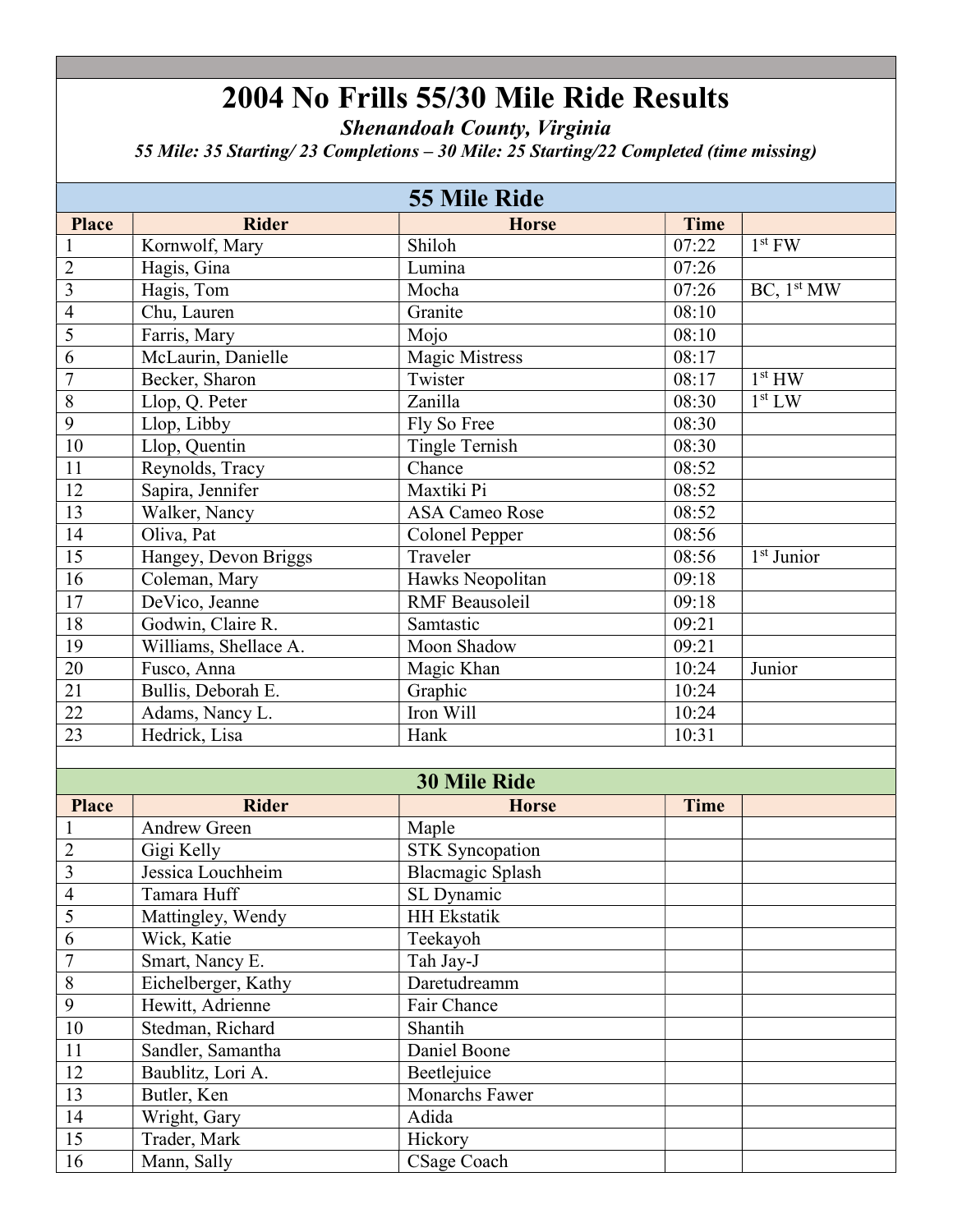| 17 | Mann, Larry     | Nartasha                 |  |
|----|-----------------|--------------------------|--|
| 18 | Freer, Karen    | <b>Blushing American</b> |  |
| 19 | Williams, Karen | Obra De Arte, LTD        |  |
| 20 | Green, Lisa C.  | Donnica Rose Pasha       |  |
| 21 | Anver, Miriam   | Tams Lil Clipper         |  |
| 22 | Downs, Daryl    | <b>BG</b> Aashar         |  |

Shenandoah County, Virginia

55 Mile: 27 Starting/25 Completions – 30 Mile: 56 Starting/52 Completed

|                 | <b>55 Mile Ride</b>   |                       |                    |                        |  |
|-----------------|-----------------------|-----------------------|--------------------|------------------------|--|
| <b>Place</b>    | <b>Rider</b>          | <b>Horse</b>          | <b>Time</b>        |                        |  |
| $\mathbf{1}$    | Mattingley, Wendy     | <b>HH</b> Ekstatik    | 06:58              | $1st$ FW               |  |
| $\overline{2}$  | Downs, Daryl          | <b>BG</b> Aashar      | 07:07              |                        |  |
| $\mathfrak{Z}$  | Hangey, Devon Briggs  | Traveler              | 07:07              |                        |  |
| $\overline{4}$  | Chenault, Amie        | The Promoter          | 07:13              |                        |  |
| $\overline{5}$  | Prowell, Mary M.      | Logarhythmic          | 07:19              | 1 <sup>st</sup> MW     |  |
| $\overline{6}$  | Troutman, Lisa        | Harbor Flyte          | 07:19              | 1 <sup>st</sup> LW     |  |
| $\overline{7}$  | Crandell, Jeffrey     | Logistic              | 07:24              | BC                     |  |
| $\overline{8}$  | Carter, Rebecca       | <b>GM</b> Iron Mike   | 07:24              |                        |  |
| $\overline{9}$  | Hillman, Flora        | Beaverwood Spiderman  | 07:37              |                        |  |
| 10              | Kornwolf, Mary        | Shiloh                | 07:37              |                        |  |
| 11              | Stanton, Michelle     | <b>SAS Sultaun</b>    | 07:37              |                        |  |
| $\overline{12}$ | Williams, Frances E.  | SS Yankee Clipper     | $\overline{07:37}$ |                        |  |
| $\overline{13}$ | Welch, John B.        | Autumn N Gold         | 07:53              | 1 <sup>st</sup> HW     |  |
| 14              | Laux, Ralph           | RR Paradas Vision     | 08:19              |                        |  |
| $\overline{15}$ | Roush, Daniel         | Talisman              | 08:19              |                        |  |
| 16              | Ireys, Alex           | Shamir                | 08:30              | 1 <sup>st</sup> Junior |  |
| $\overline{17}$ | Ireys, Priscilla      | Eden                  | 08:30              |                        |  |
| 18              | Hagis, Tom            | Mocha                 | 09:00              |                        |  |
| 19              | Lane, Kelly           | Patriots Pride        | $\overline{09:13}$ |                        |  |
| $\overline{20}$ | Williams, Shellace A. | Moon Shadow           | 09:14              |                        |  |
| $\overline{21}$ | Smith, Jennifer       | Sha Ka Ree            | 09:14              |                        |  |
| $\overline{22}$ | Koenig, Michele       | Slice The Wind        | 10:10              |                        |  |
| $\overline{23}$ | DeVico, Jeanne        | <b>RMF</b> Beausoleil | 10:10              |                        |  |
| $\overline{24}$ | Edgell, Jenny         | HRA Jamil Amhar       | 10:10              |                        |  |
| 25              | <b>Sarah Reeves</b>   | KMF Saja              | 10:10              |                        |  |
|                 |                       |                       |                    |                        |  |
|                 |                       | <b>30 Mile Ride</b>   |                    |                        |  |
| <b>Place</b>    | <b>Rider</b>          | <b>Horse</b>          | <b>Time</b>        |                        |  |
| $\mathbf{1}$    | Brown, Paula          | Trafic                | 03:46              | 1 <sup>st</sup> LW     |  |
| $\overline{2}$  | Hazzard, Brittany     | Monarchs Fawer        | 03:47              | 1 <sup>st</sup> HW     |  |
| 3               | Laura Kuhns           | Sl Dynamic            | 03:49              | $1st$ FW               |  |
| $\overline{4}$  | Abe, Sandra L.        | Shenandoah Zaccheus   | 04:15              |                        |  |
| 5               | Wates, Mary Ann       | Kaleidoscope          | 04:30              |                        |  |
| $\overline{6}$  | Muller, Nancy         | CA Marnii             | 04:33              |                        |  |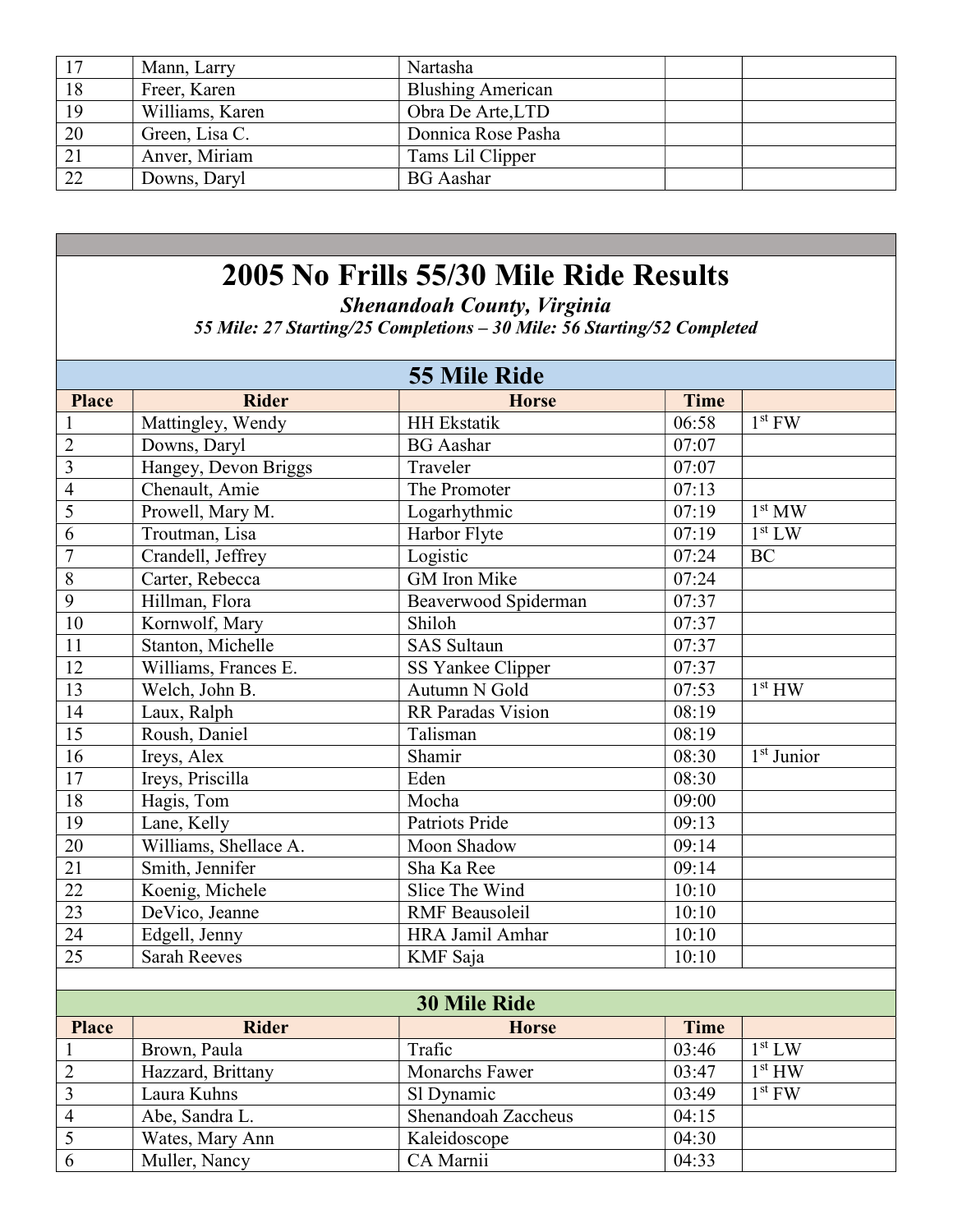| $\overline{7}$  | Kingslien, Victoria L.  | Lyrika                      | 04:45 |                    |
|-----------------|-------------------------|-----------------------------|-------|--------------------|
| 8               | Marsh, Carol B.         | <b>SR Can Can Dancer</b>    | 04:45 |                    |
| $\overline{9}$  | Parrett, Karen          | Hydaways Jasunbam           | 04:49 |                    |
| $10\,$          | Ressler, Jane           | EZ D's Challenge            | 04:50 |                    |
| 11              | Wade, Karen E.          | <b>WBF Soldiers Rose</b>    | 04:50 |                    |
| 12              | Coughlin, Colleen       | <b>Jesse James</b>          | 04:51 | $1st$ Junior       |
| 13              | Dobson, April           | Ian McBean                  | 04:51 |                    |
| 14              | Eichelberger, Kathy     | Daretudreamm                | 04:51 |                    |
| 15              | Fusco, Anna             | MG                          | 04:52 | Junior             |
| 16              | Irianni, Nicholas       | Madars Shawna Bay           | 04:52 |                    |
| $17\,$          | Mahler, Joy             | Echo                        | 04:52 | 1 <sup>st</sup> MW |
| 17              | Neimeier, Linda         | <b>BB</b> Baf Shamis Habib  | 04:52 |                    |
| 19              | Ward, Katie             | V.J. Desperado Sage         | 04:52 |                    |
| 20              | Sabine Will             | <b>Stormy Dawn</b>          | 04:52 |                    |
| 21              | Arnold, Ileana          | Kaba Croixnoire             | 04:53 |                    |
| 22              | Muzzio, Natalie         | Ranger                      | 04:53 |                    |
| 23              | Stewart, Loreley (Lori) | Rocket K Scout              | 04:54 |                    |
| 24              | Carreno, Elyse          | <b>IMA</b> Little Impressor | 04:55 |                    |
| $\overline{25}$ | Stewart, Richard        | Karahty's Rocket            | 04:55 |                    |
| 26              | Vavala, Carolyn N.      | Valours Forty G.S.          | 04:56 |                    |
| 27              | Laux, Beverly           | Gunsmokes Lacey Lady        | 05:01 |                    |
| $28\,$          | Roush, Alice L.         | Vanquish                    | 05:03 |                    |
| 29              | Hay, Steven S.          | Town's Talk Bay Ranger      | 05:07 | Junior             |
| $\overline{30}$ | Simcox, Cindy           | Full Throttle               | 05:10 |                    |
| $\overline{31}$ | Simcox, Patricia        | Chintimini Dakota Star      | 05:10 | Junior             |
| 32              | Fields, Pete            | Mr. Beythoven               | 05:18 |                    |
| $\overline{33}$ | Deskins, Karen          | Future Flight               | 05:35 |                    |
| 34              | Williams, Karen         | Obra De Arte, LTD           | 05:46 |                    |
| $\overline{35}$ | Hoff, Lori              | <b>Asadds Desertwind</b>    | 05:47 |                    |
| 36              | Matthews, Emily         | Fantasy Of Flight           | 05:47 |                    |
| $\overline{37}$ | Moore, Mary             | Blue Biyou                  | 05:47 |                    |
| $\overline{38}$ | Ashenfelter, Susan      | Kleervue Kody               | 05:48 |                    |
| 39              | Cieri, Amy              | Lynika                      | 05:49 |                    |
| 39              | Green, Lisa C.          | Donnica Rose Pasha          | 05:49 |                    |
| 41              | Rachael Speth           | Jokers Han D World A        | 05:50 | Junior             |
| 42              | Levitsky, Clara         | Indy                        | 05:52 |                    |
| 42              | Walter Alfonso          | Whoopie                     | 05:56 |                    |
| 44              | Paisley, Beth           | Whitehall El Sid            | 06:07 |                    |
| 45              | Bullis, Deborah E.      | Epyc                        | 06:08 |                    |
| 46              | Bullock, Julie A.       | Tovaric                     | 06:09 |                    |
| 47              | Trader, Mark            | <b>Bruno</b>                | 06:15 |                    |
| 48              | Trader, Theresa         | Little Man                  | 06:15 | Junior             |
| 49              | Wick, Katie             | Teekayoh                    | 06:15 |                    |
| 50              | Carol Dean              | Rooster                     | 06:15 |                    |
| 51              | Mark Lovecky            | Wah Pee Hah                 | 06:59 |                    |
| 52              | Virginia Tromp          | Jedi                        | 07:00 |                    |
|                 |                         |                             |       |                    |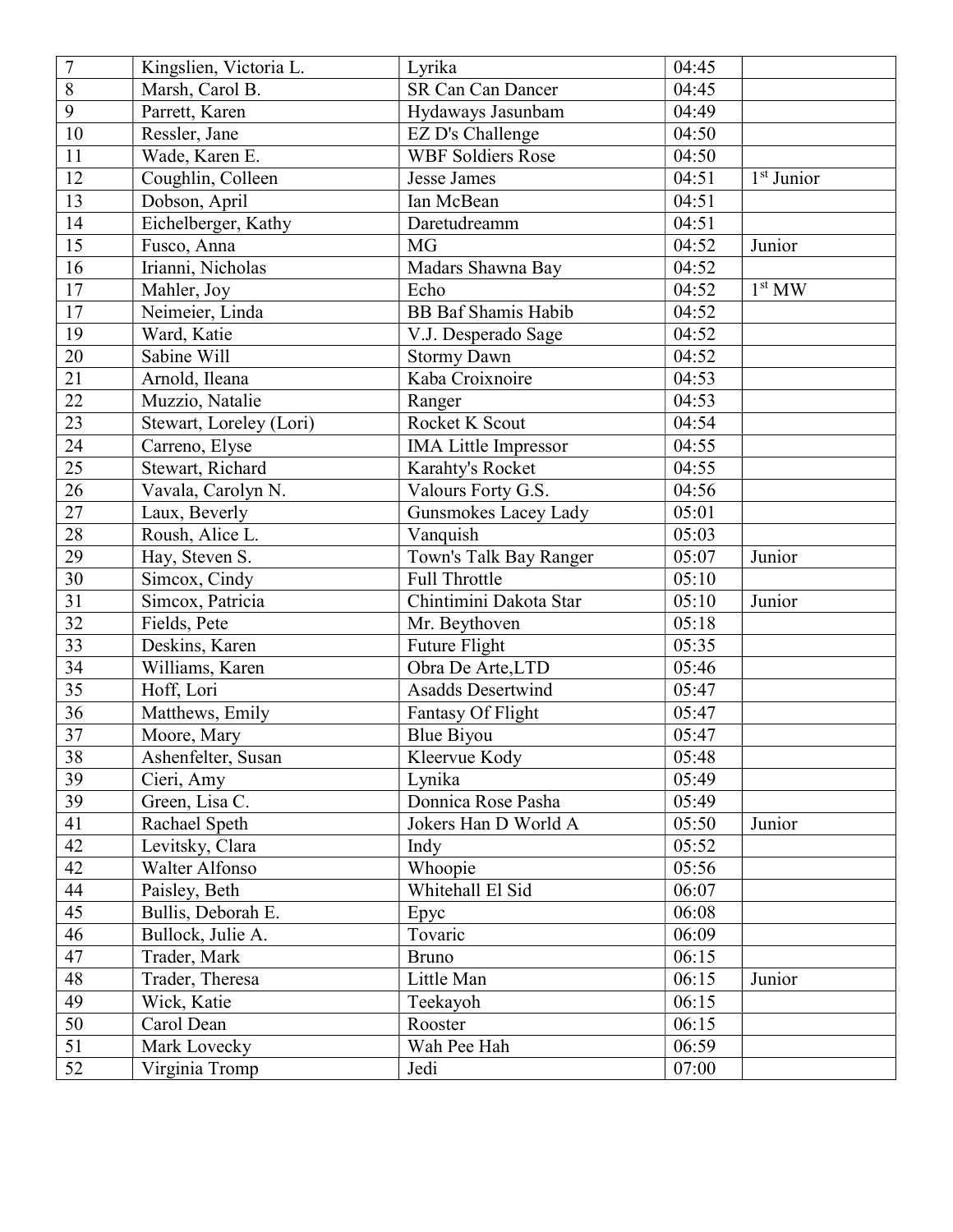Shenandoah County, Virginia

55 Mile: 33 Starting/26 Completions – 30 Mile: 34 Starting/34 Completed (100% completion rate)

| <b>55 Mile Ride</b> |                      |                               |             |                        |
|---------------------|----------------------|-------------------------------|-------------|------------------------|
| <b>Place</b>        | <b>Rider</b>         | <b>Horse</b>                  | <b>Time</b> |                        |
|                     | Jerrell Huff         | <b>BG</b> Aashar              | 07:15       | $1st$ FW               |
| $\overline{2}$      | Parisi, Kelsey       | SS Europa                     | 07:15       |                        |
| $\overline{3}$      | Gabriel VanArman     | Sl Dynamic                    | 07:15       | 1 <sup>st</sup> MW     |
| $\overline{4}$      | Claypool, Kelsey     | <b>MCF Tribble</b>            | 07:19       | $1st$ Junior           |
| $\overline{5}$      | Laux, Ralph          | RR Paradas Vision             | 07:19       | BC, 1 <sup>st</sup> HW |
| $\overline{6}$      | Howell, Mary         | <b>AM Baskin Count Shiloh</b> | 07:24       |                        |
| $\overline{7}$      | Horstmeier, Barbara  | Mellonium Star HM             | 07:27       | 1 <sup>st</sup> LW     |
| $\overline{8}$      | Murphy, Mary C.      | Bubba O                       | 08:01       |                        |
| $\overline{9}$      | Ricci, Judie         | Max Q                         | 08:03       |                        |
| $10\,$              | Hillman, Flora       | Beaverwood Spiderman          | 08:05       |                        |
| $\overline{11}$     | Rueter, Nelia        | Zaubaa Saif+/                 | 08:05       |                        |
| 12                  | Abe, Sandra L.       | Shenandoah Zaccheus           | 08:16       |                        |
| $\overline{13}$     | Ricci, Pete          | Mossimoe                      | 08:17       |                        |
| 14                  | Hamill, Kelsey       | Maxtiki Pi                    | 08:20       |                        |
| 15                  | Reynolds, Tracy      | Chance                        | 08:20       |                        |
| 16                  | Shank, Katherine     | WindDancer-Bey                | 08:37       |                        |
| $\overline{17}$     | Kuvshinikov, Lindsey | OMF Gold In Lace              | 08:37       |                        |
| 18                  | Westervelt, Cecily   | <b>Hebet Batal</b>            | 08:41       |                        |
| 19                  | Walsh, Lory          | <b>RBF</b> Aaristotle         | 08:41       |                        |
| $\overline{20}$     | Arnold, Ileana       | Kaba Croixnoire               | 08:56       |                        |
| 21                  | Farris, Mary         | Mojo                          | 09:48       |                        |
| $\overline{22}$     | <b>Greg Speaker</b>  | Thundering Overtime           | 09:48       |                        |
| 23                  | DeVico, Jeanne       | <b>RMF</b> Beausoleil         | 09:54       |                        |
| $\overline{24}$     | Cieri, Amy           | NS Love Potion                | 09:54       |                        |
| $\overline{25}$     | Lodder, Rachel       | <b>Ghosst Dancer</b>          | 10:04       |                        |
| $\overline{26}$     | Downs, Lisa Bykowski | Sultana                       | 11:01       |                        |
|                     |                      |                               |             |                        |
|                     |                      | <b>30 Mile Ride</b>           |             |                        |
| <b>Place</b>        | <b>Rider</b>         | <b>Horse</b>                  | <b>Time</b> |                        |
| $\mathbf{1}$        | Brown, Paula         | Trafic                        | 03:34       | 1 <sup>st</sup> LW     |
| $\overline{2}$      | Fournier, Wendy      | <b>HH</b> Ekstatik            | 03:34       | $1st$ FW               |
| $\overline{3}$      | Chenault, Amie       | The Promotor                  | 03:48       |                        |
| $\overline{4}$      | Parsons, Amy         | Final Score Tied              | 04:09       |                        |
| 5                   | Matthews, Emily      | Fantasy Of Flight             | 04:10       |                        |
| $\sqrt{6}$          | Gabriele, Sally      | Apollo                        | 04:12       |                        |
| $\overline{7}$      | Dobson, April        | Ian McBean                    | 04:13       |                        |
| $\overline{8}$      | Thompson, Peggy      | Crystal                       | 04:15       |                        |
| $\overline{9}$      | Kathy Leidick        | Remington                     | 04:16       |                        |
| 10                  | Kain, Nancy          | Pyter Gunn                    | 04:32       |                        |

104:32 Kain, Nancy Pyter Gunn

12 Busby, William Jesse 104:42

 $1^{\rm st}\, {\rm MW}$ 

11 Rice, Cathryn Sunn-Bey 04:34<br>12 Busby, William Jesse 04:42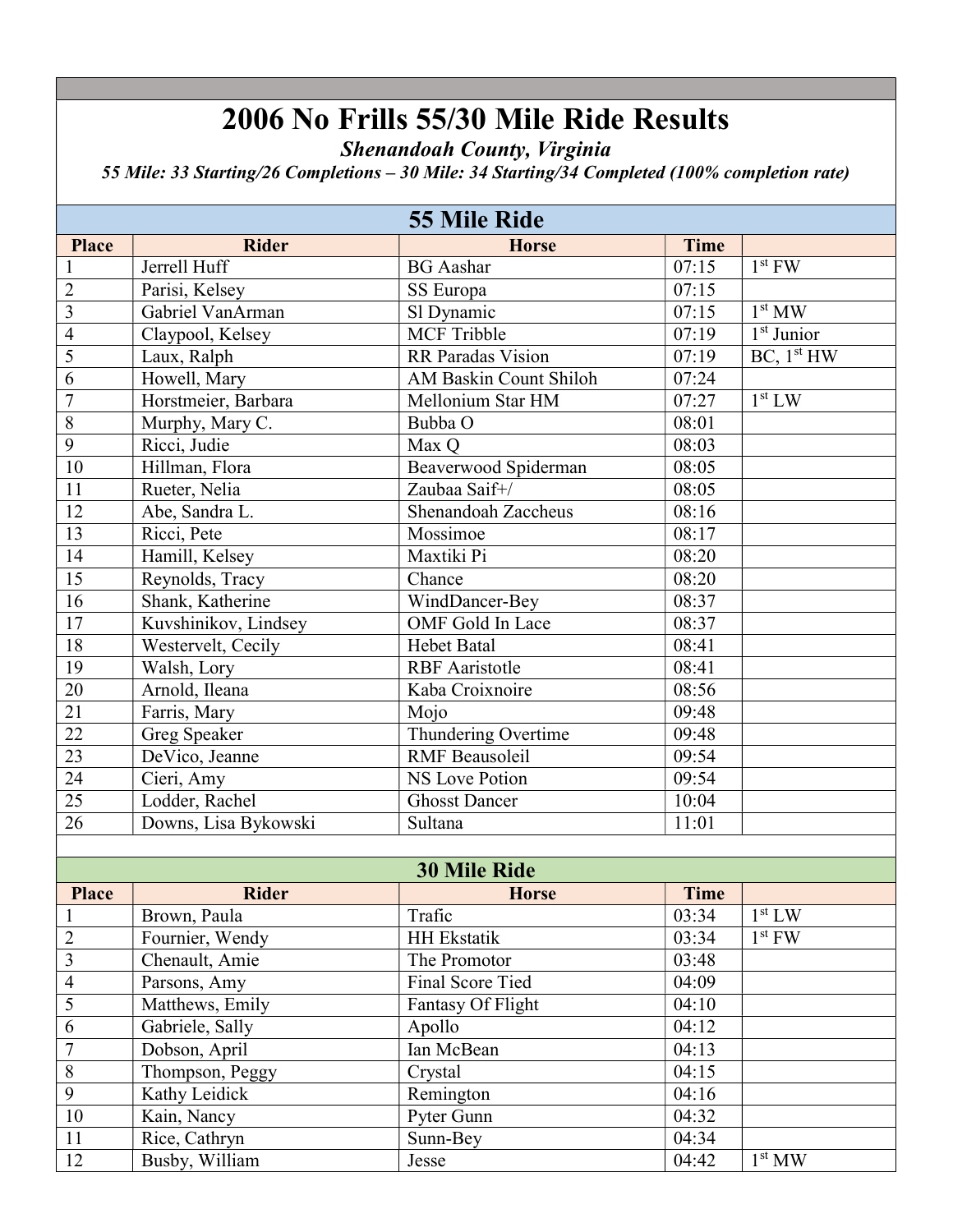| 13 | Peloquin, Catherine H. | Fourmiles Kuna            | 04:42 | 1 <sup>st</sup> HW |
|----|------------------------|---------------------------|-------|--------------------|
| 14 | Hazzard, Brittany      | Monarchs Fawer            | 04:44 |                    |
| 15 | Delp, Lisa             | Eden                      | 04:45 |                    |
| 16 | Ireys, Alex            | Henry Higgins             | 04:47 |                    |
| 17 | Godwin, Claire R.      | Sundown Reveille          | 04:53 |                    |
| 18 | Wade, Karen E.         | LRF Lakota Wemima         | 04:54 |                    |
| 19 | Irianni, Nicholas      | WD Sierra Wind            | 04:55 |                    |
| 20 | Johnson, Ruth          | <b>HEM Lucky Pierre</b>   | 04:56 |                    |
| 21 | Neimeier, Linda        | CornerstonesLittleCricket | 04:59 |                    |
| 22 | <b>Allison Robbins</b> | JGC Splendor              | 05:01 |                    |
| 23 | Sabine Will            | <b>Stormy Dawn</b>        | 05:01 |                    |
| 24 | Keener, Lenora W.      | Governor                  | 05:02 |                    |
| 25 | Kingslien, Victoria L. | <b>Baf Serazar</b>        | 05:04 |                    |
| 26 | Smith, Jennifer        | Hollybriar Sungod         | 05:05 |                    |
| 27 | Seashols, Sarah        | Miska BJ Nagawa           | 05:07 |                    |
| 28 | Carreno, Elyse         | Azza Bayhortay            | 05:08 |                    |
| 29 | Carol Ann O'Connor     | Zeke                      | 05:16 |                    |
| 30 | Bullock, Julie A.      | <b>Eddie Munster</b>      | 05:17 |                    |
| 31 | Cook, Catherine        | Propel                    | 05:18 |                    |
| 32 | Lyttle, Kim M.         | Magic Moment CA           | 05:37 |                    |
| 33 | Lyttle, John E.        | Jewelys Jazzpurr          | 05:39 |                    |
| 34 | Green, Lisa C.         | Dreamm Seeker             | 05:39 |                    |

Shenandoah County, Virginia 55 Mile: 47 Starting/ 43 Completions – 30 Mile: 28 Starting/25 Completed

|                | <b>55 Mile Ride</b>     |                               |             |                    |  |
|----------------|-------------------------|-------------------------------|-------------|--------------------|--|
| <b>Place</b>   | <b>Rider</b>            | <b>Horse</b>                  | <b>Time</b> |                    |  |
| 1              | Mary Howell             | <b>AM Baskin Count Shiloh</b> | 05:27       | $1st$ FW           |  |
| $\overline{2}$ | Tamara Huff             | Sl Dynamic                    | 05:29       |                    |  |
| 3              | Daryl Downs             | <b>BG</b> Aashar              | 05:29       | 1 <sup>st</sup> MW |  |
| 4              | Mary Farris             | Thundering Overtime           | 05:32       | 1 <sup>st</sup> HW |  |
| 5              | Holly Nicholson         | Mojo                          | 05:32       |                    |  |
| 6              | Liz Moran               | Zach                          | 05:37       | 1 <sup>st</sup> LW |  |
| $\overline{7}$ | David A. Augustine      | Shyrocco Troilus              | 05:37       | <b>BC</b>          |  |
| 8              | Vicki Stanislawski      | Muhulisfire                   | 05:45       |                    |  |
| 9              | Kathy Brunjes           | Theatric                      | 05:45       |                    |  |
| 10             | Parisi, Kelsey          | SS Europa                     | 05:45       |                    |  |
| 11             | Pete Ricci              | Mossimoe                      | 05:51       |                    |  |
| 12             | Tom Hutchinson          | Tektonic                      | 05:51       |                    |  |
| 13             | Lindsay Bean            | Lazaarr                       | 05:51       |                    |  |
| 14             | Judie Ricci             | <b>ISR Prince Shaval</b>      | 06:04       |                    |  |
| 15             | Ruth Ferland            | Fire Inthe Sky                | 06:08       |                    |  |
| 16             | <b>Constance Walker</b> | VSF Otis+/                    | 06:08       |                    |  |
| 17             | Natalie Muzzio          | Lojic                         | 06:17       |                    |  |
| 18             | Deb Shaffer             | Sheik Abu Galihad             | 06:21       |                    |  |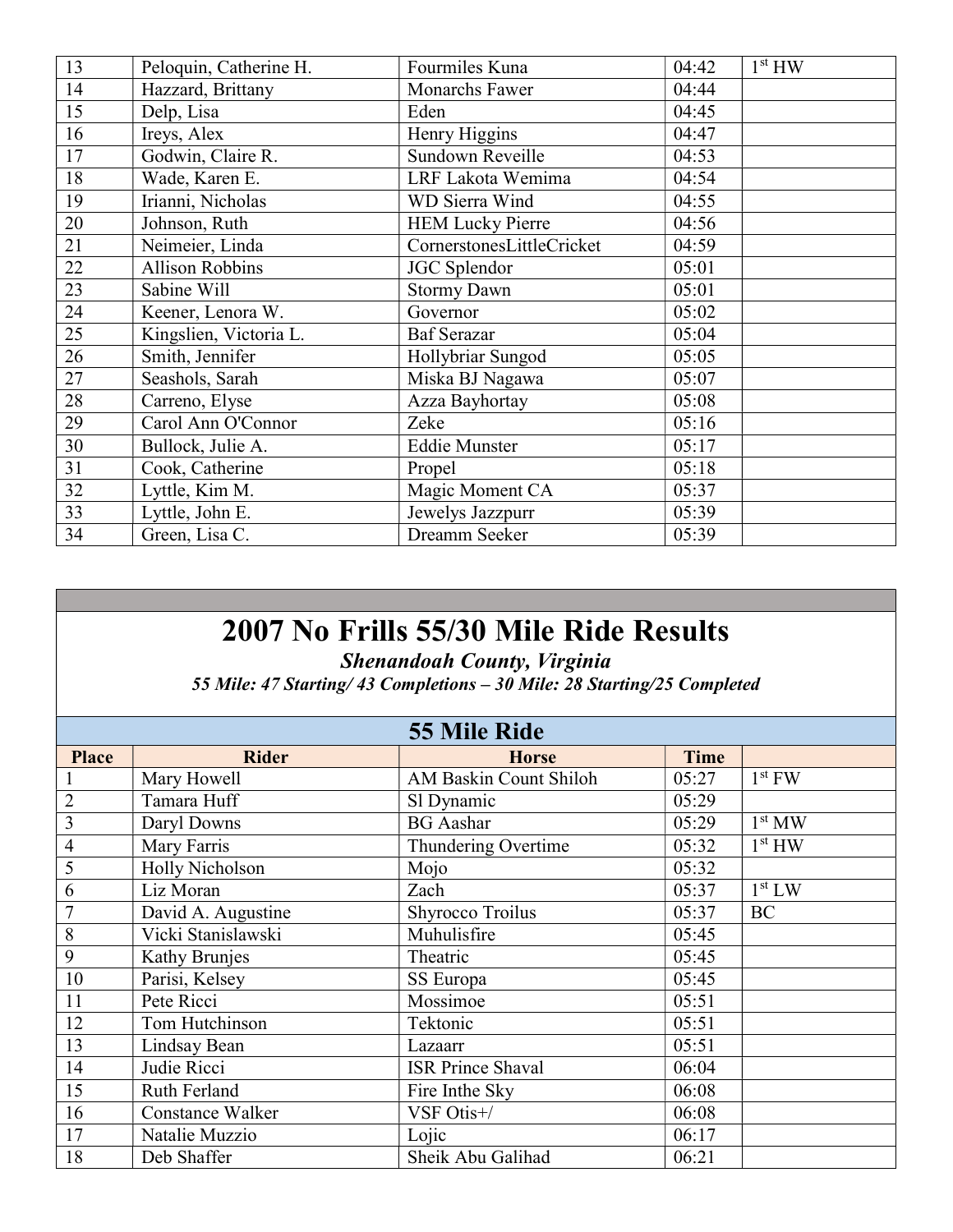| Katie Godwin         | PL Mercury              | 06:23                                 |  |
|----------------------|-------------------------|---------------------------------------|--|
| Claire R. Godwin     | Sundown Reveille        | 06:23                                 |  |
| Karen E. Wade        | Madars Shawna Bay       | 06:38                                 |  |
| Nicholas Irianni     | LRF Lakota Wemima       | 06:38                                 |  |
| Rebecca Supinger     | Elektric                | 06:38                                 |  |
| Doug Lietzke         | Kruzan Missile          | 06:41                                 |  |
| Nancy Walker         | <b>ASA Cameo Rose</b>   | 06:41                                 |  |
| Lisa Delp            | Sonata Al Deus          | 06:43                                 |  |
| <b>Bob Walsh</b>     | Sheik                   | 06:51                                 |  |
| Bonnie L. Snodgrass  | <b>Mighty Mouse</b>     | $\overline{06:}51$                    |  |
| Charles E. Banks     | <b>HCC Thunderstorm</b> | 07:08                                 |  |
| Joseph Sandy Brown   | El Pella Duke           | 07:13                                 |  |
| Flora Hillman        |                         | 07:22                                 |  |
| Lisa C. Green        | Dreamm Seeker           | 07:22                                 |  |
| Pat Oliva            | Saruk Jet               | 07:54                                 |  |
| Chrystal Woodhouse   | Miss T Moonlite         | 07:54                                 |  |
| Norma House          | Legendary Echo          | 08:00                                 |  |
| Sarah Seashols       | Miska BJ Nagawa         | 08:01                                 |  |
| Nancy Kain           | Pyter Gunn              | 08:06                                 |  |
| Emily Richardson     | Santiago H              | 08:06                                 |  |
| Dana Reeder          |                         | 08:06                                 |  |
| Jennifer Smith       | Hollybriar Sungod       | 08:29                                 |  |
| Elyse Carreno        | Azza Bayhortay          | 08:29                                 |  |
| Deck McCain          | Patriot                 | 09:02                                 |  |
| <b>Herbert Rouse</b> | Cruise                  | 09:02                                 |  |
|                      |                         |                                       |  |
|                      | <b>30 Mile Ride</b>     |                                       |  |
|                      |                         | Beaverwood Spiderman<br>Charlie Brown |  |

| JU MIIIE IXIUE |                      |                             |             |                        |
|----------------|----------------------|-----------------------------|-------------|------------------------|
| <b>Place</b>   | <b>Rider</b>         | <b>Horse</b>                | <b>Time</b> |                        |
|                | Amie Chenault        | The Promotor                | 04:00       | $1st$ FW               |
| $\mathbf{1}$   | Chantelle P. Carter  | Overlook Samantha           | 04:00       |                        |
| 3              | Matthew Mackay-Smith | Rammit                      | 04:11       | 1 <sup>st</sup> MW     |
| $\overline{4}$ | <b>Cat Carter</b>    | Spur Of The Moment          | 04:12       | 1 <sup>st</sup> LW     |
| 5              | Peggy Thompson       | Crystal                     | 04:14       |                        |
| 6              | Andrew J. Green      | Eu Kan Celebrate            | 04:23       |                        |
| 6              | Hunter Green         | Spry                        | 04:23       | 1 <sup>st</sup> Junior |
| 8              | Peggy Burgess        | Champagne-N-Ice             | 04:24       |                        |
| 9              | Mary C. Murphy       | Bubba O                     | 04:26       |                        |
| 10             | Lynne Gilbert        | Johnnie Rio                 | 04:35       |                        |
| 11             | Wendy Fournier       | Mirbat Rosebud              | 04:48       |                        |
| 12             | Joyce L. Frank       | LR Bold Desert Rose         | 04:50       |                        |
| 13             | Kelly Zeytoonian     | Walnut Ridge Phalene        | 04:53       |                        |
| 14             | Meredith Harry       | Walnut Ridge Phaedra        | 04:54       |                        |
| 15             | <b>Brady Hamady</b>  | Choctaw Tom Tom             | 04:55       |                        |
| 16             | Kim M. Lyttle        | Khan's Magic Piper          | 04:57       |                        |
| 17             | John E. Lyttle       | Jewelys Jazzpurr            | 04:59       | 1 <sup>st</sup> HW     |
| 18             | James Muncy          | Daisy                       | 05:18       |                        |
| 19             | Georgia O'Brien      | <b>SBK Sasha's Treasure</b> | 05:27       |                        |
| 20             | Elizabeth Woo        | <b>Stirling</b>             | 05:28       |                        |
| 21             | Jessie Austin        | Banner                      | 05:53       |                        |
| 21             | Dale Weaver          | Rockie                      | 05:53       |                        |
|                |                      |                             |             |                        |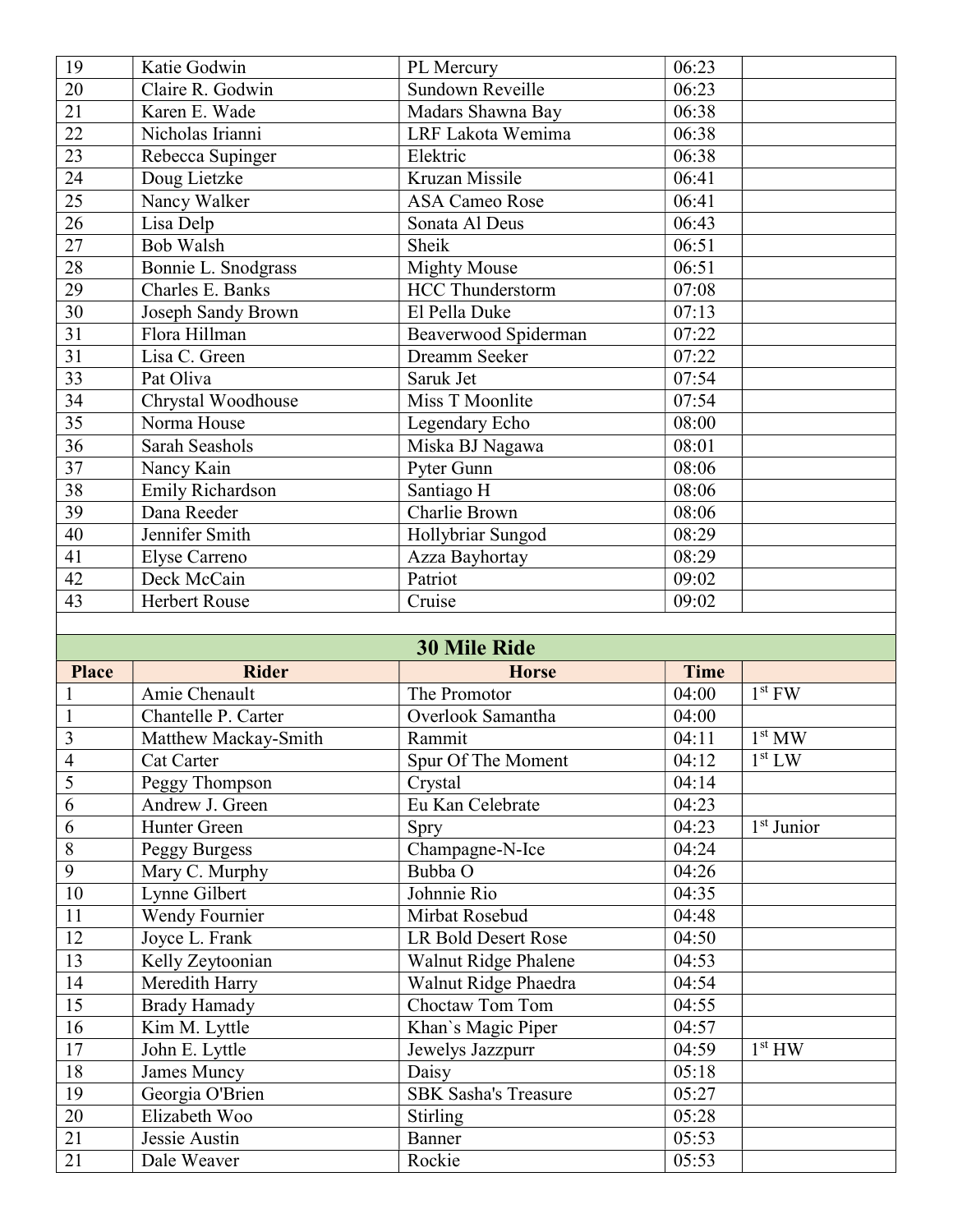| $\angle$ 1       | Melody Stoneburner | Bambi The Brass Bullet | 05:53 | <sup>1 st</sup> Junior |
|------------------|--------------------|------------------------|-------|------------------------|
| 24               | Maria Downey       | Beware The Ides        | 06:03 |                        |
| $\bigcap$<br>ر _ | Janette Brunk      | Diango's Guitar        | 06:12 |                        |

Shenandoah County, Virginia

55 Mile: 35 Starting/ 29 Completions – 30 Mile: 44 Starting/ 39 Completed (6 Juniors)

|                         | <b>55 Mile Ride</b> |                               |             |                        |
|-------------------------|---------------------|-------------------------------|-------------|------------------------|
| <b>Place</b>            | <b>Rider</b>        | <b>Horse</b>                  | <b>Time</b> |                        |
| 1                       | Downs, Daryl        | <b>BG</b> Aashar              | 05:42       | $1st$ LW               |
| $\overline{2}$          | Brunjes, Kathy      | Theatric                      | 06:07       | $1st$ FW               |
| $\overline{\mathbf{3}}$ | Fournier, Wendy     | Iron Will                     | 06:07       |                        |
| $\overline{4}$          | Hayden, Kristen     | <b>AM Baskin Count Shiloh</b> | 06:07       |                        |
| $\overline{5}$          | Kemerer, Skip       | Samir Moniet                  | 06:34       | BC, 1 <sup>st</sup> HW |
| $\overline{6}$          | Adams, Sueann       | Bigg Sky                      | 06:34       |                        |
| $\overline{7}$          | LaBrush, Susan R.   | Imperial Kammuun              | 06:38       | 1 <sup>st</sup> MW     |
| $\overline{8}$          | Broaddus, Kathy     | TF Red Mc Intosh              | 06:38       |                        |
| $\overline{9}$          | Wade, Karen E.      | Madars Shawna Bay             | 06:40       |                        |
| $\overline{10}$         | Irianni, Nicholas   | LRF Lakota Wemima             | 06:40       |                        |
| 11                      | Hutchinson, Tom     | Tektonic                      | 06:54       |                        |
| 12                      | Hillman, Flora      | Beaverwood Spiderman          | 06:57       |                        |
| 13                      | Reynolds, Heather   | <b>Empress Athena</b>         | 06:57       |                        |
| 14                      | Reynolds, Jeremy    | Dreamerchant                  | 06:57       |                        |
| $1\overline{5}$         | Sleeper, Meg        | Syrocco Reveille              | 06:57       |                        |
| 16                      | Godwin, Claire R.   | Sundown Reveille              | 07:02       |                        |
| 17                      | Bramhall, Denise    | Arrowhead My Girl             | 07:02       |                        |
| 18                      | Thompson, Peggy     | Crystal                       | 07:03       |                        |
| 19                      | Fields, Pete        | <b>WPTR</b> Sure Fire         | 07:30       |                        |
| $\overline{20}$         | Miller, Dessia      | Parker AES                    | 07:54       |                        |
| $\overline{21}$         | Denise Blanchet     | Cabasco                       | 07:54       |                        |
| $\overline{22}$         | Oliva, Pat          | Saruk Jet                     | 08:04       |                        |
| $\overline{23}$         | Kohut, Ranelle      | Kruzan Missile                | 08:05       |                        |
| $\overline{24}$         | Lietzke, Doug       | Sham Felek Iman               | 08:05       |                        |
| $\overline{25}$         | Connolly, Diane     | Harmony                       | 08:12       |                        |
| $\overline{26}$         | Lyttle, Kim M.      | Khan's Magic Piper            | 08:12       |                        |
| $\overline{27}$         | Matthews, Emily     | Savanaa                       | 08:54       |                        |
| 28                      | Bianchi, Julia      | Lady Monalaina                | 08:55       |                        |
| 29                      | Bianchi, Rebecca N. | <b>HA</b> Batez               | 09:18       |                        |
|                         |                     |                               |             |                        |
|                         |                     |                               |             |                        |

| <b>30 Mile Ride</b> |                  |                 |       |                        |
|---------------------|------------------|-----------------|-------|------------------------|
| <b>Place</b>        | <b>Rider</b>     | <b>Horse</b>    | Time  |                        |
|                     | Chenault, Amie   | The Promotor    | 03:49 | $1^{\rm st}$ FW        |
|                     | Gabriel VanArman | Sl Dynamic      | 04:20 | $1st$ MW               |
|                     | Alex Young       | Tv              | 04:23 | 1 <sup>st</sup> Junior |
|                     | Nicole Young     | Piper           | 04:23 | Junior                 |
|                     | Angelique Miller | Gideon's Flight | 04:24 | 1 <sup>st</sup> LW     |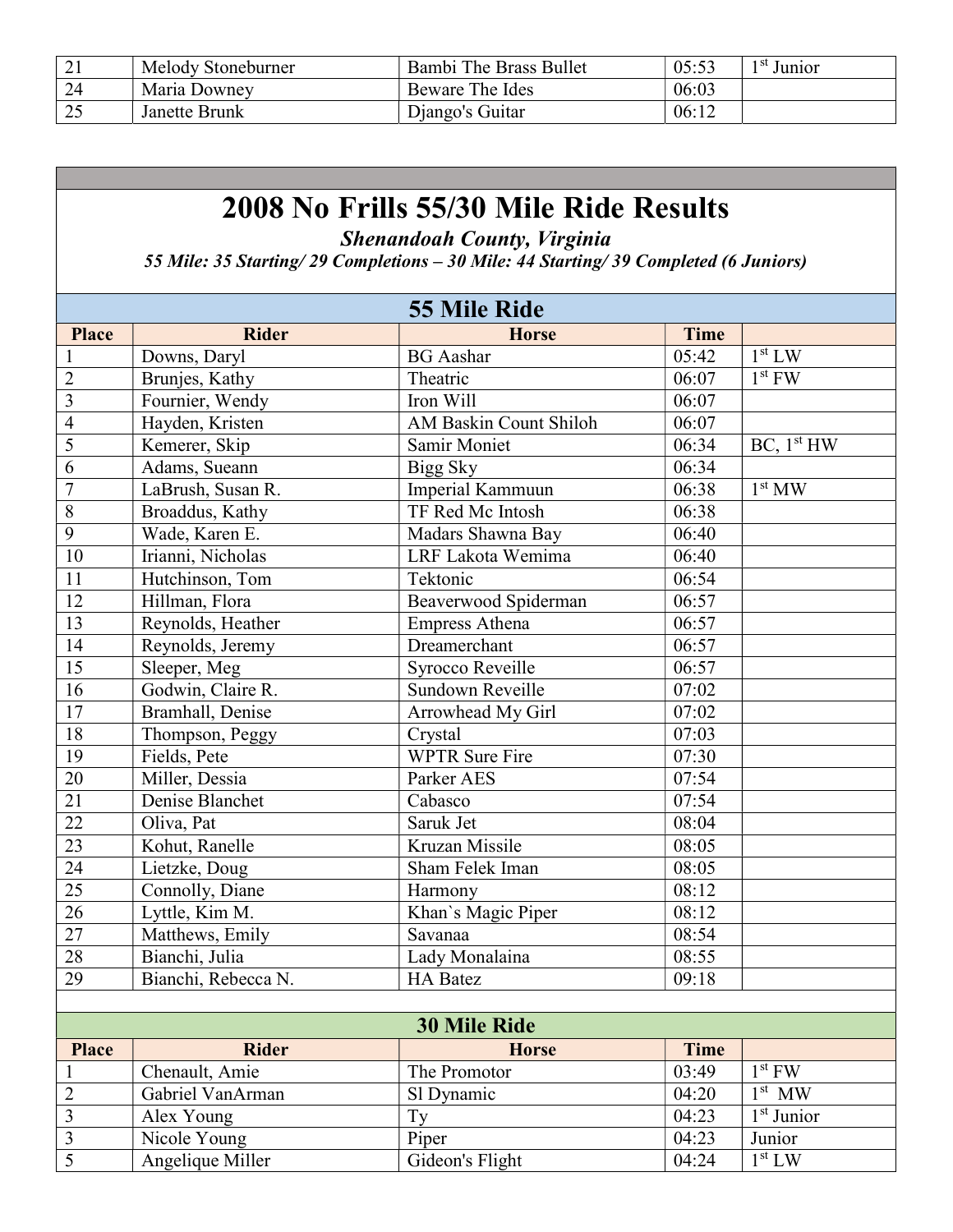| 6               | Carter, Cat           | TheSpurOfTheMoment             | 04:28 |                    |
|-----------------|-----------------------|--------------------------------|-------|--------------------|
| $\overline{7}$  | O'Brien, Georgia      | <b>SBK Sasha's Treasure</b>    | 04:43 |                    |
| $\overline{7}$  | Kemerer, Ashley       | Kirah Zone                     | 04:43 |                    |
| $\overline{9}$  | Woo, Elizabeth        | <b>Stirling</b>                | 05:03 |                    |
| 10              | Edgell, Jenny         | Usi                            | 05:05 |                    |
| 11              | Kain, Nancy           | Kimfadonis                     | 05:08 |                    |
| 11              | Dobson, April         | Piper's Pride                  | 05:08 |                    |
| 11              | Muzzio, Natalie       | Ranger                         | 05:08 |                    |
| 11              | Delp, Lisa            | Zynfandel CF                   | 05:08 |                    |
| 15              | Richardson, Emily     | OLF Hale Bop                   | 05:10 |                    |
| 16              | Treaster, Cristin     | Wildhorse Drifters Sombre      | 05:14 |                    |
| 17              | Wise, Kristin Waters  | <b>BS</b> See No Spots         | 05:15 |                    |
| $\overline{18}$ | Allen-Smith, Marianne | Charaide                       | 05:19 |                    |
| $\overline{19}$ | Elisa Miller          | Django's Guitar                | 05:21 |                    |
| 20              | Crandell III, John    | Motyf                          | 05:23 |                    |
| $\overline{20}$ | Brunk, Jenner         | Beowolf                        | 05:23 | 1 <sup>st</sup> HW |
| $\overline{22}$ | Leaman, Holly         | HF Sundae                      | 05:24 |                    |
| 23              | Stoneburner, Melody   | $\overline{\text{M}}$ aibalene | 05:26 | Junior             |
| $\overline{23}$ | Forgan, Beck          | Mystic Moyle                   | 05:26 |                    |
| $\overline{25}$ | Jessie Austin         | Abigail                        | 05:30 |                    |
| $\overline{25}$ | Stoneburner, Kelly    | King                           | 05:30 |                    |
| $\overline{27}$ | Young, Cynthia E      | Amir Galizonn                  | 05:31 |                    |
| $\overline{28}$ | Duvall, Jessica       | Leah                           | 05:35 | Junior             |
| 29              | Ricci, Judie          | <b>ISR</b> Prince Shaval       | 05:48 |                    |
| $\overline{29}$ | Cordts, Patricia A.   | Kai Bars Lilly                 | 05:48 |                    |
| 31              | Green, Forest         | Spry                           | 05:52 | Junior             |
| $\overline{32}$ | Parsons, Amy          | <b>Final Score Tied</b>        | 05:55 |                    |
| $\overline{32}$ | Robinson, Beth        | HMT Fernaz Sharaf              | 05:55 |                    |
| 34              | Robinson, Rachel      | Fireball                       | 06:00 | Junior             |
| $\overline{35}$ | Alexander, Jennifer   | Keltic                         | 06:02 |                    |
| $\overline{36}$ | Dixon, Stephanie A.   | Richochet's Dream              | 06:16 |                    |
| $\overline{37}$ | Katie Sanford         | Farrah                         | 06:18 |                    |
| 38              | Betso, Susan D.       | <b>SAA</b> Caramello           | 06:22 |                    |
| $\overline{39}$ | Clark, Carol Lynn     | N.F. Phoenix                   | 06:24 |                    |

Shenandoah County, Virginia

55 Mile: 40 Starting/39 Completions – 30 Mile: 40 Starting/ 36 Completed

| <b>55 Mile Ride</b> |                      |                    |             |                    |  |
|---------------------|----------------------|--------------------|-------------|--------------------|--|
| <b>Place</b>        | <b>Rider</b>         | <b>Horse</b>       | <b>Time</b> |                    |  |
|                     | Shaffer, Deb         | Sheik Abu Galihad+ | 05:32       | 1 <sup>st</sup> LW |  |
| C                   | Shank, Katherine     | WindDancer-Bey     | 05:32       | $1st$ FW           |  |
| 3                   | Williams, Frances E. | SS Yankee Clipper  | 05:46       |                    |  |
|                     | Weil, Valerie        | The Peace Speaker  | 05:48       |                    |  |
|                     | Bianchi, Julia       | Lady Monalaina     | 05:50       |                    |  |
| 6                   | Godwin, Claire R.    | <b>EH</b> Ahmose   | 05:50       |                    |  |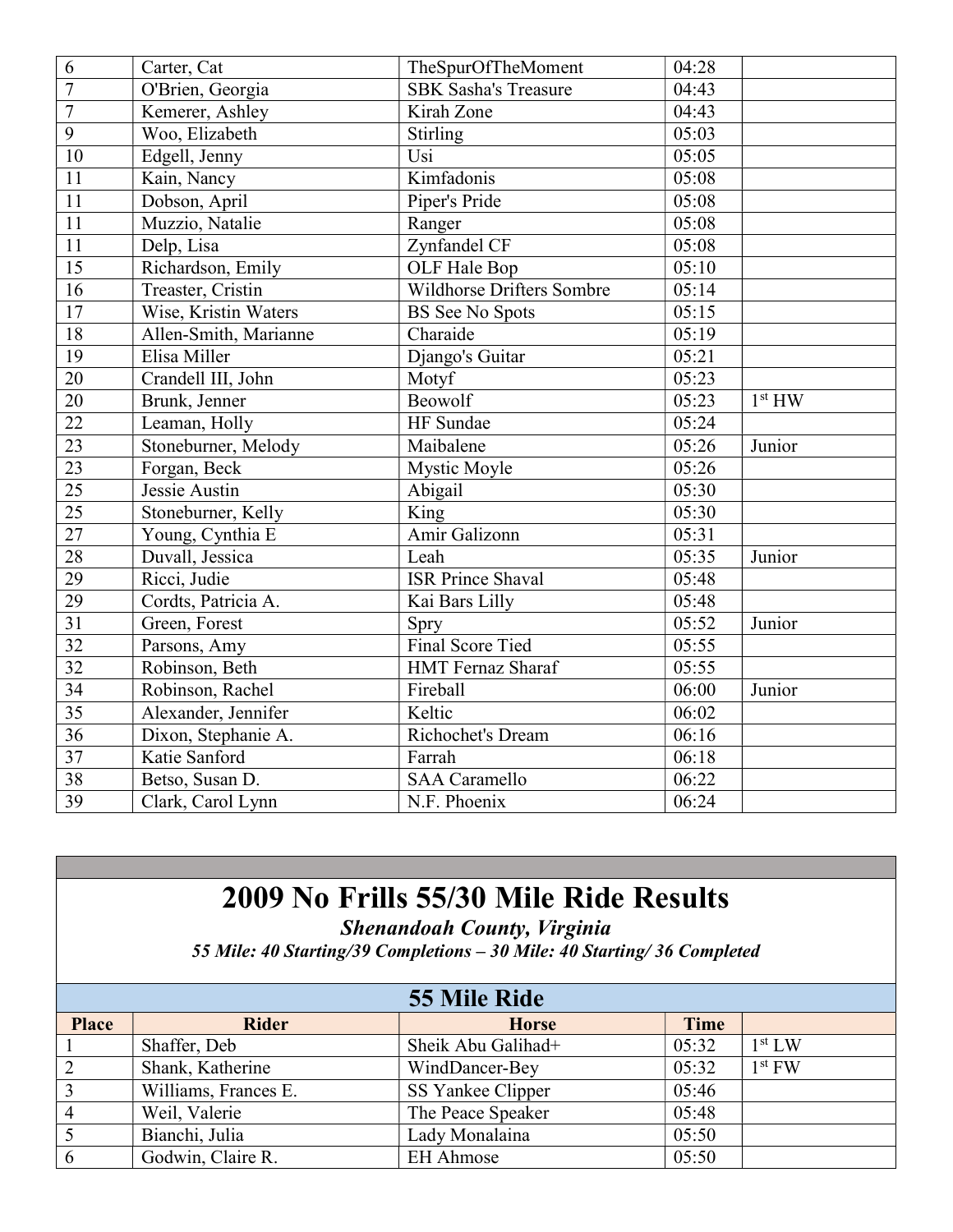| $\overline{7}$          | Carter, Cat           | TheSpurOfTheMoment          | 05:50       | <b>BC</b>                           |
|-------------------------|-----------------------|-----------------------------|-------------|-------------------------------------|
| $\overline{8}$          | Downs, Daryl          | <b>ISR Prince Shaval</b>    | 06:07       |                                     |
| $\overline{9}$          | Kemerer, Ashley       | Kirah Zone                  | 06:11       | 1 <sup>st</sup> MW                  |
| $10\,$                  | Kemerer, Skip         | Samir Moniet                | 06:12       | 1 <sup>st</sup> HW                  |
| 11                      | Green, Hunter         | Gotcha Covered PW           | 06:14       | $\overline{1}$ <sup>st</sup> Junior |
| 12                      | Green, Lisa C.        | Amana Tabi                  | 06:14       |                                     |
| $\overline{13}$         | Green, Andrew J.      | Dreamm Seeker               | 06:14       |                                     |
| 14                      | Coss, Brian           | Lily Creek Stetson          | 06:16       |                                     |
| 15                      | Westervelt, Cecily    | <b>RBF</b> Aaristotle       | 06:18       |                                     |
| 16                      | Hutchinson, Tom       | Lazaarr                     | 06:18       |                                     |
| 17                      | Bianchi, Rebecca N.   | <b>HA Batez</b>             | 07:13       |                                     |
| 18                      | Maynard, Mary Anne    | Magic Khan                  | 07:13       |                                     |
| 19                      | Dowe, Michael E.      | CB Sergio                   | 07:13       |                                     |
| $20\,$                  | Wise, Kristin Waters  | <b>BS</b> See No Spots      | 07:16       |                                     |
| 21                      | Hillman, Flora        | Beaverwood Spiderman        | 07:24       |                                     |
| 22                      | Adams, Sueann         | Bigg Sky                    | 07:24       |                                     |
| $\overline{23}$         | Stoneburner, Melody   | Maibalene                   | 07:29       | Junior                              |
| $\overline{24}$         | Stoneburner, Kelly    | GDF Alexzandra              | 07:29       |                                     |
| 25                      | Supinger, Rebecca     | AM Baskin Count Shiloh      | 07:30       |                                     |
| 26                      | Nicole Young          | Piper                       | 07:30       | Junior                              |
| $27\,$                  | Delp, Lisa            | Sonata Al Deus              | 07:34       |                                     |
| $28\,$                  | Delp, Meghan          | Fourmiles Kuna              | 07:34       | Junior                              |
| 29                      | Mast, Mary            | Vedofi                      | 07:56       |                                     |
| $\overline{30}$         | Matthews, Emily       | Orange Pekoe                | 07:56       |                                     |
| $\overline{31}$         | Hay, Steven S.        | Meriah's Eli Boone          | 08:06       |                                     |
| 32                      | Moran, Liz            | Zach                        | 08:14       |                                     |
| $\overline{33}$         | Alex Young            | Ty                          | 08:14       |                                     |
| 34                      | Connolly, Diane       | Harmony                     | 08:25       |                                     |
| 35                      | Muzzio, Natalie       | Laconic                     | 08:25       |                                     |
| 36                      | Dooley, Louise K.     | Jal Bas Kalid               | 09:20       |                                     |
| $\overline{37}$         | Foster, Erin          | <b>RTC Sterling Rose</b>    | 09:20       |                                     |
| 38                      | Mcconnell, Diane      | Abby                        | 09:54       |                                     |
| 39                      | McCain, Deck          | Patriot                     | 09:55       |                                     |
|                         |                       |                             |             |                                     |
|                         |                       | <b>30 Mile Ride</b>         |             |                                     |
| <b>Place</b>            | <b>Rider</b>          | <b>Horse</b>                | <b>Time</b> |                                     |
| $\mathbf{1}$            | Gallant, Garnet       | Preview                     | 03:59       | $1^{\rm st}\, {\rm MW}$             |
| $\overline{2}$          | Allen-Smith, Marianne | Charaide                    | 04:10       | $1st$ FW                            |
| $\overline{\mathbf{3}}$ | Fisher, Renee         | Asked & Answered            | 04:12       | 1 <sup>st</sup> LW                  |
| $\overline{4}$          | Coppola, Roberto      | Show Biz Kid                | 04:20       | 1 <sup>st</sup> HW                  |
| 5                       | Walsh, Bob            | Sheik                       | 04:24       |                                     |
| $\overline{6}$          | Murphy, Mary C.       | Sirocco Czortan             | 04:25       |                                     |
| $\overline{7}$          | Driver, Gayle         | Impress O Coosa             | 04:32       |                                     |
| $\overline{8}$          | Thompson, Peggy       | HRA El Akhira               | 04:39       |                                     |
| 9                       | O'Brien, Georgia      | <b>SBK Sasha's Treasure</b> | 04:40       |                                     |
| $10\,$                  | Wade, Karen E.        | <b>WBF Soldiers Rose</b>    | 04:41       |                                     |
| $\overline{11}$         | Lyttle, Kim M.        | LRF Lakota Wemima           | 04:41       |                                     |
| 12                      | Coss, Beata           |                             | 04:44       |                                     |
| 13                      | Hall, Cathleen        | Uptown Uli                  | 04:45       |                                     |
| 14                      | Irianni, Nicholas     | <b>DSA</b> Altair           | 04:47       |                                     |

Irianni, Nicholas DSA Altair 104:47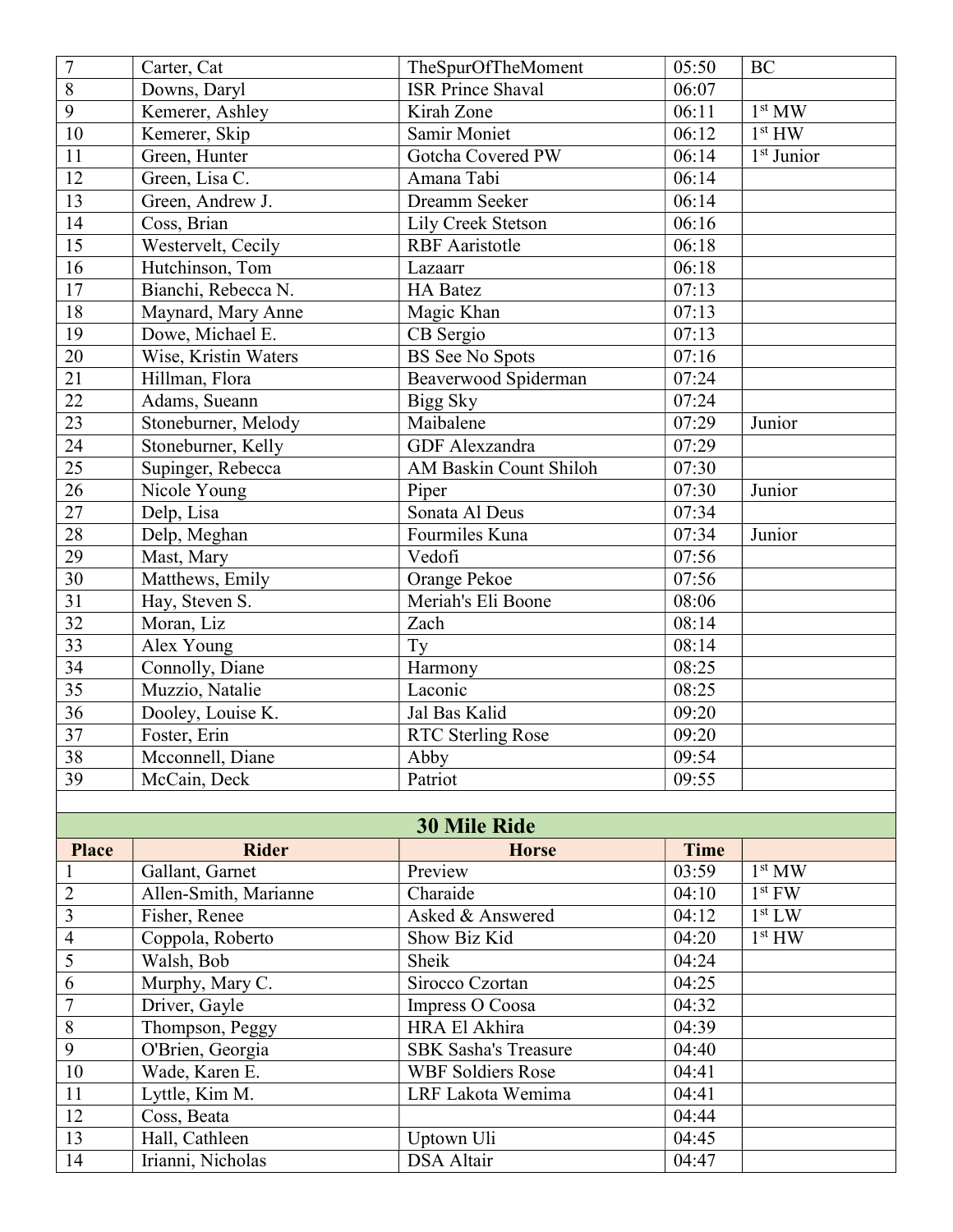| 15 | Wilcox, Samantha            | Booker                   | 04:47 |                        |
|----|-----------------------------|--------------------------|-------|------------------------|
| 16 | Supinger, Jennifer          | Halylujah Gold           | 04:48 |                        |
| 17 | Shifflett, Lori H.          | J Star                   | 04:48 |                        |
| 18 | Walker, Jill                | Morris                   | 04:49 |                        |
| 19 | Brunk, Jenner               | Django's Guitar          | 05:04 |                        |
| 20 | Brown, Paula                | Elektronic               | 05:05 |                        |
| 21 | Dobson, April               | Piper's Pride            | 05:05 |                        |
| 22 | Richardson, Emily           | Crimson Sage             | 05:05 |                        |
| 23 | Krista Wilson-Muldoon       | Loki                     | 05:06 |                        |
| 24 | Reeder, Dana                | Prince Sam               | 05:09 |                        |
| 25 | Cordts, Patricia A.         | Kai Bars Lilly           | 05:13 |                        |
| 26 | Lyttle, John E.             | RTS Gee-Whiz             | 05:13 |                        |
| 27 | Senseney, Brenda            | JP Jackpot               | 05:30 |                        |
| 28 | Bullock, Julie A.           | Apple                    | 05:40 |                        |
| 29 | Lisa Routhier               | Latte                    | 05:40 |                        |
| 30 | Bullis, Deborah E.          | Samarqand                | 05:40 |                        |
| 31 | Alexander, Jennifer Leipold | Keltic                   | 05:42 |                        |
| 32 | Green, Forest               | Spry                     | 05:42 | 1 <sup>st</sup> Junior |
| 33 | Tumblin, Katherine Jonkers  | Cappuccinno Skyz         | 05:46 |                        |
| 34 | Tumblin, Larry              | Lester                   | 05:46 |                        |
| 35 | Artman, Judith              | Ashby                    | 06:05 |                        |
| 36 | Buteau, Anne                | <b>Comedy of Manners</b> | 06:11 |                        |

#### 2010 No Frills

Shenandoah County, Virginia RIDE WAS NOT HELD

### 2011 No Frills 55/30 Mile Ride Results

Shenandoah County, Virginia

55 Mile: 37 Starting/ 34 Completions – 30 Mile: 46 Starting/ 42 Completed

| 55 Mile Ride   |                     |                          |             |                    |
|----------------|---------------------|--------------------------|-------------|--------------------|
| <b>Place</b>   | <b>Rider</b>        | <b>Horse</b>             | <b>Time</b> |                    |
|                | Sandler, Samantha   | Elliptic                 | 04:45       | 1 <sup>st</sup> LW |
| 2              | Jennifer Ross       | Mezzazoic                | 04:45       |                    |
| $\overline{3}$ | Carter, Cat         | TheSpurOfTheMoment       | 05:05       |                    |
| $\overline{4}$ | Downs, Daryl        | Sheik                    | 05:05       |                    |
| 5              | Shaffer, Deb        | Sheik Abu Galihad+/      | 05:07       |                    |
| 6              | Shaffer, Austin     | Pearl Jam                | 05:07       |                    |
| $\tau$         | Rice, Michelle      | <b>TEF Lunar Eclipse</b> | 05:07       | $1st$ FW           |
| 8              | Engle, Dawn E.      | Wirtual Dream            | 05:11       | BC                 |
| 9              | Fretelliere, Sandra | <b>Tikis Twistyr</b>     | 05:11       |                    |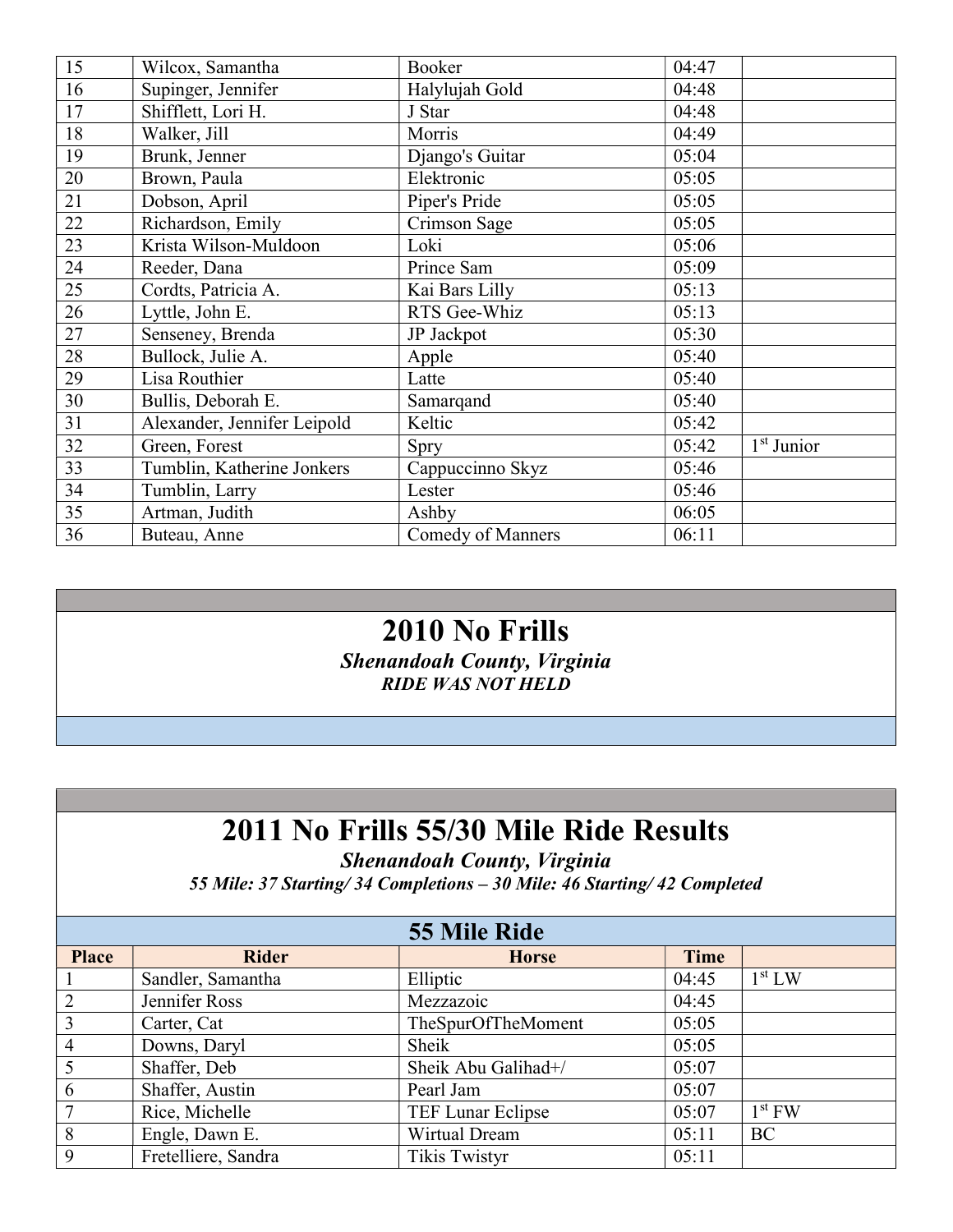| 10              | Green, Forest              | PL Nino                   | 05:13       | $1st$ Junior       |
|-----------------|----------------------------|---------------------------|-------------|--------------------|
| $\overline{11}$ | Hay, Steven S.             | Gotcha Covered PW         | 05:13       |                    |
| 12              | Hagis, Tom                 | Ali Mostafa               | 05:14       | 1 <sup>st</sup> MW |
| 13              | Hagis, Gina                | Phoenix Fairlane          | 05:36       |                    |
| 14              | Nicole Young               | G-Man                     | 06:18       |                    |
| 15              | Gabriel VanArman           | Sl Dynamic                | 06:18       |                    |
| 16              | Godwin, Claire R.          | Sundown Reveille+/        | 06:43       |                    |
| $\overline{17}$ | Fusiarska-Cannon, Juliette | No Show Jones             | 07:15       |                    |
| 18              | Pizzo, Patti               | Vallen O Mine             | 07:27       |                    |
| 19              | Carangia, Linda            | Quest Enchantor           | 07:27       |                    |
| 20              | Hilliard, Dean             | RA Sultan                 | 07:27       |                    |
| $\overline{21}$ | Gilbert, Debra Lynne       | Johnnie Rio               | 07:35       |                    |
| $\overline{22}$ | Dooley, Louise K.          | Bayodnie                  | 07:35       |                    |
| $\overline{23}$ | Delp, Lisa                 | Royal Account MKP         | 07:45       |                    |
| $\overline{24}$ | Delp, Meghan               | Fourmiles Kuna            | 07:45       |                    |
| $\overline{25}$ | Kemerer, Ashley            | Samir Moniet              | 07:45       |                    |
| $\overline{26}$ | Sluys, Nancy               | FYF InZane                | 07:55       |                    |
| $\overline{27}$ | Werts, Heather             | Serene Zeliza             | 08:04       |                    |
| 28              | Muzzio, Natalie            | Laconic                   | 08:14       |                    |
| 29              | Blittersdorf, Melody       | Khalil Asam               | 08:14       |                    |
| 30              | Maynard, Mary Anne         | This Buds For You         | 09:18       |                    |
| 31              | Bianchi, Rebecca N.        | <b>HA Batez</b>           | 09:18       |                    |
| $\overline{32}$ | McCaslin, Daniel           | Mac                       | 09:29       | 1 <sup>st</sup> HW |
| $\overline{33}$ | Herbert Rouse              | <b>Grand Honor Dakota</b> | 10:21       |                    |
| 34              | McCain, Deck               | <b>Smarty Martie</b>      | 10:21       |                    |
|                 |                            |                           |             |                    |
|                 |                            | <b>30 Mile Ride</b>       |             |                    |
| <b>Place</b>    | <b>Rider</b>               | <b>Horse</b>              | <b>Time</b> |                    |
| $\mathbf{1}$    | <b>Beck Boyce</b>          | <b>HH Saba Shams</b>      | 04:00       | $1st$ FW           |
| $\overline{2}$  | Rogala, Allison            | Ali Jaleel                | 04:05       | $1^{\rm st}$ LW    |
| $\overline{3}$  | Perreault, Heidi           | ValleyDictorian           | 04:06       |                    |
| $\overline{4}$  | Efthimiadis, Melina        | Two-C Mac's Delight       | 04:07       |                    |
| 5               | Amy Frederick              | Maggie                    | 04:07       | 1st Junior         |
| 6               | Driver, Gayle              | Impress O Coosa           | 04:15       |                    |
| $\overline{7}$  | Allen, Carmen              | Apollo                    | 04:17       |                    |
| $\, 8$          | Allen-Smith, Marianne      | Desert Storm              | 04:18       |                    |
| $\overline{9}$  | Elizabeth Gerhard          | The Promotor              | 04:25       |                    |
| $10\,$          | Chenault, Amie             | Benjamin Clark            | 04:26       |                    |
| 11              | Weil, Valerie              | <b>Every Girls Dream</b>  | 04:27       |                    |

| $\overline{9}$  | Elizabeth Gerhard  | The Promotor             | 04:25 |                    |
|-----------------|--------------------|--------------------------|-------|--------------------|
| 10              | Chenault, Amie     | Benjamin Clark           | 04:26 |                    |
| 11              | Weil, Valerie      | <b>Every Girls Dream</b> | 04:27 |                    |
| $\overline{12}$ | Muller, Nancy      | CA Marnii                | 04:49 |                    |
| 13              | Arfsten, Kelly     | Moonshine                | 04:55 |                    |
|                 | Geier, Katrina Mae | Jamaikamecrayzi          | 05:00 |                    |
| $\frac{14}{15}$ | Noelle Ryan        | Slater                   | 05:04 |                    |
| 16              | Alex Young         | Piper                    | 05:05 |                    |
| 17              | Emilia Veneziale   | TB Dark Congo            | 05:06 |                    |
| 18              | Brown, Paula       | Elektronic               | 05:08 |                    |
| $\overline{19}$ | Dobson, April      | Piper's Pride            | 05:08 |                    |
| 20              | Richardson, Emily  | OLF Hale Bop             | 05:08 |                    |
| 21              | Thompson, Peggy    | HRA El Akhira            | 05:10 |                    |
| $\overline{22}$ | Tumblin, Larry     | Lester                   | 05:12 | 1 <sup>st</sup> HW |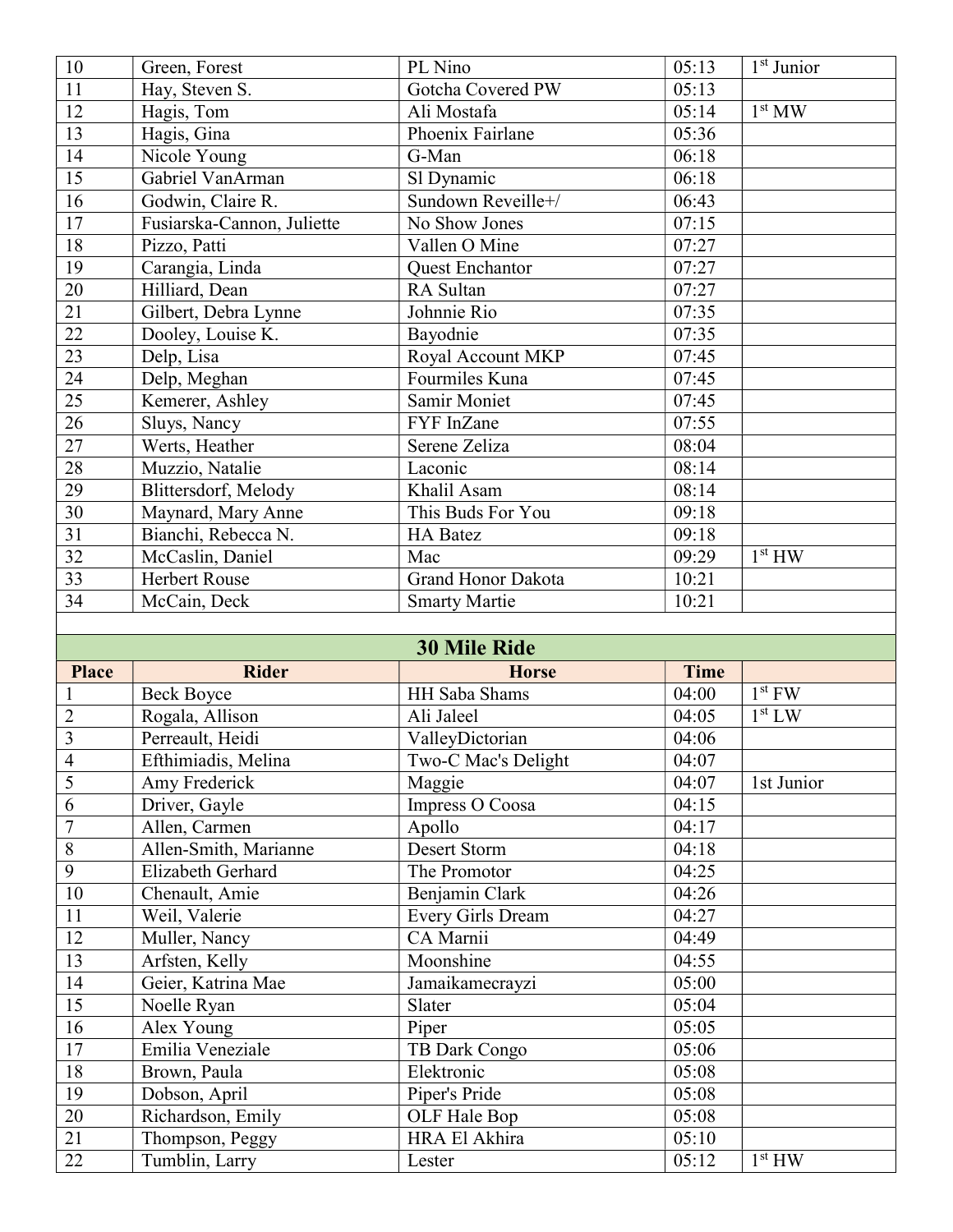| 23 | Tumblin, Katherine Jonkers | Southern Savanna Rose       | 05:13 |                    |
|----|----------------------------|-----------------------------|-------|--------------------|
| 24 | Hornbaker, Mary R.         | Rexridge Silver Possum      | 05:15 | 1 <sup>st</sup> MW |
| 25 | Barton, Linda              | <b>BG Double Trouble</b>    | 05:16 |                    |
| 26 | Coleman, Mary              | Lilly's Justice             | 05:19 |                    |
| 27 | Bullis, Deborah E.         | Samarqand                   | 05:25 |                    |
| 28 | Fournier, Wendy            | JG Tadd                     | 05:25 |                    |
| 29 | Cook, Dana                 | Laissez Fare                | 05:32 |                    |
| 30 | Cook, Joshua               | Red Bull                    | 05:37 |                    |
| 31 | Deskins, Karen             | Mayfield                    | 05:38 |                    |
| 32 | Irianni, Nicholas          | <b>WBF Soldiers Tribute</b> | 05:39 |                    |
| 33 | Wade, Karen E.             | LRF Lakota Wemima           | 05:49 |                    |
| 34 | Denmon, Mariah             | Savannah CF                 | 05:50 |                    |
| 35 | Smoot, Amy                 | <b>RL</b> Remington         | 05:50 |                    |
| 36 | O'Brien, Georgia           | Hawthorn's Hannah           | 05:52 |                    |
| 37 | Trader, Theresa            | Little Man                  | 05:53 |                    |
| 38 | Trader, Susan              | Wild Rose                   | 05:54 |                    |
| 39 | Waldron, Jeannie           | Patrick's Fire              | 06:00 |                    |
| 40 | Stine, Taylor              | Wonder Witch                | 06:01 | Junior             |
| 41 | VanHart, Shilo             | Prancing Hope               | 06:19 |                    |
| 42 | Whetsel, James             | <b>Buckk Shot</b>           | 06:20 |                    |

Shenandoah County, Virginia

55 Mile: 36 Starting/ 34 Completions – 30 Mile: 37 Starting/ 28 Completed

|                | <b>55 Mile Ride</b> |                     |             |                    |  |
|----------------|---------------------|---------------------|-------------|--------------------|--|
| <b>Place</b>   | <b>Rider</b>        | <b>Horse</b>        | <b>Time</b> |                    |  |
|                | Carroll, Theresa    | More Than Faith     | 05:32       | $1st$ FW           |  |
| $\overline{2}$ | Shaffer, Deb        | Sheik Abu Galihad+/ | 05:37       | 1 <sup>st</sup> LW |  |
| $\overline{3}$ | Godwin, Claire R.   | Sundown Reveille+/  | 05:37       |                    |  |
| 4              | Poling, Jennifer L. | Eagle Baikal        | 05:37       |                    |  |
| 5              | Hay, Steven S.      | Mellonium Star HM   | 05:45       |                    |  |
| 5              | Wagner, Alayna      | Gotcha Covered PW   | 05:45       |                    |  |
| $\overline{7}$ | Waldron, Jeannie    | Wonder Witch        | 05:46       |                    |  |
| $\overline{7}$ | Engle, Dawn E.      | Wirtual Dream       | 05:46       | BC                 |  |
| $\overline{7}$ | Hilliard, Dean      | RA Silbaaddin       | 05:46       |                    |  |
| 7              | Juerling, Trisha    | <b>Busy</b>         | 05:46       |                    |  |
| 11             | Miller, Kelly       | Lazerus             | 06:22       |                    |  |
| 12             | Weil, Valerie       | The Peace Speaker   | 06:57       |                    |  |
| 12             | Ligon, Ahsley       | Every Girls Dream   | 06:57       |                    |  |
| 14             | Walsh, Bob          | Lojic               | 07:01       | 1 <sup>st</sup> HW |  |
| 14             | Carroll, Teri       | Sheik               | 07:01       |                    |  |
| 16             | Dooley, Louise K.   | Bayodnie            | 07:24       |                    |  |
| 17             | Hammond, Susan      | Bezatahra           | 07:24       |                    |  |
| 18             | Rice, Michelle      | Paraklesis          | 07:31       |                    |  |
| 19             | Pizzo, Patti        | Vallen O Mine       | 07:50       |                    |  |
| 19             | Corcoran, Holly R.  | Faveur              | 07:50       |                    |  |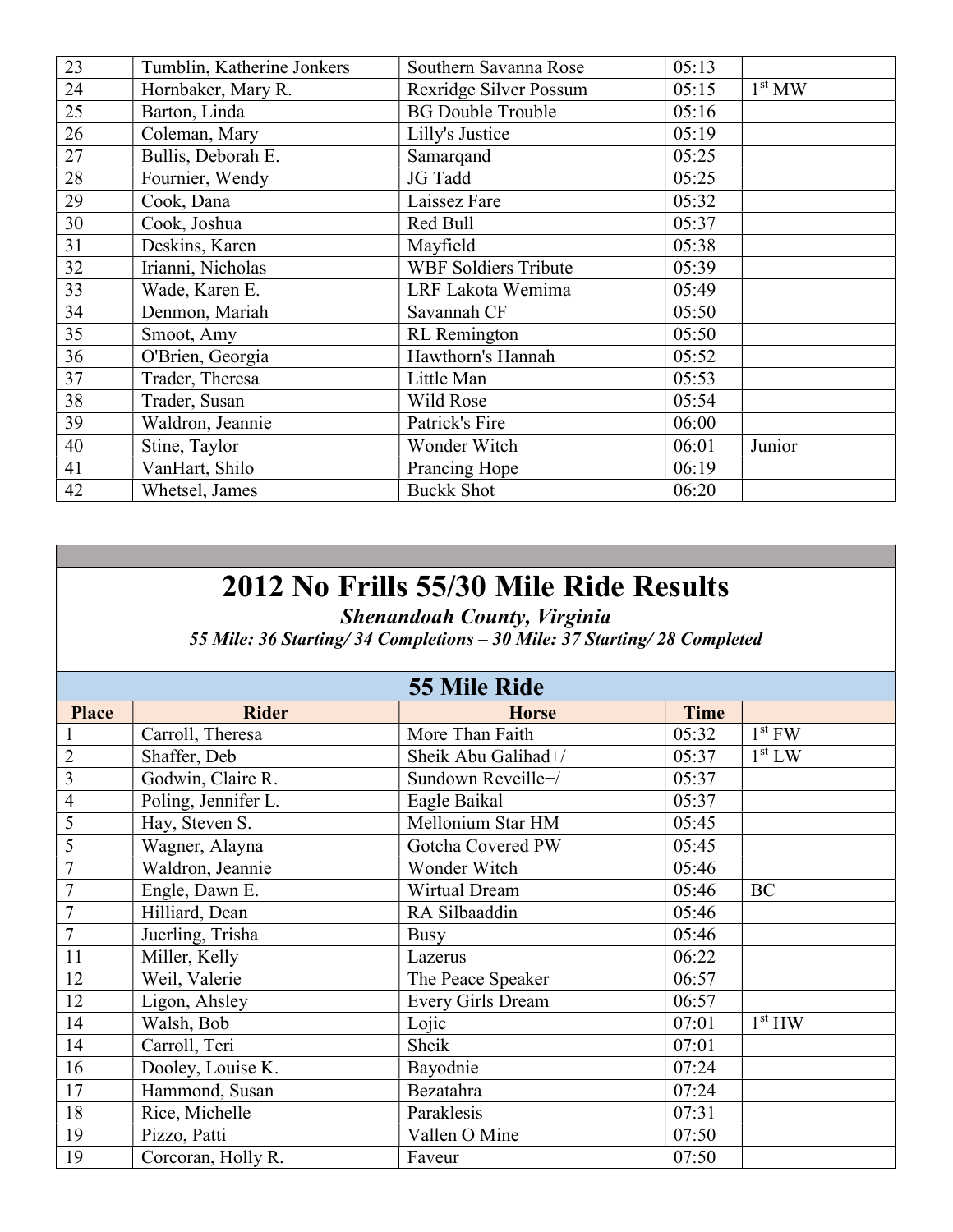| 21 | Wade, Karen E.       | <b>WBF Soldiers Rose</b>    | 07:51 |                    |
|----|----------------------|-----------------------------|-------|--------------------|
| 21 | Irianni, Nicholas    | <b>WBF Soldiers Tribute</b> | 07:51 |                    |
| 23 | Delp, Lisa           | NPS Tango                   | 07:57 |                    |
| 23 | Delp, Meghan         | Fourmiles Kuna 11           | 07:57 |                    |
| 25 | Rice, Cathryn        | Epyc                        | 08:00 |                    |
| 26 | Thompson, Peggy      | HRA El Akhira               | 08:04 |                    |
| 26 | Cooke, Lindsey       | OMF Gold N Lace             | 08:04 |                    |
| 28 | Parrett, Karen       | Hydaway SBJ Tamra           | 08:18 |                    |
| 29 | Hershberger, Barbara | Tsunami Storm               | 08:24 |                    |
| 30 | Smith, Henry         | Glass Views April           | 09:36 | 1 <sup>st</sup> MW |
| 30 | Bianchi, D. Scott    | <b>HA Batez</b>             | 09:36 |                    |
| 32 | Smith, Leslie        | <b>Gypsy Danser</b>         | 09:36 |                    |
| 33 | Bianchi, Rebecca N.  | Esanna                      | 09:36 |                    |
| 34 | Maynard, Mary Anne   | DDouble DDiamond            | 10:31 |                    |

| <b>30 Mile Ride</b>     |                          |                       |       |                    |
|-------------------------|--------------------------|-----------------------|-------|--------------------|
| <b>Place</b>            | <b>Rider</b>             | <b>Horse</b>          | Time  |                    |
| $\mathbf{1}$            | Boyce, Rebecca           | Legalas               | 03:41 | 1 <sup>st</sup> LW |
| $\overline{2}$          | Green, Forest            | Count Shiloh          | 03:42 | $1st$ Junior       |
| $\overline{\mathbf{3}}$ | Read, Felisa             | Lenny                 | 03:45 | $1st$ FW           |
| $\overline{4}$          | Gerhard, Elizabeth       | The Promotor          | 03:48 |                    |
| 5                       | Anver, Miriam            | Hail To The Chief     | 04:00 |                    |
| $\overline{6}$          | Humphreys, Amanda        | Something Special     | 04:02 | 1 <sup>st</sup> HW |
| $\overline{7}$          | Driver, Gayle            | Impress O Coosa       | 04:15 |                    |
| $\sqrt{8}$              | McCarthy, Lawrence       | <b>Boy Juander</b>    | 04:15 |                    |
| $\overline{9}$          | Coleman, Mary            | Lilly's Justice       | 04:21 |                    |
| 10                      | McCarthy, Christina      | Jolly Jake PW         | 04:25 |                    |
| 11                      | Brunk, Jenner            | Django's Guitar       | 04:26 |                    |
| $\overline{12}$         | McIsaac, Adrienne        | Zayna                 | 04:27 |                    |
| 13                      | Johnson, Beth Liechti    | Living Waters Cody    | 04:28 |                    |
| 14                      | Seldin, Caitlin          | Minuetika             | 04:28 |                    |
| 15                      | Nelson, Rowena           | Chancez Czar          | 04:48 | 1 <sup>st</sup> MW |
| 16                      | Lawrence, Mary Catherine | Prophecys Legend      | 04:48 |                    |
| $17$                    | Brown, Paula             | Elektronic            | 04:58 |                    |
| $18\,$                  | Richardson, Emily        | Crimson Sage          | 04:58 |                    |
| 19                      | Dobson, April            | Piper's Pride         | 05:23 |                    |
| 20                      | Kain, Nancy              | <b>Blew Away</b>      | 05:23 |                    |
| $\overline{21}$         | Davis, Heather           | Vitesse Nivoura       | 05:29 |                    |
| 22                      | Carter, Cat              | TheSpurOfTheMoment    | 05:31 |                    |
| $\overline{23}$         | Marsh, John              | Mossimoe              | 05:35 |                    |
| $\overline{24}$         | Bullock, Julie A.        | Nation                | 05:45 |                    |
| $\overline{25}$         | Sarah Wood               | Bandolier             | 05:46 |                    |
| 26                      | Walker, Glen             | Windborne Tinkerbelle | 06:17 | Junior             |
|                         | James Muncy              | Cisco                 |       | Completion         |
|                         | Lyttle, John E.          | RTS Gee-Whiz          |       | Completion         |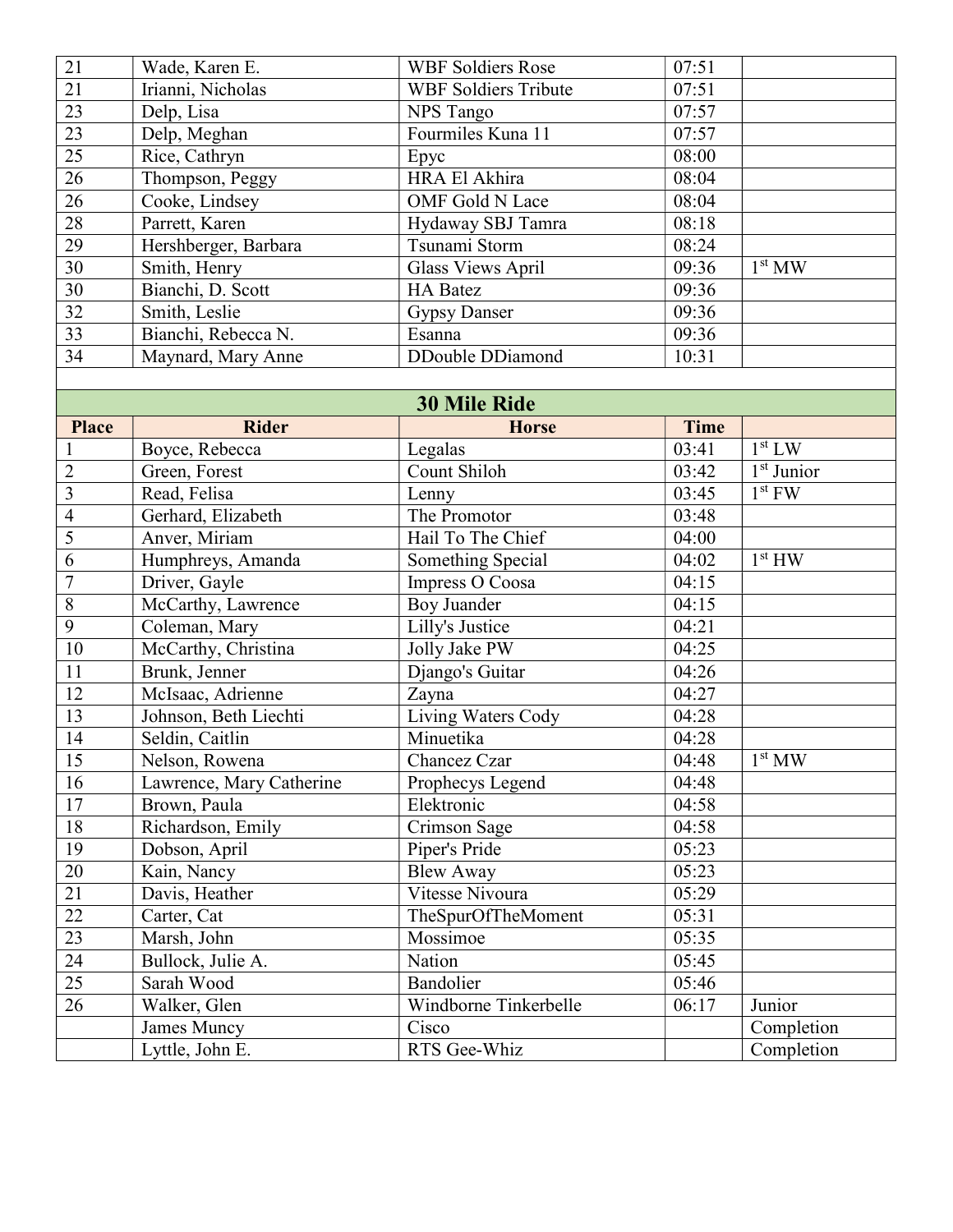Shenandoah County, Virginia

55 Mile: 27 Starting/ 26 Completions – 30 Mile: 32 Starting/ 25 Completed (\*First Year AERC Awards BC in Limited Distance)

|                 | <b>55 Mile Ride</b>  |                                |                    |                        |  |
|-----------------|----------------------|--------------------------------|--------------------|------------------------|--|
| <b>Place</b>    | <b>Rider</b>         | <b>Horse</b>                   | <b>Time</b>        |                        |  |
| 1               | Felisa Read          | Lenny                          | 06:02              | BC, 1 <sup>st</sup> FW |  |
| $\overline{2}$  | Dawn Engle Hilliard  | Wirtual Dream                  | 06:34              | 1 <sup>st</sup> LW     |  |
| $\overline{3}$  | Dean Hilliard        | RA Sultan                      | 06:34              |                        |  |
| $\overline{4}$  | Melina Efthimiadis   | Two-C Mac's Delight            | 06:34              |                        |  |
| 5               | Joe Stump            | <b>Bucksnort's Flying Alex</b> | 06:34              | 1 <sup>st</sup> HW     |  |
| 6               | Claire R. Godwin     | Sundown Reveille+/             | 07:00              |                        |  |
| 6               | <b>Wesley Taylor</b> | PL Mercury                     | 07:00              | $1st$ Junior           |  |
| $\,8\,$         | Amy Cieri            | Artistikka                     | 07:06              |                        |  |
| $\overline{9}$  | Peggy Thompson       | HRA El Akhira                  | 07:07              |                        |  |
| 10              | Sally Ann Jellison   | Gracie                         | 07:07              |                        |  |
| 11              | Mary Howell          | Gryphon                        | 07:08              |                        |  |
| 12              | Kim M. Lyttle        | Khan's Magic Piper             | 07:08              |                        |  |
| 13              | Skip Kemerer         | Kirah Zone                     | 07:42              |                        |  |
| 14              | Cathryn Rice         | Epyc                           | 07:42              |                        |  |
| 15              | Andrea Sirko         | <b>CA Entiicing</b>            | 07:42              |                        |  |
| 16              | Amanda M. Taylor     | <b>HEM Lucky Pierre</b>        | $\overline{07:42}$ |                        |  |
| 17              | <b>Sueann Adams</b>  | Samir Moniet                   | 07:51              |                        |  |
| 18              | Lisa Delp            | WP Angel Girl                  | 08:18              |                        |  |
| 18              | Jenifer Stevenson    | Whisperstreams Atropine        | 08:18              | 1 <sup>st</sup> MW     |  |
| $20\,$          | Julie A. Bullock     | Apple                          | 08:18              |                        |  |
| 20              | Louise K. Dooley     | Bayodnie                       | 08:18              |                        |  |
| $\overline{22}$ | Karen Parrett        | Hydaway SBJ Tamra              | 08:18              |                        |  |
| $\overline{23}$ | Sheri Devouassoux    | AAS Al Hamdani                 | 09:44              |                        |  |
| $\overline{24}$ | <b>Heather Werts</b> | Lady Siri                      | 09:44              |                        |  |
| 24              | Claire Taylor        | Saluut                         | 09:44              | Junior                 |  |
|                 | Michelle Rice        | TEF Lunar Eclipse              |                    | Completion             |  |

| <b>30 Mile Ride</b> |                     |                            |             |                        |  |
|---------------------|---------------------|----------------------------|-------------|------------------------|--|
| <b>Place</b>        | <b>Rider</b>        | <b>Horse</b>               | <b>Time</b> |                        |  |
|                     | Amie Chenault       | The Promotor               | 04:10       | 1 <sup>st</sup> LW     |  |
|                     | Walker, Jill        | Belesema Fantastika        | 04:10       | $1st$ FW               |  |
| $3*$                | Amanda Humphreys    | Something Special          | 04:14       | BC, 1 <sup>st</sup> HW |  |
| $\overline{4}$      | <b>Forest Green</b> | Siena                      | 04:38       |                        |  |
| 5                   | Theresa Trader      | Little Man                 | 04:39       |                        |  |
| 6                   | Eve Bargmann        | <b>Crown Prince DWF</b>    | 04:43       |                        |  |
| 7                   | Susan Trader        | <b>MPA Tsnazzy Dresser</b> | 04:45       |                        |  |
| 8                   | Kimberly Rosato     | CCA Design By Tigar        | 04:52       | 1 <sup>st</sup> MW     |  |
| 9                   | Emily Richardson    | Crimson Sage               | 04:55       |                        |  |
| 10                  | Henry Ireys         | Eden                       | 05:02       |                        |  |
| 11                  | Jebb Cuthbert       | LR Ami High Five           | 05:04       |                        |  |
| 12                  | Julia Bianchi       | Lady Monalaina             | 05:19       |                        |  |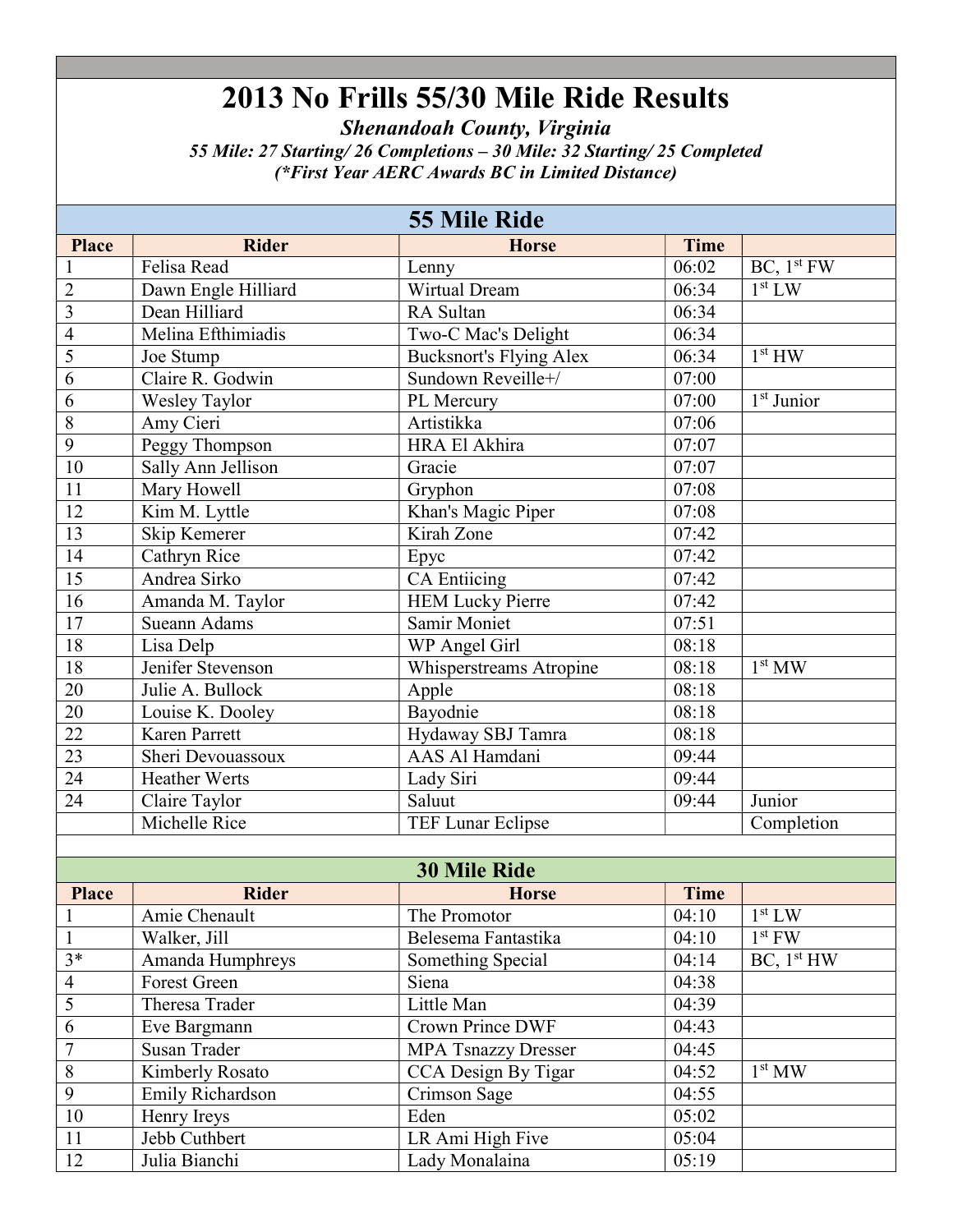| 13 | Rebecca N. Bianchi      | RAA's Marah                 | 05:20 |              |
|----|-------------------------|-----------------------------|-------|--------------|
| 14 | Paula Brown             | Elektronic                  | 05:23 |              |
| 15 | Mary Catherine Lawrence | Prophecys Legend            | 05:26 |              |
| 16 | Taylor Stine            | Wonder Witch                | 05:33 | $1st$ Junior |
| 17 | Nicholas Irianni        | <b>WBF Soldiers Tribute</b> | 05:34 |              |
| 18 | Lisa Troutman           | LR Bold Desert Rose         | 05:36 |              |
| 18 | Derick Rudolph          | <b>CA Enviision</b>         | 05:36 |              |
| 20 | Karen E. Wade           | WBF Bold Tiki Rose          | 05:39 |              |
| 21 | Georgia O'Brien         | Hawthorn's Hannah           | 05:40 |              |
| 22 | Kent Middlekauff        | Blue & White Justice        | 05:41 |              |
| 23 | Andrea Noer             | Lily Creak Piper            | 05:42 |              |
| 24 | Sofia D'Ambrosio        | Lily Creek Bakari           | 05:43 |              |
| 25 | Melody Jamieson         | Annie                       | 05:44 |              |

Shenandoah County, Virginia

Day 1 - 55 Mile: 20 Starting/19 Completions – 30 Mile: 29 Starting/ 25 Completed Day 2 - 55 Mile: 13 Starting/ 12 Completions – 30 Mile: 27 Starting/27 Completed (100%)

| Day 1 - 55 Mile Ride |                      |                             |             |                        |  |
|----------------------|----------------------|-----------------------------|-------------|------------------------|--|
| <b>Place</b>         | <b>Rider</b>         | <b>Horse</b>                | <b>Time</b> |                        |  |
| 1                    | Walker, Nancy        | Soloman Charm               | 05:32       | BC, 1 <sup>st</sup> FW |  |
| $\overline{2}$       | Hilliard, Dean       | RA Silbaaddin               | 05:32       | 1 <sup>st</sup> LW     |  |
| $\overline{3}$       | Godwin, Claire R.    | Trajectoire                 | 05:32       |                        |  |
| $\overline{4}$       | Wade, Karen E.       | <b>WBF Soldiers Rose</b>    | 05:34       |                        |  |
| $\overline{4}$       | Irianni, Nicholas    | <b>WBF Soldiers Tribute</b> | 05:34       |                        |  |
| 6                    | Pizzo, Patti         | Vallen O Mine               | 05:54       |                        |  |
| 6                    | Young, Roberta       | She's Steppin Out           | 05:54       |                        |  |
| 8                    | Gilbert, Debra Lynne | Mercuric                    | 07:30       |                        |  |
| 9                    | Sapira, Jennifer     | Samarraa                    | 07:30       |                        |  |
| 10                   | Sirko, Andrea        | <b>CA Entiicing</b>         | 07:47       |                        |  |
| 10                   | Diehl, Adrianne      | Samir Moniet                | 07:47       | 1 <sup>st</sup> MW     |  |
| 12                   | Sluys, Nancy         | R-Kons Able                 | 07:50       |                        |  |
| 13                   | Nelson, Rowena       | Chancez Czar                | 07:50       |                        |  |
| 14                   | Oliva, Pat           | Colonel Pepper              | 07:52       |                        |  |
| 15                   | Stevenson, Jenifer   | Whisperstreams Atropine     | 08:23       |                        |  |
| 15                   | Stevenson, Bryna     | Whisperstreams Outlook      | 08:23       |                        |  |
| 17                   | Jack, Sarah          | TEF Lunar Eclipse+/         | 08:29       |                        |  |
| 17                   | Rice, Michelle       | Rubys Tuesday               | 08:29       |                        |  |
| 19                   | Lodder, Rachel       | El Dakaragorn Bey           | 08:51       |                        |  |
|                      |                      |                             |             |                        |  |
|                      |                      | Day 1 - 30 Mile Ride        |             |                        |  |
| <b>Place</b>         | <b>Rider</b>         | <b>Horse</b>                | <b>Time</b> |                        |  |
| $\mathbf{1}$         | Mebane, Ann Yancey   | HH Saba Shams               | 04:08       | $1st$ FW               |  |

1 Green, Lisa C. Amana Tabi 04:08 BC. 1st LW

3 Walker, Jill Belesema Fantastika 04:28<br>4 Thompson, Peggy Matrix 04:29

Thompson, Peggy Matrix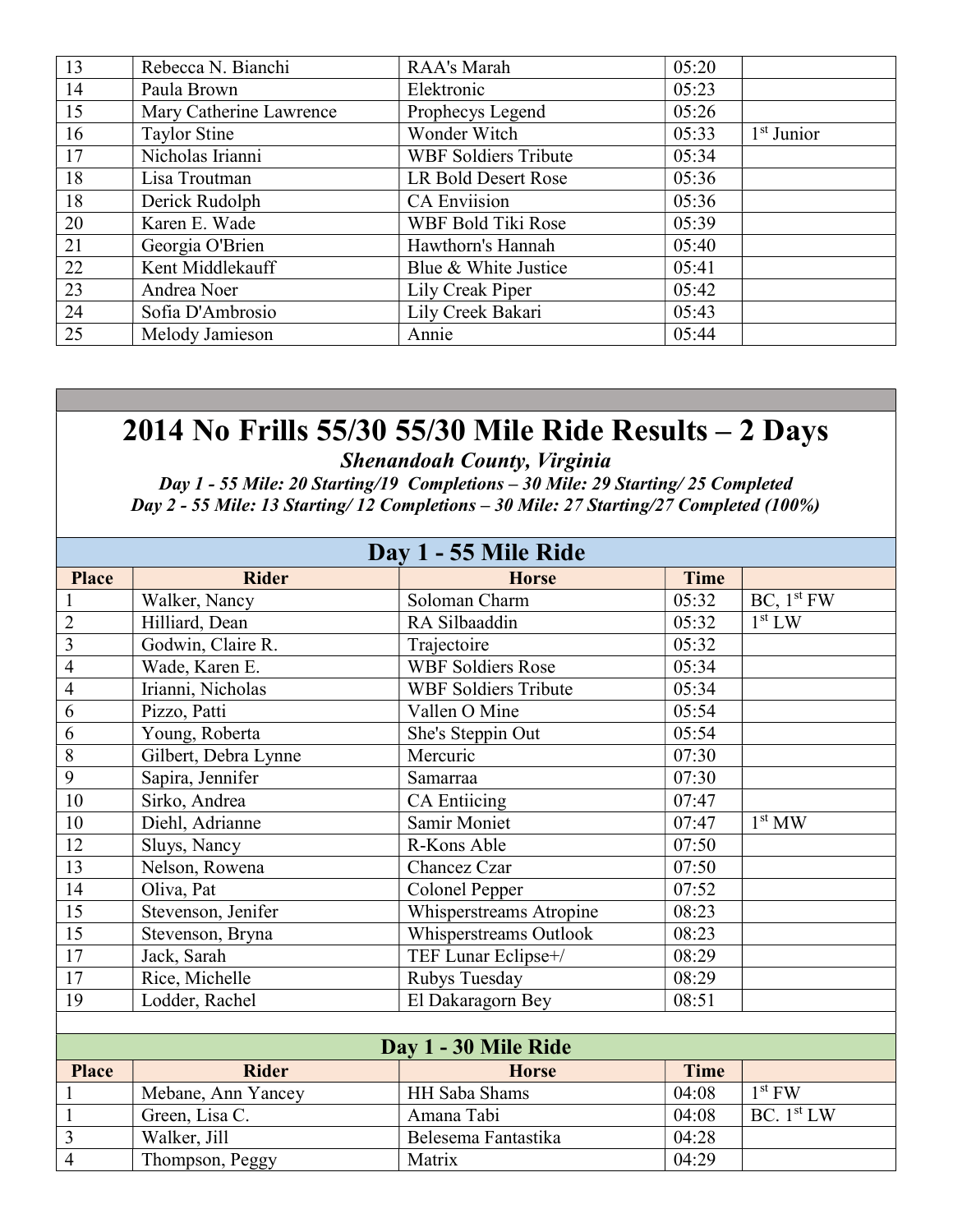| $\overline{4}$          | Davis, Heather             | Mellonium Star HM           | 04:29          |                        |  |
|-------------------------|----------------------------|-----------------------------|----------------|------------------------|--|
| 6                       | Gleysteen, Mackenzie       | Cyttation                   | 04:30          |                        |  |
| $\overline{7}$          | Glazier, Leah              | HC Kharisma                 | 04:32          |                        |  |
| 8                       | Smith, Henry               | Flame Of Orzel              | 04:35          | 1 <sup>st</sup> MW     |  |
| $\overline{8}$          | Cuthbert, Jebb             | LR Ami High Five            | 04:35          |                        |  |
| 10                      | Rudolph, Derick            | <b>CA Enviision</b>         | 04:36          |                        |  |
| 11                      | Asplundh, Bethany          | Zbritta                     | 04:37          |                        |  |
| $\overline{12}$         | Richardson, Emily          | Crimson Sage                | 04:38          |                        |  |
| $\overline{13}$         | Dobson, April              | Piper's Pride               | 04:55          |                        |  |
| 13                      | Lyttle, John E.            | RTS Gee-Whiz                | 04:55          | 1 <sup>st</sup> HW     |  |
| 15                      | Lyttle, Kim M.             | Khan's Magic Piper          | 04:55          |                        |  |
| 16                      | Parrett, Karen             | Hydaway SBJ Tamra           | 04:57          |                        |  |
| 17                      | Loomis, Pascale            | Majiic                      | 04:57          |                        |  |
| 18                      | Duda, Patti Jo             | HO's Cherokee Summer E      | 04:58          |                        |  |
| 18                      | Heishman, Steve            | Two Smokes of Pep           | 04:58          |                        |  |
| 20                      | Taylor, Amanda M.          | <b>HEM Lucky Pierre</b>     | 05:02          |                        |  |
| $\overline{21}$         | Weaver, Dale               | Cheyenne                    | 05:07          |                        |  |
| $\overline{22}$         | Muncy, James               | Hoosier's Darsolita         | 05:09          |                        |  |
| $\overline{23}$         | Starn, Melissa             | Relaim Tu Fame              | 05:09          |                        |  |
| 24                      | Bianchi, Rebecca N.        | <b>SA Galt</b>              | 05:39          |                        |  |
| 25                      | Bianchi, Julia             | Starman                     | 05:39          |                        |  |
|                         |                            | Day 2 - 55 Mile Ride        |                |                        |  |
| <b>Place</b>            | <b>Rider</b>               | <b>Horse</b>                | <b>Time</b>    |                        |  |
| $\mathbf{1}$            | Downs, Daryl               | EF Shes Alada Kkoi          | 05:58          | BC, 1 <sup>st</sup> FW |  |
| $\overline{2}$          | Hutton, Bonnie             | Count Shiloh                | 06:04          |                        |  |
| $\overline{3}$          | Anver, Miriam              | Hail To The Chief           | 06:39          | 1 <sup>st</sup> LW     |  |
| $\overline{3}$          | Humphreys, Amanda          | Something Special           | 06:39          |                        |  |
| $\overline{5}$          | Weaver, Dale               | Luminaria                   | 06:51          | 1 <sup>st</sup> MW     |  |
| $\overline{5}$          | Gage, William              | Pipers Prime Time           | 06:51          |                        |  |
| $\overline{7}$          | Taylor, Claire             | Saluut                      | 07:58          | $1st$ Junior           |  |
| $\overline{7}$          | Taylor, Wesley             | PL Mercury                  | 07:58          | Junior                 |  |
| 9                       | Godwin, Claire R.          | Serene Zeliza               | 07:58          |                        |  |
| 10                      | Stout, Liz                 | On Cue                      | 08:21          |                        |  |
| 11                      | Lenter, Melissa            | French Fyr                  | 08:35          | Tied - Turtle          |  |
| 11                      | DiOrio, Lauren             | Getcha Good PW              | 08:35          | 1st HW Tied -          |  |
|                         |                            |                             |                | Turtle                 |  |
|                         |                            |                             |                |                        |  |
|                         |                            | Day 2 - 30 Mile Ride        |                |                        |  |
| <b>Place</b>            | <b>Rider</b>               | <b>Horse</b>                | <b>Time</b>    |                        |  |
| $\mathbf{1}$            | Sandler, Samantha          | VJ Sage                     | 03:56          | BC, 1 <sup>st</sup> LW |  |
| $\mathbf{1}$            | Ross, Jennifer             | Maserati                    | 03:56          | $1st$ FW               |  |
| $\overline{3}$          | Hilliard, Dawn Engle       | Zach                        | 04:43          |                        |  |
| $\overline{\mathbf{3}}$ | Moran, Liz                 | LM Sammy Al Majid           | 04:43          |                        |  |
| $\overline{5}$<br>6     | Behr, Kaitlyn              | LRF Lakota Wemima           | 04:56          |                        |  |
| $\overline{7}$          | Love, Kimberly             | Fea                         | 04:59          | $1st$ Junior           |  |
| $\overline{8}$          | Orino, Calla<br>Cook, Dana | Samarqand                   | 05:03<br>05:04 | 1 <sup>st</sup> HW     |  |
| $\overline{9}$          | Lynn, Helen                | LB Magnolia<br>Muscatalotti | 05:05          |                        |  |
| 10                      | Smith, Leslie              | HC Kharisma                 | 05:08          |                        |  |
|                         |                            |                             |                |                        |  |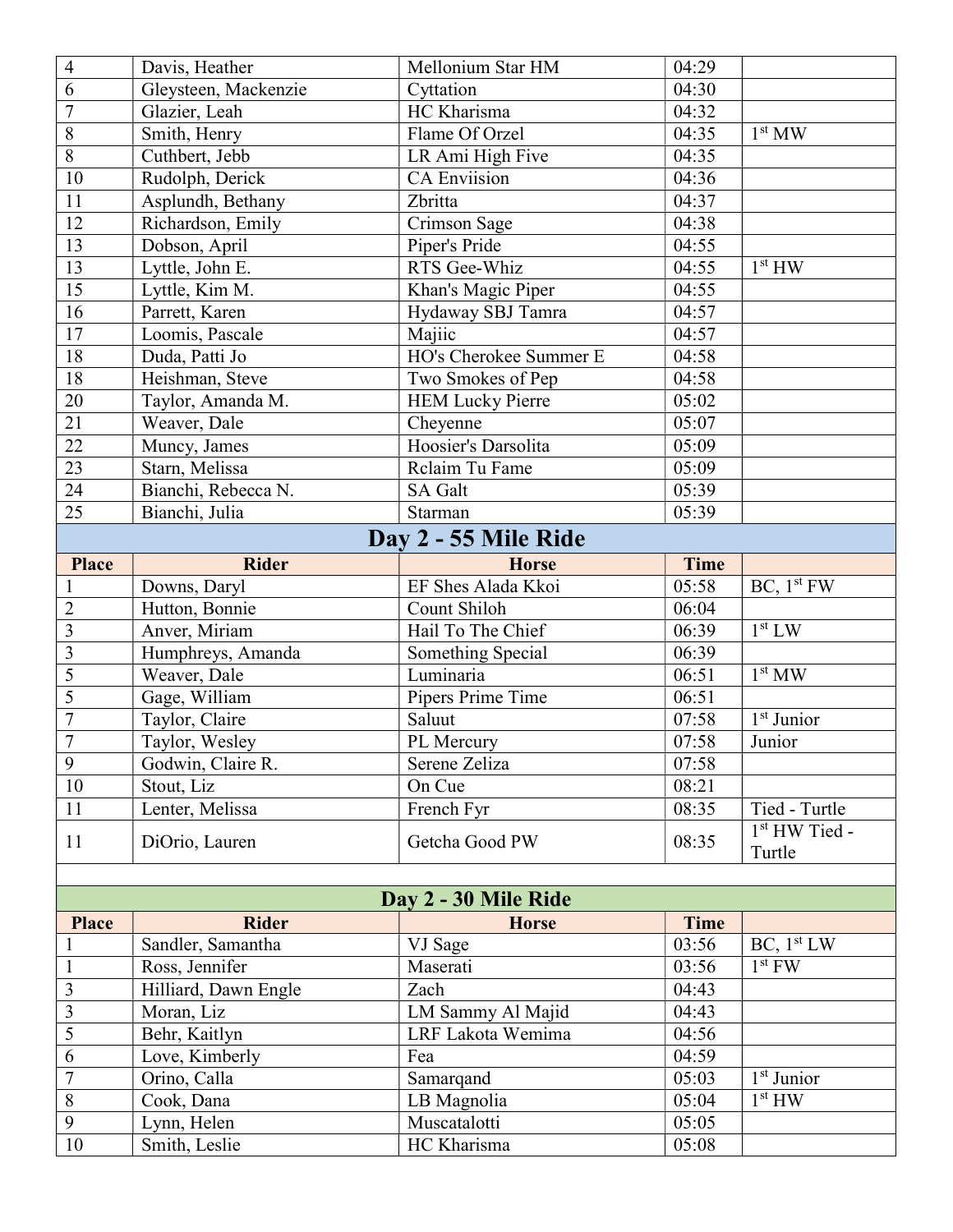| 11              | Rice, Cathryn       | Epyc                      | 05:11 |                    |
|-----------------|---------------------|---------------------------|-------|--------------------|
| 11              | Wolfe, Roger        | Astra                     | 05:11 |                    |
| 13              | Benson, Susie       | <b>UTS Shooting Star</b>  | 05:14 |                    |
| 14              | Bargmann, Eve       | <b>Crown Prince DWF</b>   | 05:14 |                    |
| 15              | Bianchi, Julia      | Lady Monalaina            | 05:15 |                    |
| 16              | Stephens, Kimberly  | La Caballa                | 05:15 |                    |
| 17              | Bianchi, Rebecca N. | RAA's Marah               | 05:17 |                    |
| 18              | Hutchinson, Tom     | Tektonic                  | 05:24 | 1 <sup>st</sup> MW |
| 19              | Gibson, Codie       | Luna                      | 05:27 |                    |
| 20              | Hartman, Jeffery D. | Prancing Hope             | 05:31 |                    |
| 21              | Delp, Lisa          | Wicked Breeze             | 05:54 |                    |
| 21              | Delp, Meghan        | Flying Czar               | 05:54 |                    |
| 23              | Wolfe, Patricia     | Connie's Blacky I         | 05:56 |                    |
| $24\,$          | Culligan, Melissa   | Light Mist                | 05:56 |                    |
| $\overline{25}$ | Rahe, Shelley       | Icewinds Shadow           | 06:01 |                    |
| 26              | Llop, Libby         | <b>DJS</b> Double Trouble | 06:28 |                    |
| 27              | Stevenson, Bryna    | Milo                      | 06:29 |                    |

Shenandoah County, Virginia

Day 1 - 55 Mile: 35 Starting/ 26 Completions – 30 Mile: 25 Starting/ 24 Completed Day 2 - 55 Mile: 16 Starting/ 15 Completions – 30 Mile: 13 Starting/12 Completed

| Day 1 - 55 Mile Ride    |                       |                              |             |                        |
|-------------------------|-----------------------|------------------------------|-------------|------------------------|
| <b>Place</b>            | <b>Rider</b>          | <b>Horse</b>                 | <b>Time</b> |                        |
|                         | Diehl, Adrianne       | <b>Starstruck Muse</b>       | 06:24       | BC, 1 <sup>st</sup> MW |
|                         | Mannino, Felesha      | Nevada                       | 06:24       | 1 <sup>st</sup> LW     |
| $\mathfrak{Z}$          | Godwin, Claire R.     | PL Mercury                   | 06:26       | $1st$ FW               |
| $\overline{\mathbf{3}}$ | Poling, Jennifer L.   | Prado CF                     | 06:26       |                        |
| 5                       | Weaver, Dale          | Luminaria                    | 06:57       |                        |
| 6                       | Smith, Leslie         | Raapsody In Blue             | 06:57       |                        |
| $\overline{7}$          | Ricci, Pete           | Grimm's Fairy Tail           | 07:39       | 1 <sup>st</sup> HW     |
| $8\,$                   | Taylor, Amanda M.     | <b>HEM Lucky Pierre</b>      | 07:54       |                        |
| 9                       | Jack, Sarah           | QH Endeavor                  | 07:56       |                        |
| 9                       | Meeker, Sydney        | Hermione Granger             | 07:56       | $1st$ Junior           |
| 11                      | Schultz, Debbie       | Mauro                        | 08:04       |                        |
| 12                      | Pizzo, Patti          | Vallen O Mine                | 08:05       |                        |
| 12                      | Fisher, Jenn          | Amir Almawardi               | 08:05       |                        |
| 14                      | Jack, Blaine          | Wyns Moon Tyme Rebel         | 08:07       |                        |
| 15                      | Shelton, Jerry        | TEF's Windwood Joker         | 08:09       |                        |
| 16                      | Oliva, Pat            | Rushcreek Bobby              | 08:11       |                        |
| 17                      | Rice, Cathryn         | Epyc                         | 08:44       |                        |
| 17                      | Gardener, Jeffrey     | <b>Tremcel Ulysse Nostra</b> | 08:44       |                        |
| 19                      | Delp, Lisa            | Wicked Breeze                | 08:44       |                        |
| 19                      | Delp, Meghan          | Full of Fi Your              | 08:44       |                        |
| 21                      | Neuenschwander, Karen | <b>Rushcreek Brooke</b>      | 08:58       |                        |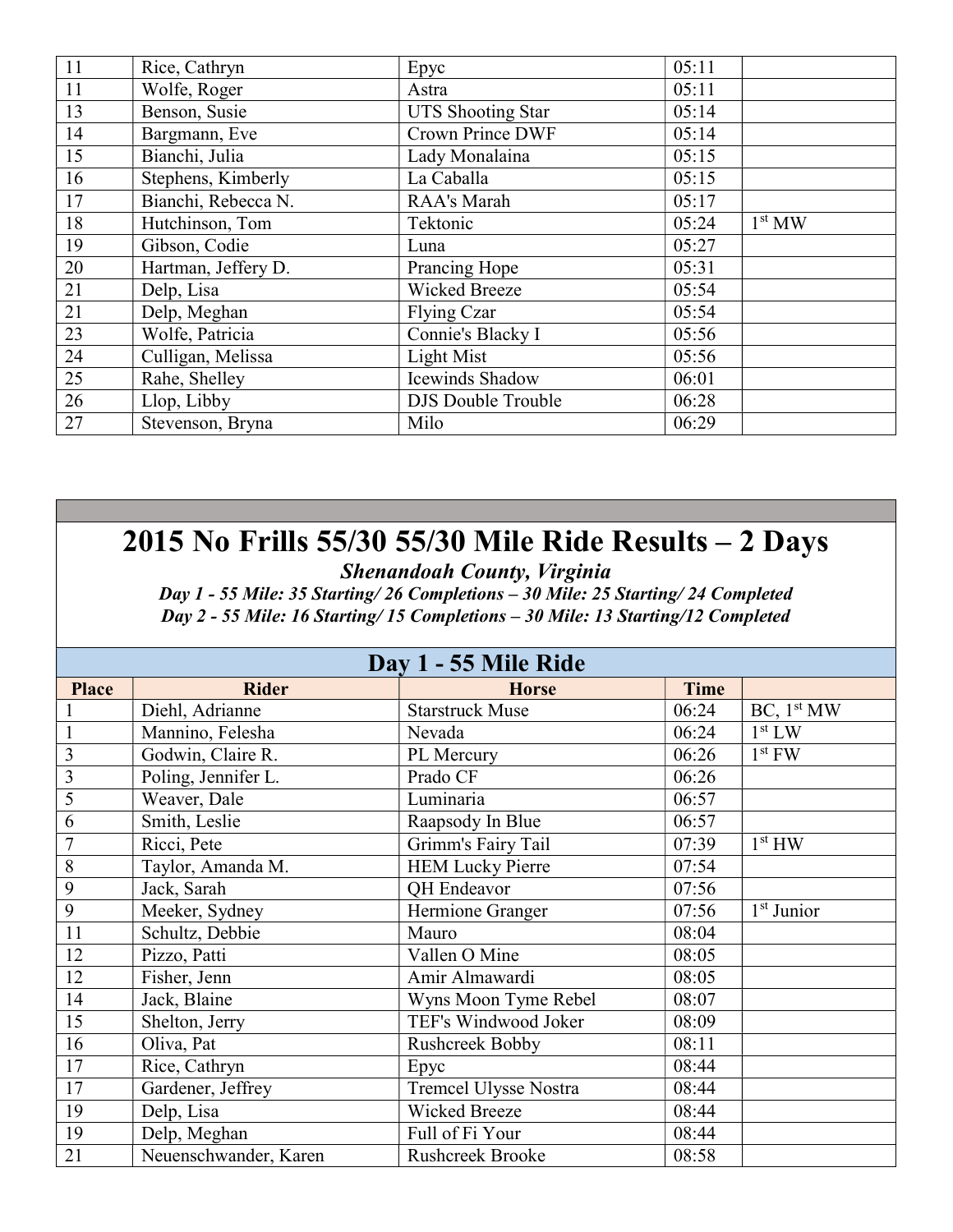| 22 | Hamill, Kelsey             | Spot Me Mon    | 09:12 |
|----|----------------------------|----------------|-------|
| 22 | DiOrio, Lauren             | Getcha Good PW | 09:12 |
| 24 | Fusiarska-Cannon, Juliette | Brigham        | 9:30  |
| 24 | Rathmanner, Karen          | French Design  | 9:30  |
| 26 | Wolfe, Roger               | Astra          | 9:34  |

|                         |                     | Day 1 - 30 Mile Ride        |             |                                      |
|-------------------------|---------------------|-----------------------------|-------------|--------------------------------------|
| <b>Place</b>            | <b>Rider</b>        | <b>Horse</b>                | <b>Time</b> |                                      |
|                         | Middleton, Emily    | Aurora                      | 04:27       | $1st$ FW                             |
| $\overline{2}$          | Stevenson, Bryna    | WP Angel Girl               | 04:27       |                                      |
| $\overline{\mathbf{3}}$ | Coss, Brian         | Lily Creek Bakari           | 04:29       | $\overline{BC}$ , 1 <sup>st</sup> MW |
| $\overline{4}$          | Federighi, Carol    | Lily Creek Legacy           | 04:29       | 1 <sup>st</sup> LW                   |
| 5                       | Arfsten, Kelly      | Arabie                      | 04:30       |                                      |
| $\overline{6}$          | Richardson, Emily   | Crimson Sage                | 04:46       |                                      |
| $\overline{7}$          | Chenault, Amie      | Thee Madagascar             | 04:46       |                                      |
| $\sqrt{8}$              | Guillory, Brenda    | Quintessentially            | 05:16       |                                      |
| $\overline{9}$          | Baig, Evelyn        | <b>GJR Miss Amadeus</b>     | 05:18       |                                      |
| $10\,$                  | Baig, Jeffrey       | Denise BF                   | 05:19       | 1 <sup>st</sup> HW                   |
| 11                      | Luszcz, Nathan      | D'Zevon                     | 05:19       |                                      |
| 12                      | Bianchi, Rebecca N. | Starman                     | 05:23       |                                      |
| 13                      | Senseney, Brenda    | Little Joe Boogie           | 05:38       |                                      |
| 14                      | Senseney, Greg      | Aabra King Ala Kazam        | 05:38       |                                      |
| $\overline{15}$         | Altman, Melissa     | The Fire Cat                | 05:41       |                                      |
| $\overline{16}$         | Young, Roberta      | <b>Rushcreek Billie</b>     | 05:44       |                                      |
| $\overline{17}$         | McLaughlin, Tia     | Antham's Royal Heir         | 05:45       |                                      |
| 18                      | Albright, Mechele   | <b>Bay Drellas Rose</b>     | 05:45       |                                      |
| 19                      | Zuck, Jill          | Shae                        | 05:46       |                                      |
| 20                      | Keller, Griffin     | <b>AA Knight Moves</b>      | 05:46       |                                      |
| $\overline{21}$         | Dobson, April       | Piper's Pride               | 05:48       |                                      |
| $\overline{22}$         | McArdle, Jaime      | Iron Lady's Pepper E        | 05:51       |                                      |
| $\overline{23}$         | Chmielewski, Mary   | Quicksilver                 | 05:56       |                                      |
| 24                      | Mast, Mary          | Synnonym                    | 05:56       |                                      |
|                         |                     |                             |             |                                      |
|                         |                     | Day 2 - 55 Mile Ride        |             |                                      |
| <b>Place</b>            | <b>Rider</b>        | <b>Horse</b>                | <b>Time</b> |                                      |
| $\mathbf{1}$            | Godwin, Claire R.   | EH Ahmose+/                 | 07:02       | $1st$ FW                             |
| $\overline{1}$          | Taylor, Claire      | Saluut                      | 07:02       | 1 <sup>st</sup> LW                   |
| $\mathbf{1}$            | Taylor, Wesley      | Serene Zeliza               | 07:02       | $BC$ , 1 <sup>st</sup> Junior        |
| $\overline{4}$          | Thompson, Peggy     | HRA El Akhira               | 07:35       | 1 <sup>st</sup> MW                   |
| $\overline{5}$          | Sable, Dodie        | <b>Crazy Daizy</b>          | 07:49       |                                      |
| $\overline{6}$          | Nawrot, Dominika    | <b>Steeln My Hartss</b>     | 07:49       |                                      |
| $\overline{7}$          | Behr, Kaitlyn       | LRF Lakota Wemima           | 07:49       |                                      |
| $\sqrt{8}$              | Irianni, Nicholas   | <b>WBF Soldiers Tribute</b> | 07:49       |                                      |
| $\overline{9}$          | Lodder, Rachel      | El Dakaragorn Bey           | 07:54       |                                      |
| $10\,$                  | Green, Hunter       | Sams Dividend               | 08:13       |                                      |
| 11                      | Stevenson, Jenifer  | Whisperstreams Atropine     | 08:13       |                                      |
| 12                      | Stevenson, Bryna    | Whisperstreams Eragon       | 08:13       |                                      |
| 13                      | Smith, Jennifer     | Hollybriar Sungod           | 08:17       |                                      |
| 13                      | Cavenaugh, Valerie  | Merlin's Gold               | 08:17       |                                      |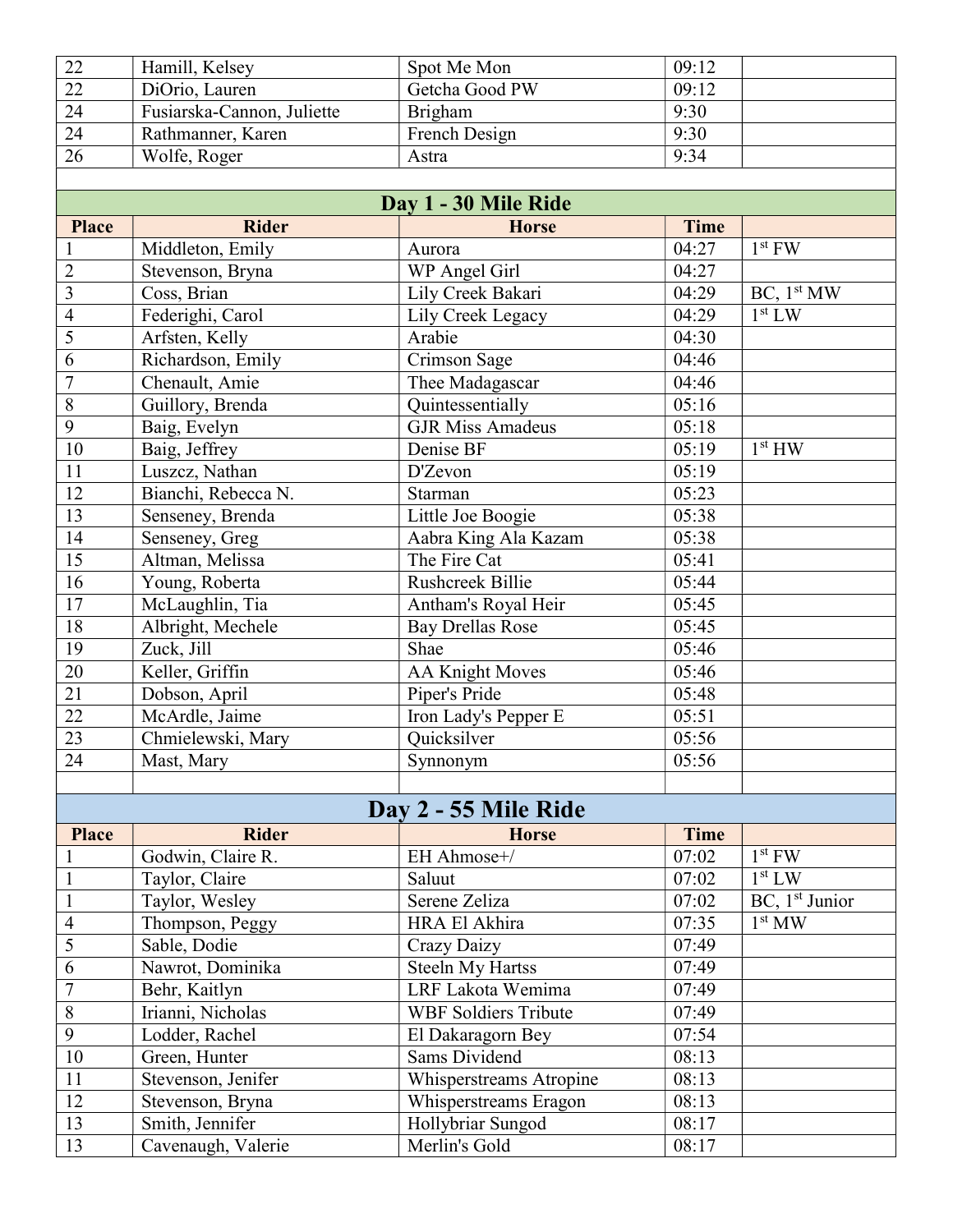| 15             | Weaver, Dale               | Luminaria               | 08:54       |                        |
|----------------|----------------------------|-------------------------|-------------|------------------------|
|                |                            |                         |             |                        |
|                |                            | Day 2 - 30 Mile Ride    |             |                        |
| <b>Place</b>   | <b>Rider</b>               | <b>Horse</b>            | <b>Time</b> |                        |
|                | Broaddus, Kathy            | TF Red Mc Intosh        | 05:15       | 1 <sup>st</sup> LW     |
| $\overline{2}$ | Reeder, Dana               | LB Magnolia             | 05:20       | BC, 1 <sup>st</sup> HW |
| 3              | Lyttle, Kim M.             | Khan's Magic Piper      | 05:38       |                        |
| 4              | Luszcz, Nathan             | D'Zevon                 | 05:40       | 1 <sup>st</sup> MW     |
| 5              | Bianchi, Rebecca N.        | SA Galt                 | 05:42       |                        |
| 6              | Rudolph, Derick            | <b>SA Noble Heiress</b> | 05:43       |                        |
|                | Bargmann, Eve              | <b>Crown Prince DWF</b> | 06:12       | $1st$ FW               |
| 8              | Rathmanner, Karen          | Eryk CA                 | 06:15       |                        |
| 9              | Fusiarska-Cannon, Juliette | Major Advocate          | 06:20       |                        |
| 10             | Supinger, Rebecca          | Kharyzma                | 06:24       |                        |
| 11             | Troutman, Lisa             | Blue & White Justice    | 06:28       |                        |
| 12             | Knecht-Hoshi, Sonja        | Reuben                  | 06:50       |                        |

Shenandoah County, Virginia

Day 1 - 55 Mile: 23 Starting/ 21 Completions – 30 Mile: 21 Starting/15 Completed Day 2 - 55 Mile: 35 Starting/ 28 Completions – 30 Mile: 37 Starting/33 Completed

|                 |                      | Day 1 - 55 Mile Ride        |             |                        |
|-----------------|----------------------|-----------------------------|-------------|------------------------|
| <b>Place</b>    | <b>Rider</b>         | <b>Horse</b>                | <b>Time</b> |                        |
|                 | Liz Moran            | LM Sammy Almajid            | 07:00       | BC, 1 <sup>st</sup> FW |
| $\overline{2}$  | Claire R. Godwin     | EH Ahmose+//                | 07:01       |                        |
| $\overline{3}$  | Claire Taylor        | Serene Zeliza               | 07:01       | 1 <sup>st</sup> LW     |
| $\overline{4}$  | <b>Taylor Stine</b>  | Mercuric                    | 07:13       |                        |
| 5               | <b>Jesse Jarrett</b> | <b>Smoke Deuce</b>          | 07:33       | 1 <sup>st</sup> MW     |
| $\overline{6}$  | <b>Heather Davis</b> | Shamira Mchl                | 07:34       |                        |
| $\overline{7}$  | Lisa Delp            | <b>Catch Me Ridin Dirty</b> | 07:36       |                        |
| 8               | Karen E. Wade        | <b>WBF Soldiers Rose</b>    | 07:50       |                        |
| $\mathbf{9}$    | Melissa Lenter       | French Fyre                 | 08:07       |                        |
| 10              | Lauren DiOrio        | Getcha Good PW              | 08:07       | 1 <sup>st</sup> HW     |
| 11              | Amanda Humphreys     | Resilience                  | 08:07       |                        |
| 12              | Patti Pizzo          | Vallen O Mine               | 08:11       |                        |
| 13              | Wendy M. Mancini     | Sterling                    | 08:32       |                        |
| 14              | Kellie Moore-Fryman  | Praise The Lord             | 09:09       |                        |
| 15              | Cheryl Fenton        | Belesemo Odyssey            | 09:10       |                        |
| 16              | Nancy Kain           | <b>Blew Away</b>            | 09:11       |                        |
| 16              | Meghan Delp          | Fourmiles Kuna 15           | 09:11       |                        |
| $\overline{16}$ | Cathryn Rice         | Epyc                        | 09:11       |                        |
| 16              | Michelle Rice        | Rubys Tuesday               | 09:11       |                        |
|                 | Evelyn Baig          | <b>GJR Miss Amadeus</b>     |             | Completion             |
|                 | Jeffrey Baig         | Denise BF                   |             | Completion             |
|                 |                      |                             |             |                        |
|                 |                      | Day 1 - 30 Mile Ride        |             |                        |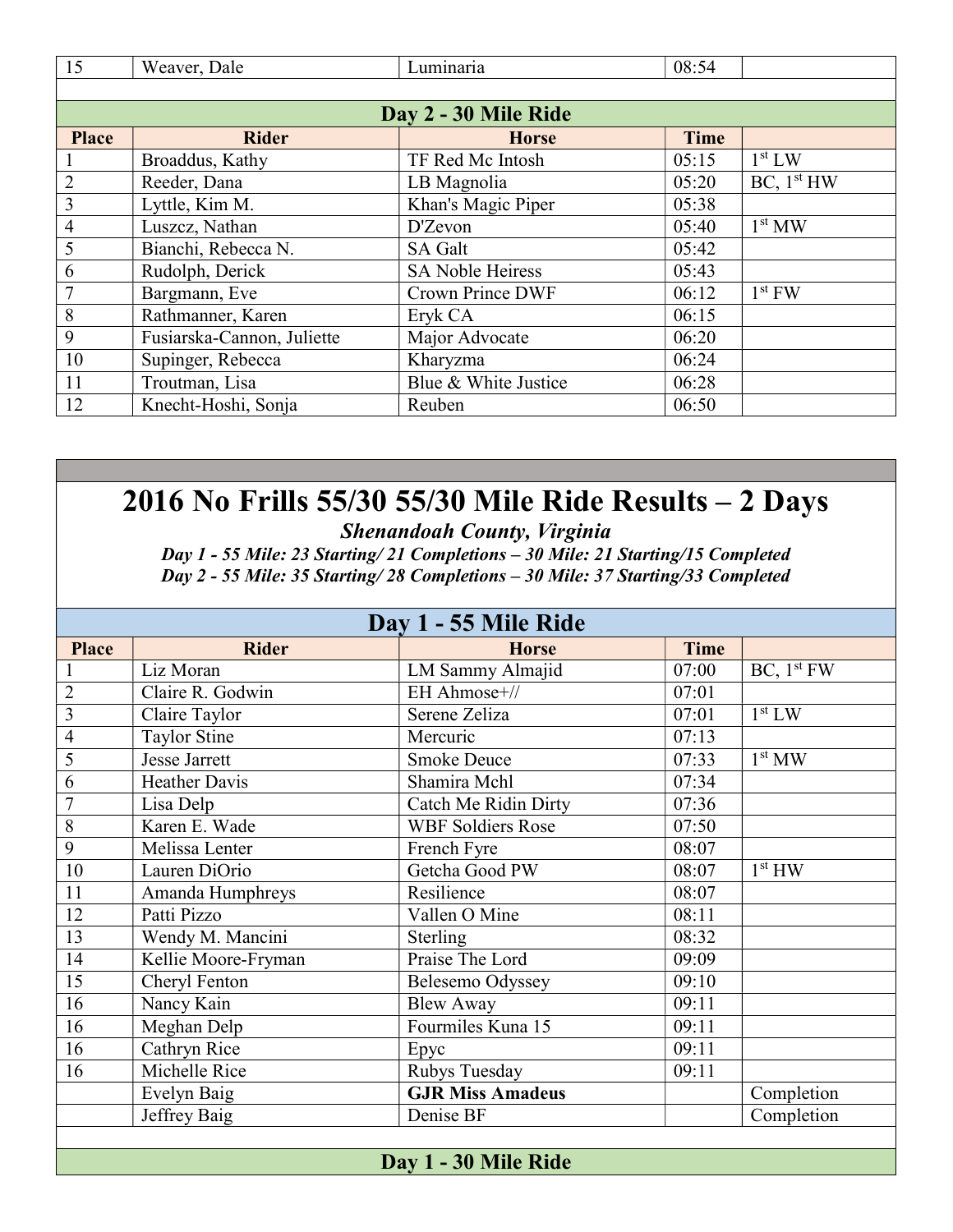| <b>Place</b>            | <b>Rider</b>           | <b>Horse</b>              | <b>Time</b> |                        |
|-------------------------|------------------------|---------------------------|-------------|------------------------|
| $\mathbf{1}$            | Gayle Driver           | The Dutchmann             | 04:28       | $1st$ FW               |
| $\overline{2}$          | Pascale Loomis         | Majiic                    | 04:42       |                        |
| $\overline{\mathbf{3}}$ | Crystal Bayol-Wyatt    | Khepera El Ausir          | 04:43       | BC                     |
| 4                       | Jennifer Anderson      | CA Prada                  | 05:00       | 1 <sup>st</sup> LW     |
| 4                       | Derick Rudolph         | Cest La Bree SR           | 05:00       |                        |
| 6                       | Dana Reeder            | LB Magnolia               | 05:02       | 1 <sup>st</sup> HW     |
| 6                       | Amelia Young           | Hasan Al Azak             | 05:02       |                        |
| $\overline{8}$          | Dawn Engle Hilliard    | Am Bet On Dorsaz          | 05:17       |                        |
| 8                       | Linda Barton           | <b>BG Double Trouble</b>  | 05:17       |                        |
| 8                       | India Orino            | Fortte                    | 05:17       |                        |
| 8                       | Calla Orino            | Lazaarr                   | 05:17       |                        |
| 12                      | Mary Coleman           | Westwind Eldorado         | 05:20       |                        |
| 12                      | April Dobson           | Coal Miner's Braveheart   | 05:20       |                        |
| 14                      | Kim M. Lyttle          | <b>WBF Bold Scarlett</b>  | 05:25       |                        |
| 14                      | John E. Lyttle         | RTS Gee-Whiz              | 05:25       |                        |
|                         |                        |                           |             |                        |
| Place                   | <b>Rider</b>           | <b>Horse</b>              | <b>Time</b> |                        |
|                         |                        | Day 2 - 55 Mile Ride      |             |                        |
| $\mathbf{1}$            | <b>Adrianne Diehl</b>  | <b>Starstruck Muse</b>    | 06:32       | 1 <sup>st</sup> MW     |
| $\overline{2}$          | Helen Lynn             | Pipers Prime Time         | 06:42       | $1st$ LW               |
| $\overline{3}$          | William Gage           | DJ's Double O Seven       | 06:42       |                        |
| 4                       | Cindy Gift             | <b>Bailey Irish Creme</b> | 06:47       | <b>BC</b>              |
| 5                       | Debbie Schultz         | TR Notablymishaah         | 06:47       | $1st$ FW               |
| 6                       | Sallie S. Sullivan     | Ivan Groznyi              | 06:47       | 1 <sup>st</sup> HW     |
| $\overline{7}$          | Kelsie Lewis           | IA Donovan                | 07:05       | 1 <sup>st</sup> Junior |
| 8                       | Claire R. Godwin       | PL Mercury                | 07:09       |                        |
| $\overline{8}$          | Mary Howell            | Gryphon                   | 07:09       |                        |
| 10                      | Heather Hoyns          | Just Bill                 | 07:21       |                        |
| 10                      | Peggy Thompson         | HRA El Akhira             | 07:21       |                        |
| 12                      | Bryna Stevenson        | Whisperstreams Eragon     | 07:27       |                        |
| 13                      | Dean Hilliard          | RA Sultan                 | 07:27       |                        |
| 14                      | Dominika Nawrot        | Samir Moniet              | 07:27       |                        |
| $\overline{15}$         | Felisa Read            | Lenny                     | 08:09       |                        |
| 16                      | Maria Muzzio           | Landroval                 | 08:09       |                        |
| 17                      | Don Meuten             | <b>FYF Bucksnort</b>      | 08:20       |                        |
| 18                      | Barbara Kurti          | Kulta                     | 08:20       |                        |
| 19                      | Dan Sullivan           | <b>Butch</b>              | 08:32       |                        |
| $\overline{19}$         | Liz Stout              | On Cue                    | 08:32       |                        |
| 19                      | Felesha Mannino        | Are Zee Leaf              | 08:32       |                        |
| 22                      | Dale Weaver            | Cheyenne                  | 08:38       |                        |
| 22                      | Jennifer Morris        | Luminaria                 | 08:38       |                        |
| 24                      | Trisha Juerling        | <b>Busy</b>               | 08:39       |                        |
| $\overline{25}$         | Dodie Sable            | Crazy Daizy               | 08:47       |                        |
| 26                      | Nicole Alvarez-Torrech | <b>Tiger Lily</b>         | 09:00       |                        |
| 27                      | Holly Wantuch          | Pimpin                    | 10:40       |                        |
| $\overline{27}$         | Jesse Jarrett          | Ce 50 Shades              | 10:40       |                        |
|                         |                        |                           |             |                        |
|                         |                        | Day 2 - 30 Mile Ride      |             |                        |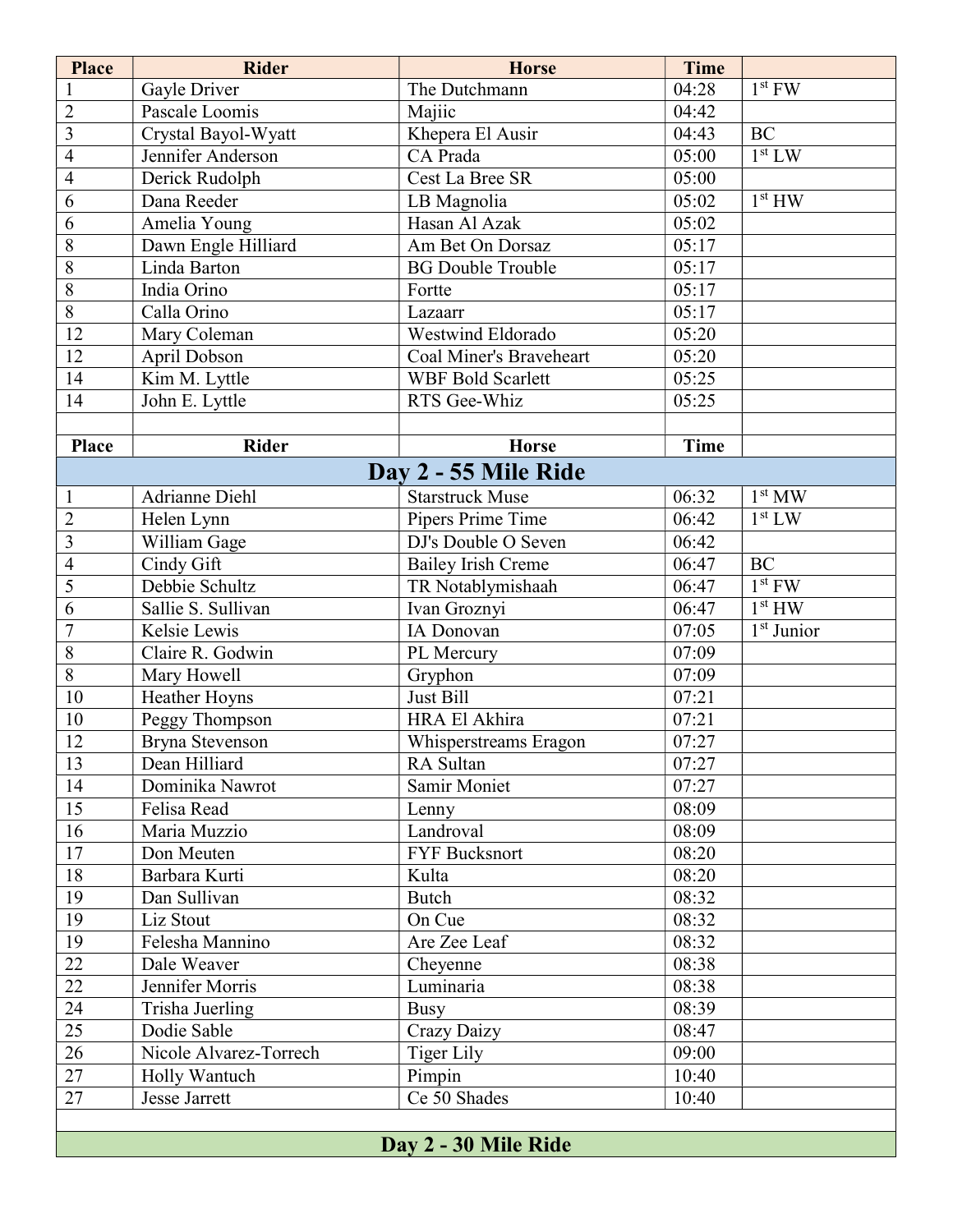| <b>Place</b>    | <b>Rider</b>             | <b>Horse</b>                 | Time  |                    |
|-----------------|--------------------------|------------------------------|-------|--------------------|
| $\mathbf{1}$    | Mickey Short             | Onyx                         | 04:05 | 1 <sup>st</sup> HW |
| $\mathbf{1}$    | Michelle Short           | <b>Klassiks Kaliope</b>      | 04:05 | $1st$ FW           |
| $\overline{3}$  | Amanda Humphreys         | Something Special            | 04:12 | 1 <sup>st</sup> LW |
| $\overline{4}$  | Janet Brown              | Ni Agin                      | 04:22 |                    |
| $\overline{4}$  | Millie Turner            | Triple S Silver Butie        | 04:22 |                    |
| $\overline{4}$  | Jessica Herrmann         | DV Bad Medicine              | 04:22 |                    |
| $\overline{7}$  | Daryl Downs              | Kkois Satin N Lace           | 04:42 | <b>BC</b>          |
| $\overline{7}$  | Amelia Young             | Magic Khan                   | 04:42 |                    |
| $\overline{9}$  | Amie Chenault            | Thee Madagascar              | 04:43 | 1 <sup>st</sup> MW |
| 10              | Emily Richardson         | Crimson Sage                 | 04:52 |                    |
| $\overline{11}$ | Sandra Peery Norman      | Gunther                      | 04:58 |                    |
| 11              | Kathy Peery              | <b>Gypsys King Prince</b>    | 04:58 |                    |
| $\overline{13}$ | Cassandra Green          | Tryllerika                   | 05:01 |                    |
| $\overline{13}$ | <b>Tiffany Sigmans</b>   | H Toga H                     | 05:01 |                    |
| $\overline{15}$ | Lisa Delp                | Mellonium Star HM            | 05:05 |                    |
| $\overline{15}$ | Meghan Delp              | Full of Fi Your              | 05:05 |                    |
| $\overline{17}$ | Kristi Johnson           | Authentika                   | 05:07 |                    |
| 18              | Roberta Young            | Traces of Grey               | 05:18 |                    |
| 18              | Claire Morris            | FFC Quixotee                 | 05:18 |                    |
| 20              | Andrea Sirko             | Destiny for Ava              | 05:19 |                    |
| $\overline{20}$ | <b>Christine Terbush</b> | <b>CA Enviision</b>          | 05:19 |                    |
| $\overline{22}$ | Alan Taylor              | Werszen                      | 05:22 |                    |
| 23              | Patty Lambert            | <b>WSFM Absolute Destiny</b> | 05:35 |                    |
| $\overline{24}$ | <b>Emily Middleton</b>   | Aurora                       | 05:39 |                    |
| $\overline{24}$ | Jessica Zarudzki         | Silver                       | 05:39 |                    |
| $\overline{26}$ | Jaime McArdle            | Ireland's Khaleesi           | 05:42 |                    |
| $\overline{26}$ | Susan Wager              | Iron Lady's Pepper E         | 05:42 |                    |
| $\overline{28}$ | Kaitlyn Behr             | Cerrillos Bey Starr          | 05:45 |                    |
| 28              | Karen Bullock            | My Lucky Penny               | 05:45 |                    |
| 28              | Beth Liechti Johnson     | <b>Storms Sir Lancelot</b>   | 05:45 |                    |
| 28              | <b>Sherry Blenden</b>    | Poptart                      | 05:45 |                    |
| 32              | Christina McCarthy       | Nordisk                      | 05:57 |                    |
| 32              | Lawrence McCarthy        | Boy Juander                  | 05:57 |                    |

Shenandoah County, Virginia

Day 1 - 55 Mile: 31 Starting/ 23 Completions – 30 Mile: 21 Starting/ 17 Completed Day 2 - 55 Mile: 18 Starting/ 16 Completions – 30 Mile: 11 Starting/ 8 Completed

|              |                  | Day 1 - 55 Mile Ride |       |                    |
|--------------|------------------|----------------------|-------|--------------------|
| <b>Place</b> | <b>Rider</b>     | <b>Horse</b>         | Time  |                    |
|              | Lisa Delp        | Wicked Breeze        | 06:45 | $1st$ FW           |
|              | Wendy M. Mancini | Sterling             | 06:50 |                    |
|              | Deb Shaffer      | Fantastk IO+         | 07:00 | 1 <sup>st</sup> LW |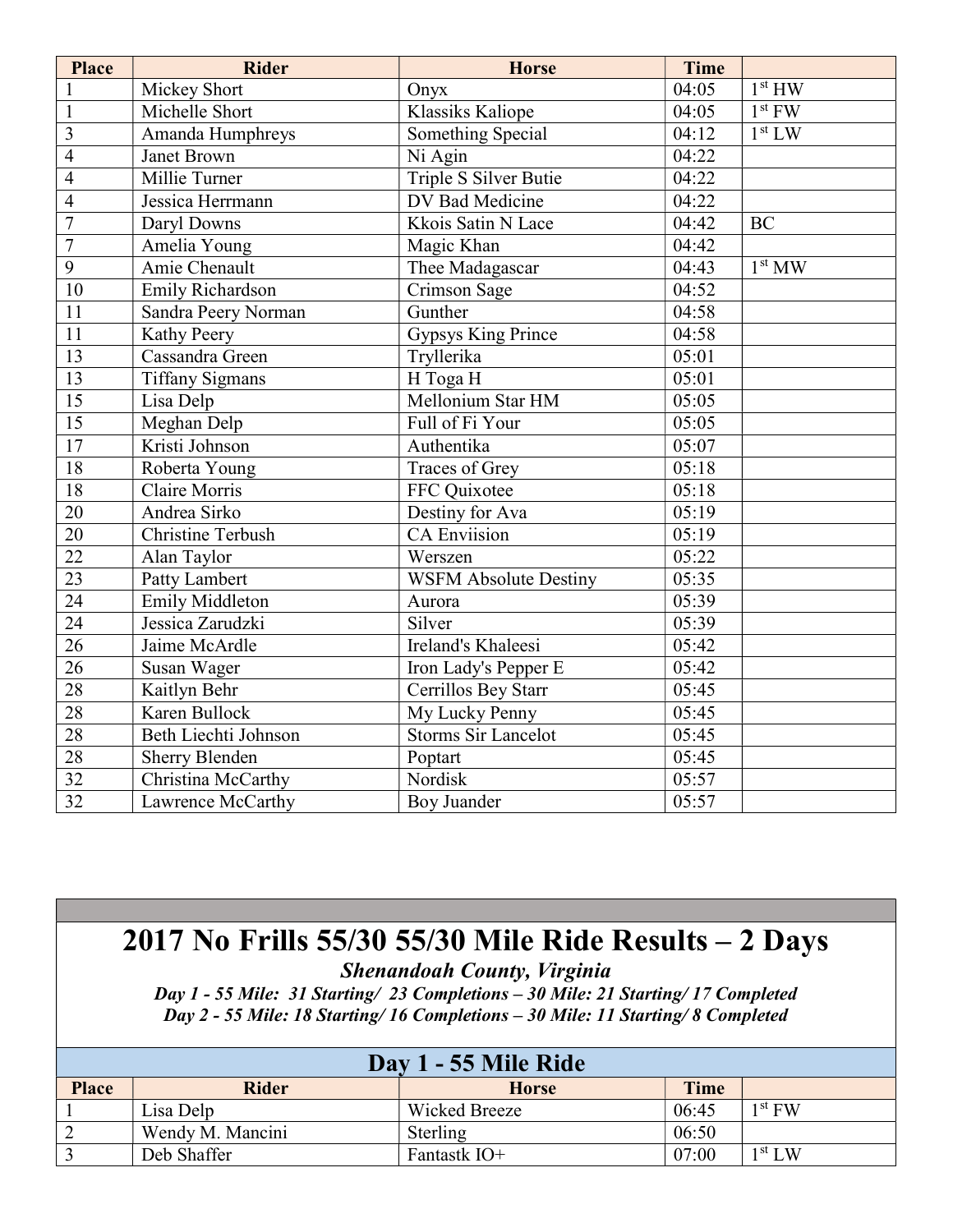| 3               | Dean Hilliard           | RA Silbaaddin                  | 07:00       | <b>BC</b>              |
|-----------------|-------------------------|--------------------------------|-------------|------------------------|
| $\overline{5}$  | Melissa Lenter          | French Fyre                    | 07:47       |                        |
| $\overline{5}$  | Lauren DiOrio           | Getcha Good PW                 | 07:47       | 1 <sup>st</sup> HW     |
| $\overline{7}$  | Jenifer Stevenson       | Whisperstreams Atropine        | 08:02       | 1 <sup>st</sup> MW     |
| $\overline{7}$  | Evelyn Baig             | <b>GJR</b> Miss Amadeus        | 08:02       |                        |
| $\overline{7}$  | Jeffrey Baig            | Denise BF                      | 08:02       |                        |
| 10              | Claire R. Godwin        | WMA The Texan                  | 08:05       |                        |
| 10              | Karen Neuenschwander    | <b>Rushcreek Brooke</b>        | 08:05       |                        |
| 10              | Cathryn Rice            | Epyc                           | 08:05       |                        |
| 13              | Amanda Humphreys        | Resilience                     | 08:56       |                        |
| 14              | <b>Sherry Blenden</b>   | Sonny's Silver Rising Sun      | 09:00       |                        |
| 15              | Dawn Engle Hilliard     | Am Bet On Dorsaz               | 09:08       |                        |
| $\overline{15}$ | Liz Moran               | <b>Comets Flite</b>            | 09:08       |                        |
| $\overline{15}$ | Carol Federighi         | Lily Creek Bakari              | 09:08       |                        |
| $\overline{15}$ | Linda Barton            | <b>BG Double Trouble</b>       | 09:08       |                        |
| 19              | Ann S. Wicks            | Windborne Tinkerbelle          | 09:28       |                        |
| 19              | Roberta Young           | Traces of Grey                 | 09:28       |                        |
| $\overline{21}$ | Sarah Mountain          | IA Kaliber                     | 09:52       |                        |
| $\overline{22}$ | Jennifer Morris         | Aamalisya SF                   | 10:19       |                        |
| 23              | <b>Stacey Kraft</b>     | Sookies True Blood             | 10:41       |                        |
|                 |                         |                                |             |                        |
|                 |                         | Day 1 - 30 Mile Ride           |             |                        |
| <b>Place</b>    | <b>Rider</b>            | <b>Horse</b>                   | <b>Time</b> |                        |
| $\mathbf{1}$    | Bryna Stevenson         | TEF Lunar Eclipse+/            | 04:18       | $1st$ FW               |
| $\overline{2}$  | William Gage            | Mega Horse                     | 04:46       | 1 <sup>st</sup> MW     |
| $\overline{3}$  | Karen E. Wade           | <b>WBF</b> Soldiers Rose       | 05:01       |                        |
| $\overline{4}$  | Behr, Kaitlyn           | Cerrillos Bey Starr            | 05:05       |                        |
| 5               | Jane Rodrigue           | Al Shama Shaazon               | 05:06       | <b>BC</b>              |
| 6               | Gayle Driver            | The Dutchmann                  | 05:08       |                        |
| $\overline{7}$  | Helen Lynn              | Shiraz-Spice                   | 05:16       | 1 <sup>st</sup> LW     |
| $\overline{8}$  | Mary Coleman            | <b>Westwind Eldorado</b>       | 05:34       | $1st$ HW               |
| $\sqrt{8}$      | Amanda Sandridge        | Genevieve                      | 05:34       |                        |
| 10              | Jaclyn Fulk             | AAF Ali Moniet                 | 05:40       |                        |
| 11              | <b>Emily Richardson</b> | Crimson Sage                   | 05:47       |                        |
| 12              | Jennifer L. Jacobson    | Oh Electric Echo               | 06:06       |                        |
| $\overline{13}$ | <b>Heather Davis</b>    | Fire Ball TL                   | 06:08       |                        |
| 14              | <b>Adam Thomas</b>      | Just Say Jane                  | 06:10       |                        |
| 14              | April Dobson            | <b>Coal Miner's Braveheart</b> | 06:10       |                        |
| 16              | Jessica Zarudzki        | Silver                         | 06:12       |                        |
| 17              | Beth Liechti Johnson    | <b>Storms Sir Lancelot</b>     | 06:14       |                        |
|                 |                         | Day 2 - 55 Mile Ride           |             |                        |
| <b>Place</b>    | <b>Rider</b>            | <b>Horse</b>                   | <b>Time</b> |                        |
| $\mathbf{1}$    | Felisa Read             | Lenny                          | 06:14       | BC, 1 <sup>st</sup> FW |
| $\overline{2}$  | Theresa Carroll         | Skyfall Micah                  | 06:16       |                        |
| $\overline{3}$  | Liz Moran               | LM Sammy Almajid               | 06:28       |                        |
| $\overline{4}$  | Nadine Salomon          | <b>Essence of Silver</b>       | 06:47       | 1 <sup>st</sup> MW     |
| $\overline{5}$  | Claire R. Godwin        | Serene Zeliza                  | 07:17       |                        |
| $\overline{5}$  | Lisa Bykowski           | PL Mercury                     | 07:17       | 1 <sup>st</sup> LW     |
|                 |                         |                                |             |                        |